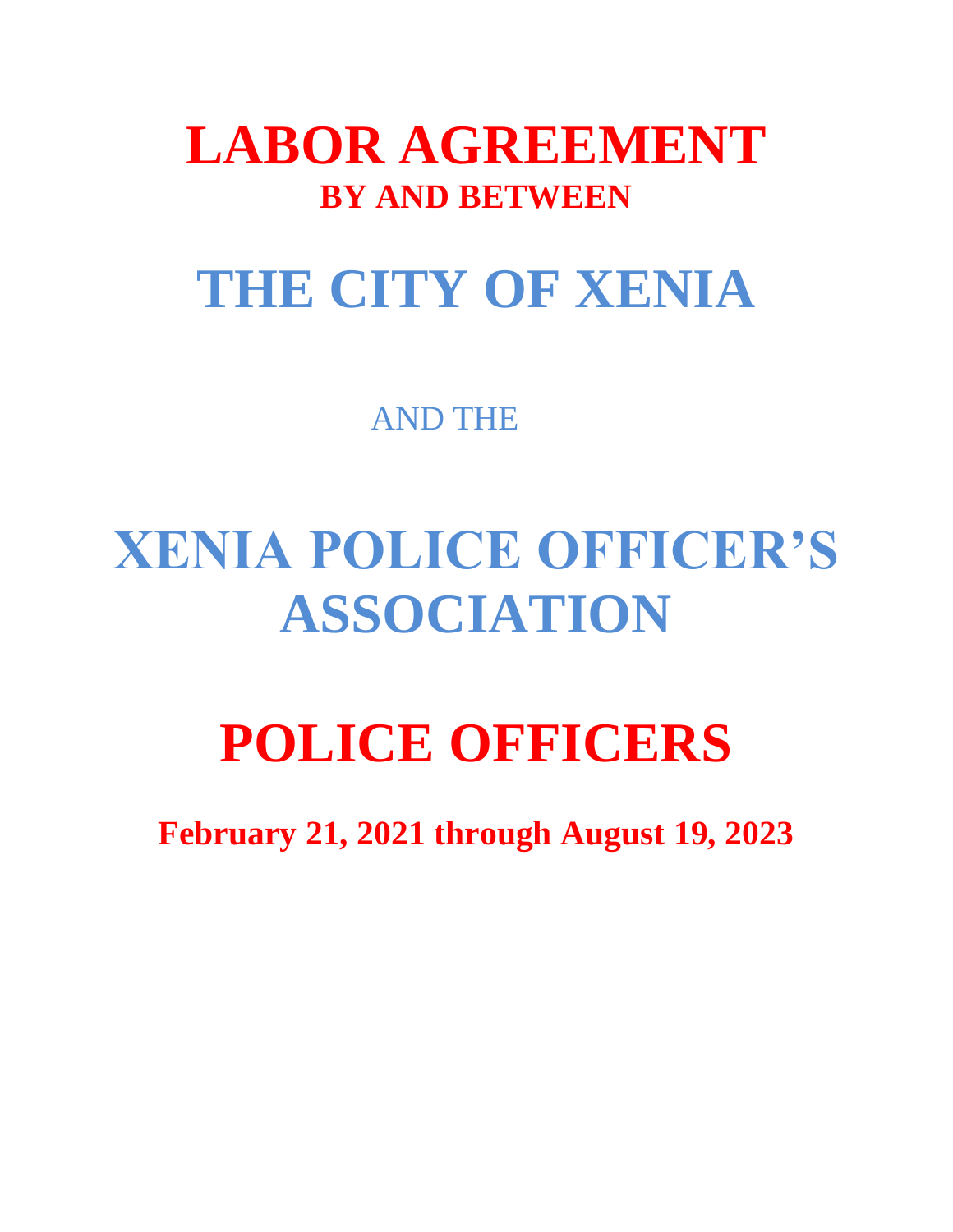#### TABLE OF CONTENTS

Section 1.1. Agreement 1 Section 1.2. Purpose 1 Section 1.3. Modification of Agreement 1 Section 1.4. Legal References 1

Section 2.2. Exclusions 2<br>
2<br>
3 Union Security 3

Section 3.2. Payment of Collected Dues 3 Section 3.3. Fair Share 3 Section 3.4. Membership Cancellation 4 Section 3.5. Indemnification 4

**Article 1 Agreement 1**

**Article 2 Recognition**<br>
Section 2.1. Recognition 2

**Article 3 Union Security**<br>Section 3.1. Dues Deductions 3

Section 2.1. Recognition

Section 3.1. Dues Deductions

| Section 3.6.                               | <b>Bulletin Board</b>                                   | 4                        |
|--------------------------------------------|---------------------------------------------------------|--------------------------|
| Section 3.7.                               | <b>Ballot Box</b>                                       | 4                        |
| Section 3.8.                               | Use of Departmental Mail System                         | $\overline{\mathcal{A}}$ |
| Section 3.9.                               | Place for Meetings                                      | 5                        |
|                                            | <b>Article 4 Management Rights and Responsibilities</b> | 6                        |
| Section 4.1.                               | Management Rights and Responsibilities                  | 6                        |
| <b>Article 5 Non-Discrimination</b>        |                                                         | 7                        |
| Section 5.1.                               | Non-Discrimination                                      | $\boldsymbol{7}$         |
| Section 5.2.                               | Compliance                                              | $\overline{7}$           |
| Section 5.3.                               | <b>Plurals and Gender</b>                               | $\overline{7}$           |
| <b>Article 6 Union Business</b>            |                                                         | 8                        |
| Section 6.1.                               | <b>Shift Representation</b>                             | 8                        |
| Section 6.2.                               | Grievance Representative                                | 8                        |
| Section 6.3.                               | Negotiations                                            | 8                        |
| Section 6.4.                               | Delegates/Union Officers                                | 8                        |
| Section 6.5.                               | Administration                                          | 9                        |
| <b>Article 7 No Strike / No Lockout</b>    |                                                         | 10                       |
| Section 7.1.                               | No Strike                                               | 10                       |
| Section 7.2.                               | No Lockout                                              | 10                       |
| <b>Article 8 Labor/Management Meetings</b> |                                                         | 11                       |
| Section 8.1.                               | Meetings                                                | 11                       |
| Section 8.2.                               | Agenda                                                  | 11                       |
| Section 8.3.                               | Attendance                                              | 11                       |
| Section 8.4.                               | Reports                                                 | 11                       |
| <b>Article 9 Personnel Files</b>           |                                                         | 12                       |

#### **Article Number Title Page Number**

Section 9.1. Personnel Files 12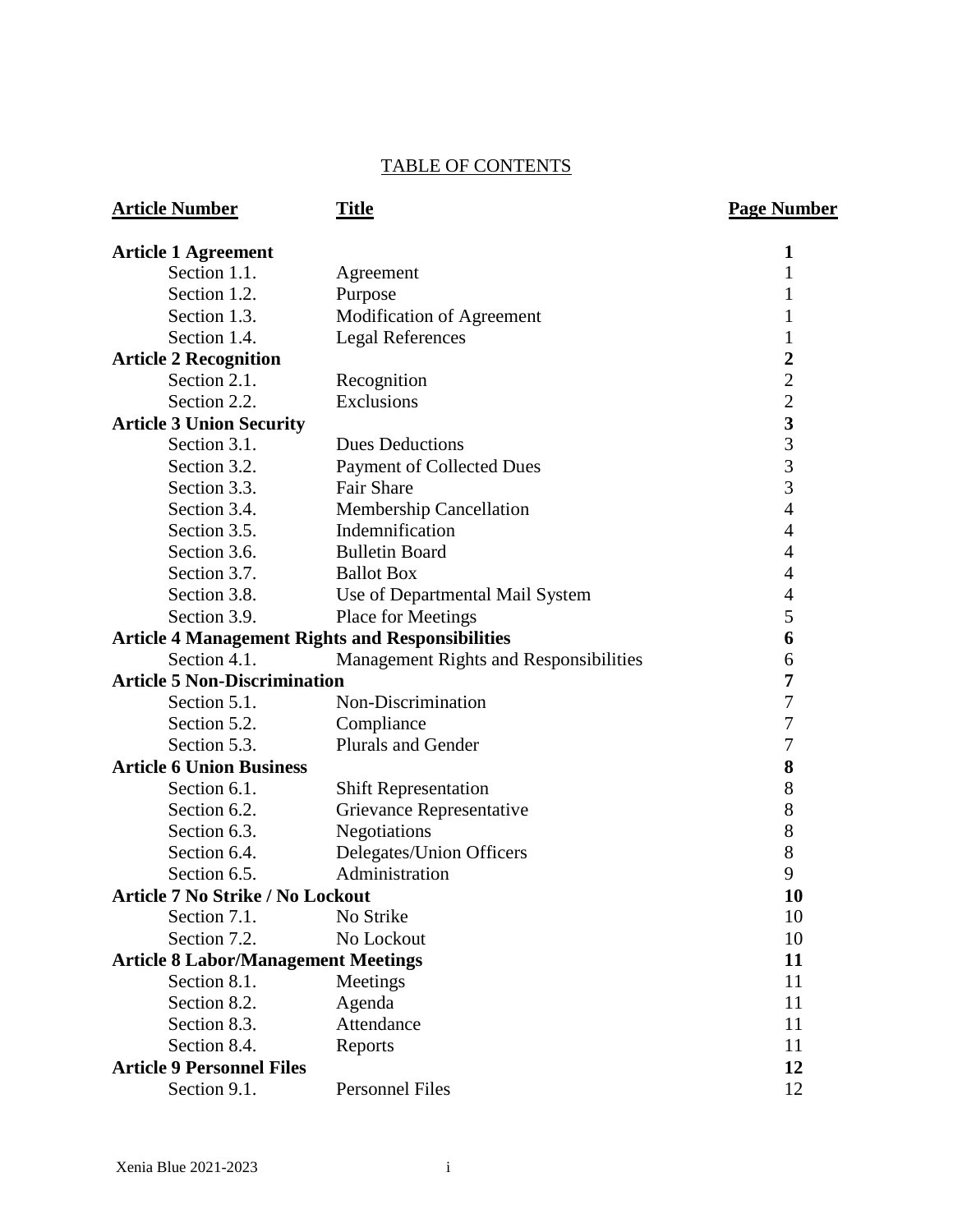| <b>Article 10 Investigations and Discipline</b>    |                                        | 13 |
|----------------------------------------------------|----------------------------------------|----|
| Section 10.1.                                      | Purpose                                | 13 |
| Section 10.2.                                      | <b>Police Investigation Procedures</b> | 13 |
| Section 10.3.                                      | Internal Investigations                | 13 |
| Section 10.4.                                      | Discipline Procedure                   | 14 |
| Section 10.5.                                      | Discovery                              | 15 |
| Section 10.6.                                      | <b>Filing of Charges</b>               | 15 |
| Section 10.7.                                      | <b>Performance Evaluations</b>         | 15 |
| <b>Article 11 Grievance Procedure</b>              |                                        | 16 |
| Section 11.1.                                      | Purpose                                | 16 |
| Section 11.2.                                      | Definitions                            | 16 |
| Section 11.3.                                      | Procedures                             | 16 |
| Section 11.4.                                      | <b>Time Limits</b>                     | 17 |
| Section 11.5.                                      | Lodge Participation                    | 18 |
| Section 11.6.                                      | <b>Informal Discussions</b>            | 18 |
| <b>Article 12 Seniority</b>                        |                                        | 19 |
| Section 12.1.                                      | Definition                             | 19 |
| Section 12.2.                                      | <b>Seniority List</b>                  | 19 |
| Section 12.3.                                      | Probationary Period                    | 19 |
| Section 12.4.                                      | <b>Termination of Seniority</b>        | 19 |
| <b>Article 13 Layoff and Recall</b>                |                                        | 20 |
| Section 13.1.                                      | <b>Layoff Notification</b>             | 20 |
| Section 13.2.                                      | Layoff                                 | 20 |
| Section 13.3.                                      | <b>Recall Notification</b>             | 20 |
| Section 13.4.                                      | <b>Time Limits</b>                     | 20 |
| Section 13.5.                                      | <b>Recall Probationary Period</b>      | 20 |
| <b>Article 14 Drug/Alcohol Testing</b>             |                                        | 21 |
| Section 14.1.                                      | Testing                                | 21 |
| Section 14.2.                                      | Screening                              | 21 |
| Section 14.3.                                      | <b>Alcohol Testing</b>                 | 21 |
| Section 14.4.                                      | <b>Test Results</b>                    | 22 |
| Section 14.5.                                      | <b>Retesting Procedure</b>             | 22 |
| Section 14.6.                                      | Laboratory                             | 22 |
| Section 14.7.                                      | <b>Employee Sanctions</b>              | 22 |
| Section 14.8.                                      | <b>Failure to Comply</b>               | 23 |
| Section 14.9.                                      | <b>Cost of Tests</b>                   | 23 |
| Section 14.10.                                     | <b>Records of Results</b>              | 23 |
| <b>Article 15 Rules and Regulations/Safety</b>     |                                        | 24 |
| Section 15.1.                                      | <b>Rules and Regulations</b>           | 24 |
| Section 15.2.                                      | <b>Safety Policy</b>                   | 24 |
| <b>Article 16 Hours of Employment and Overtime</b> |                                        | 25 |
| Section 16.1.                                      | Bi-Weekly Work Period and Compensation | 25 |
| Section 16.2.                                      | <b>Period Definitions</b>              | 25 |
| Section 16.3.                                      | <b>Trading Days</b>                    | 25 |
| Section 16.4.                                      | Overtime                               | 25 |
| Section 16.5.                                      | <b>Pyramiding Prohibited</b>           | 25 |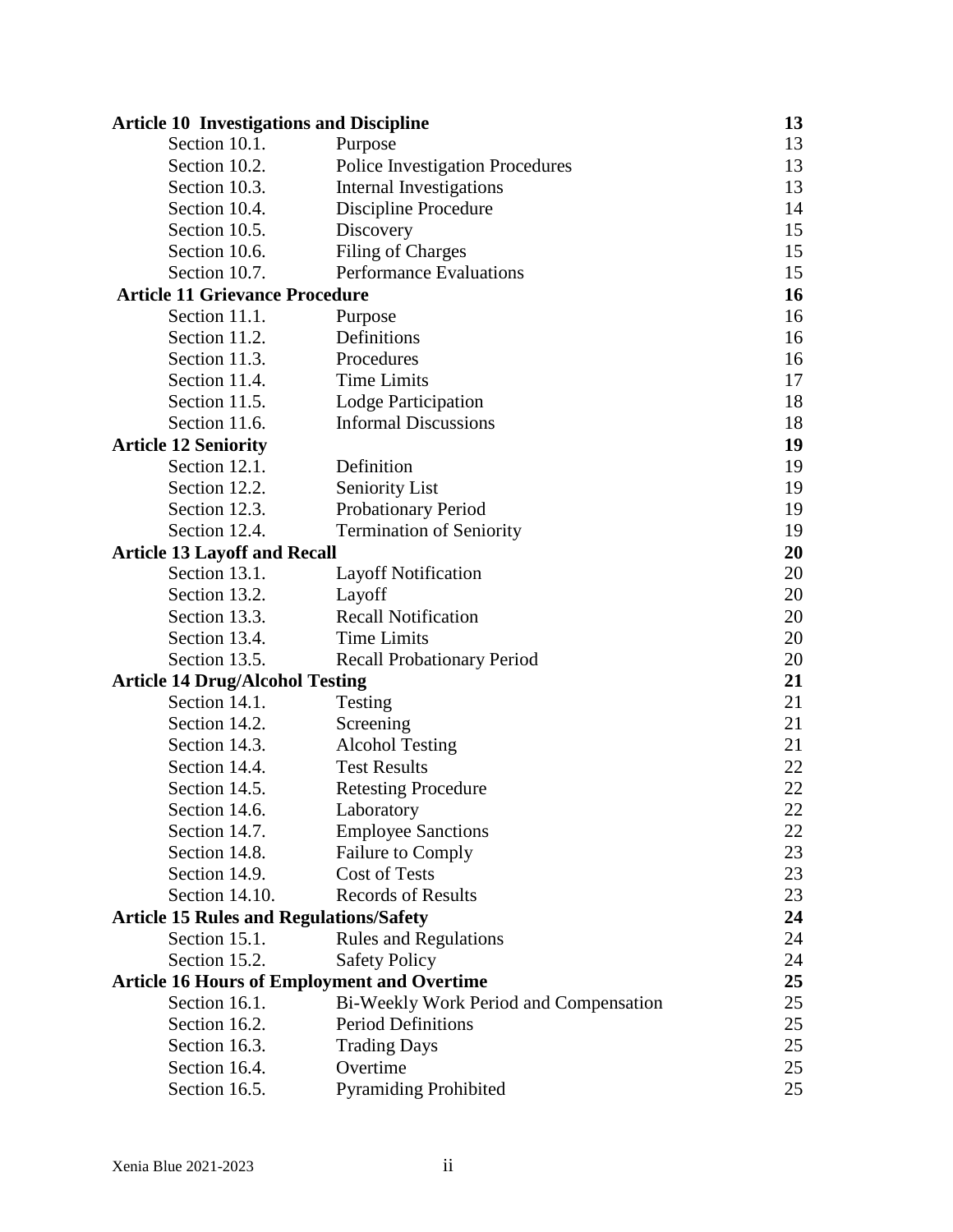| Section 16.6.                          | <b>Holiday Work</b>                                           | 26 |
|----------------------------------------|---------------------------------------------------------------|----|
| Section 16.7.                          | <b>Compensatory Time</b>                                      | 26 |
| Section 16.8.                          | Double Time                                                   | 26 |
| Section 16.9.                          | <b>Overtime Availibility</b>                                  | 26 |
| Section 16.10.                         | Productivity                                                  | 26 |
| Section 16.11.                         | Daylight Savings Time                                         | 27 |
| <b>Article 17 Shift Preference</b>     |                                                               | 28 |
| Section 17.1.                          | Preference                                                    | 28 |
| Section 17.2.                          | Procedure                                                     | 28 |
| Section 17.3.                          | <b>Necessary Changes</b>                                      | 28 |
| <b>Article 18 Pay Plan</b>             |                                                               | 29 |
| Section 18.1.                          | Pay Plan                                                      | 29 |
| Section 18.2.                          | Non-Certified Officer Compensation                            | 30 |
| <b>Article 19 Call-In Time and Pay</b> |                                                               | 31 |
| Section 19.1.                          | Call-in Time                                                  | 31 |
| Section 19.2.                          | Call-in Pay                                                   | 31 |
| Section 19.3.                          | Hours of Work                                                 | 31 |
| Section 19.4.                          | <b>Rest Period</b>                                            | 31 |
| <b>Article 20 Court Time</b>           |                                                               | 33 |
| Section 20.1.                          | Required Appearance                                           | 33 |
| Section 20.2.                          | Pay                                                           | 33 |
| Section 20.3.                          | <b>Witness Fees</b>                                           | 33 |
| <b>Article 21 Training</b>             |                                                               | 34 |
| Section 21.1.                          | <b>Training Required</b>                                      | 34 |
| Section 21.2.                          | <b>Training Hours</b>                                         | 34 |
| Section 21.3.                          | Payments                                                      | 34 |
|                                        | <b>Article 22 Payment for Working as Temporary Supervisor</b> | 35 |
| Section 22.1.                          | Definition                                                    | 35 |
| Section 22.2.                          | <b>Training Purposes</b>                                      | 35 |
| Section 22.3.                          | Payment                                                       | 35 |
| Section 22.4.                          | Determination of Assignments                                  | 35 |
| Section 22.5.                          | <b>Field Training Officer</b>                                 | 35 |
| Section 22.6.                          | Weekend Differential                                          | 35 |
| <b>Article 23 Holidays</b>             |                                                               | 36 |
| Section 23.1.                          | <b>Designated Holidays</b>                                    | 36 |
| Section 23.2.                          | <b>Holiday Pay</b>                                            | 36 |
| Section 23.3.                          | Payment for Working Holidays                                  | 36 |
| Section 23.4.                          | Eligibility                                                   | 37 |
| Section 23.5.                          | Use of Approved Leave on the Holiday                          | 37 |
| Section 23.6.                          | <b>Management Determination</b>                               | 37 |
| Section 23.7.                          | <b>Effect of Plus Rating</b>                                  | 37 |
| Section 23.8.                          | Personal Time                                                 | 37 |
| <b>Article 24 Vacation</b>             |                                                               | 38 |
| Section 24.1.                          | <b>Rates of Accrual</b>                                       | 38 |
| Section 24.2.                          | <b>Effect of Holidays</b>                                     | 38 |
| Section 24.3.                          | <b>Call-In During Vacation</b>                                | 38 |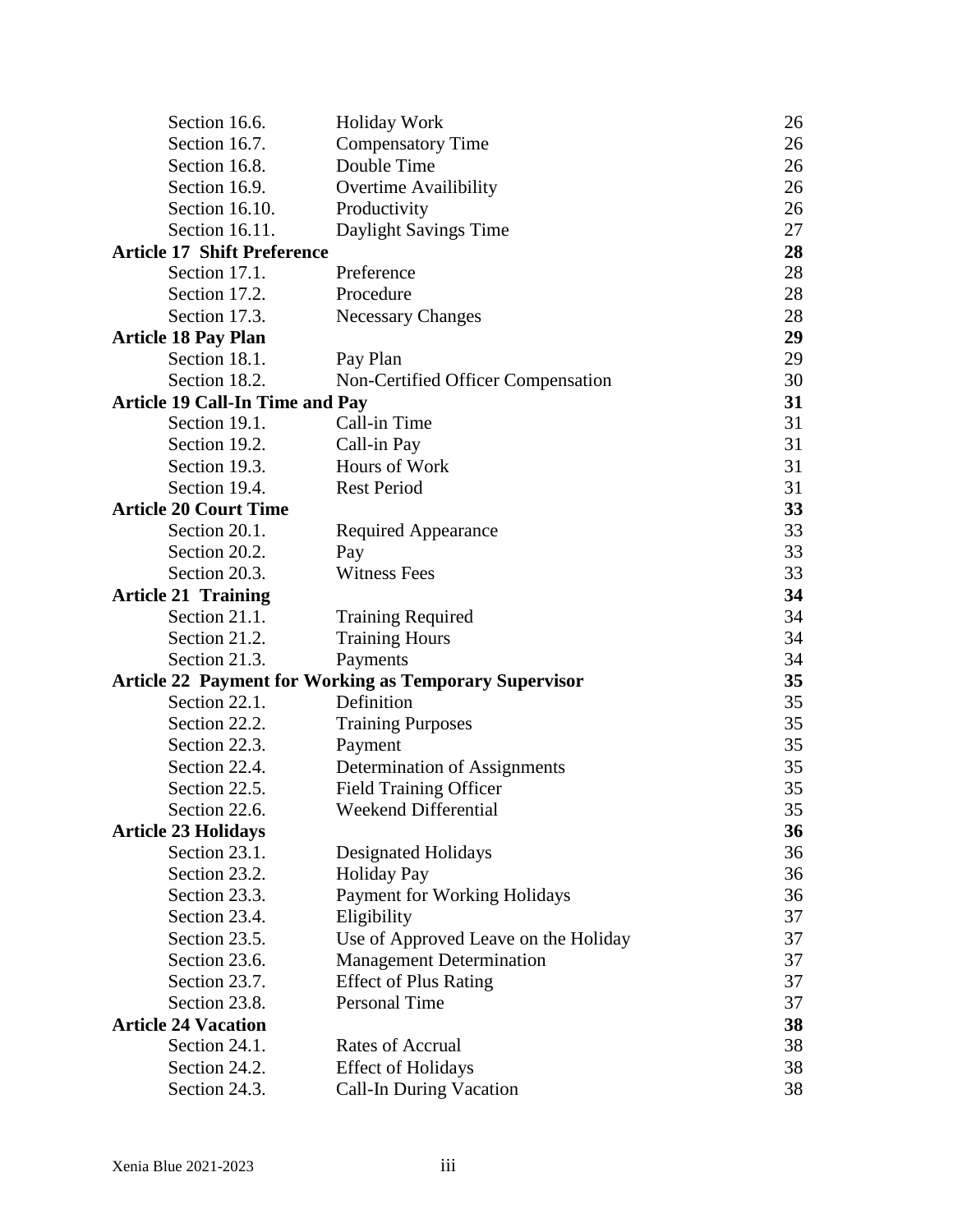| Section 24.4.                              | <b>Vacation Scheduling</b>                    | 39 |
|--------------------------------------------|-----------------------------------------------|----|
| Section 24.5.                              | <b>Maximum Accumulation</b>                   | 39 |
| Section 24.6.                              | <b>Advance Payment</b>                        | 39 |
| Section 24.7.                              | Prior Public Service Employment Credit        | 39 |
| Section 24.8.                              | <b>Effect of City Layoff</b>                  | 40 |
| Section 24.9.                              | <b>Compensation Upon Separation</b>           | 40 |
| <b>Article 25 Uniform Allowance</b>        |                                               | 41 |
| Section 25.1.                              | <b>Initial Uniform Allotment</b>              | 41 |
| Section 25.2.                              | <b>Uniform Allowance</b>                      | 41 |
| Section 25.3.                              | <b>Authorized Use of Uniforms</b>             | 41 |
| Section 25.4.                              | Maintenance                                   | 41 |
| Section 25.5.                              | <b>Purchase or Rental</b>                     | 41 |
| Section 25.6.                              | Damages - Advance Payment                     | 41 |
| Section 25.7.                              | <b>Transfer Promotion - Advance Pay</b>       | 41 |
| Section 25.8.                              | Theft or Loss of Uniforms                     | 42 |
| Section 25.9.                              | Return of Uniforms upon Separation            | 42 |
| Section 25.10.                             | New Items                                     | 42 |
| Section 25.11.                             | Retirement Purchase of Weapon                 | 42 |
| <b>Article 26 Group Insurance Benefits</b> |                                               | 43 |
| Section 26.1.                              | Life Insurance                                | 43 |
| Section 26.2.                              | Liability Insurance                           | 43 |
| Section 26.3.                              | Medical and Hospitalization                   | 43 |
| Section 26.4.                              | <b>Payments of Premiums</b>                   | 43 |
| Section 26.5.                              | <b>Payroll Deductions</b>                     | 43 |
| Section 26.6.                              | <b>Substitution of Coverage</b>               | 43 |
| Section 26.7.                              | Compenation in Lieu of Benefits is Prohibited | 44 |
| Section 26.8.                              | Dental Insurance                              | 44 |
| <b>Article 27 Tuition Reimbursement</b>    |                                               | 45 |
| Section 27.1.                              | Purpose                                       | 45 |
| Section 27.2.                              | Reimbursement                                 | 45 |
| Section 27.3.                              | Sign-up Period                                | 45 |
| Section 27.4.                              | Eligibility                                   | 45 |
| Section 27.5.                              | Repayment                                     | 46 |
| <b>Article 28 Sick Leave</b>               |                                               | 47 |
| Section 28.1.                              | Rates of Accrual and Maximum Accumulation     | 47 |
| Section 28.2.                              | Permissible Uses                              | 47 |
| Section 28.3.                              | Notification                                  | 47 |
| Section 28.4.                              | Doctor's Certificate                          | 48 |
| Section 28.5.                              | <b>Unusual Cases</b>                          | 48 |
| Section 28.6.                              | <b>Fitness for Duty</b>                       | 48 |
| Section 28.7.                              | <b>Compensation Upon Separation</b>           | 49 |
| Section 28.8.                              | Reinstatement                                 | 49 |
| Section 28.9.                              | <b>Transfer of Sick Leave</b>                 | 50 |
| Section 28.10.                             | False Claim                                   | 50 |
| Section 28.11.                             | <b>Other Provisions</b>                       | 50 |
| Section 28.12.                             | <b>Sick Leave Donation Program</b>            | 50 |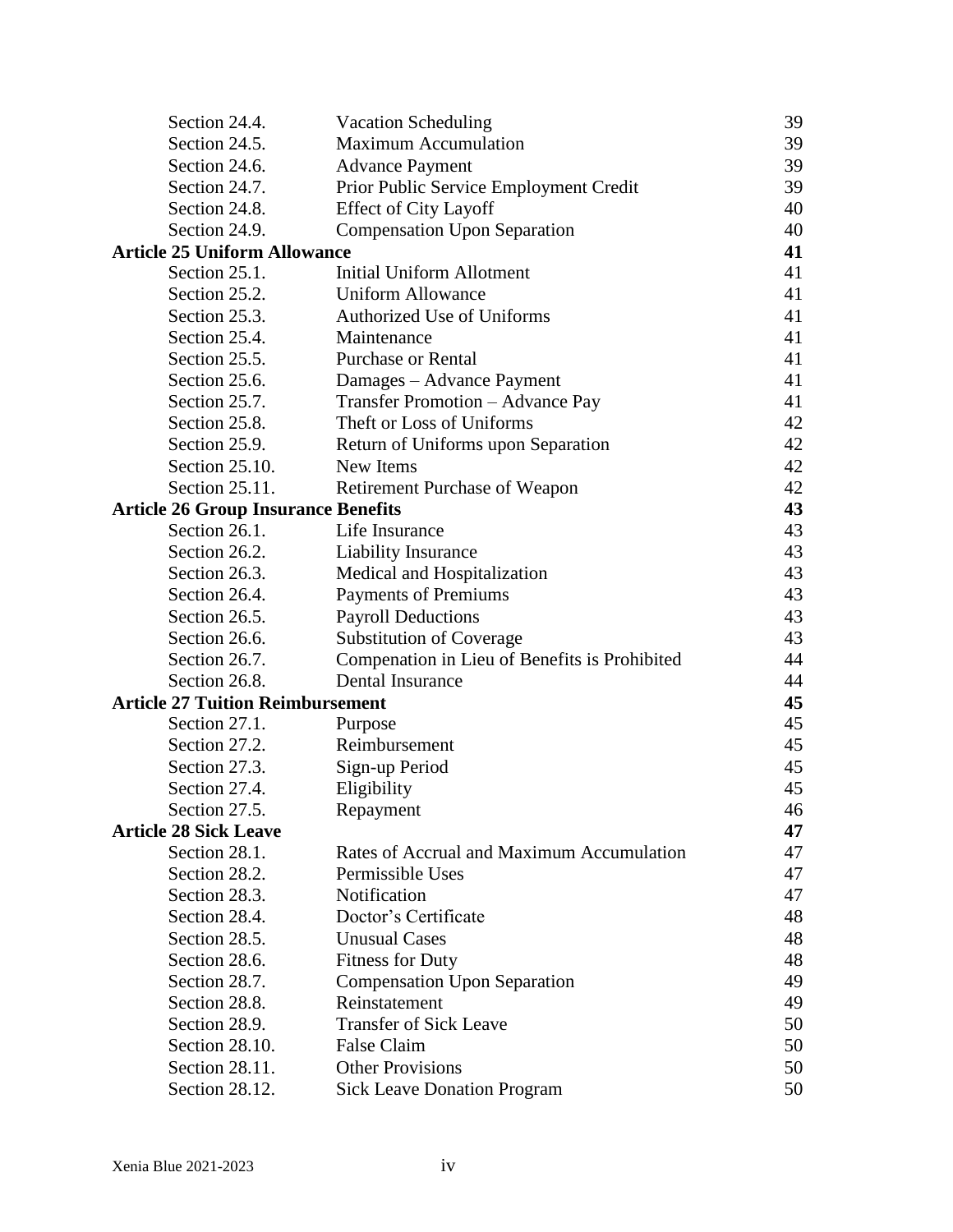| Section 28.13                                            | Converting Sick Leave Time to Personal Time | 51 |
|----------------------------------------------------------|---------------------------------------------|----|
| <b>Article 29 Injury Leave</b>                           |                                             | 52 |
| Section 29.1.                                            | <b>Extent of Benefit</b>                    | 52 |
| Section 29.2.                                            | Reporting                                   | 52 |
| Section 29.3.                                            | Workers' Compensation                       | 52 |
| Section 29.4.                                            | Payments                                    | 53 |
| Section 29.5.                                            | Evidence                                    | 53 |
| Section 29.6.                                            | <b>Effect of Holidays</b>                   | 53 |
| Section 29.7.                                            | False Claim                                 | 53 |
| <b>Article 30 Work Hardening</b>                         |                                             | 54 |
| Section 30.1.                                            | Definition                                  | 54 |
| Section 30.2.                                            | Eligibility                                 | 54 |
| Section 30.3.                                            | Program                                     | 54 |
| Section 30.4.                                            | <b>Program Limits</b>                       | 54 |
| <b>Article 31 Special Leaves</b>                         |                                             | 55 |
| Section 31.1.                                            | Leaves of Absences With Pay                 | 55 |
| Section 31.2.                                            | Leaves of Absences Without Pay              | 55 |
| Section 31.3.                                            | <b>Failure to Return From Leave</b>         | 55 |
| Section 31.4.                                            | Maternity/Paternity Leave                   | 55 |
| Section 31.5.                                            | Family and Medical Leave                    | 55 |
| Section 31.6.                                            | <b>Military Leave</b>                       | 56 |
| <b>Article 32 Miscellaneous Economic</b>                 |                                             | 57 |
| Section 32.1.                                            | Travel, Conference and Training Expenses    | 57 |
| Section 32.2.                                            | <b>Emergency Meal Allowance</b>             | 57 |
| Section 32.3.                                            | Copies of Agreement                         | 57 |
| <b>Article 33 Standby and On-Call Pay</b>                |                                             | 58 |
| Section 33.1.                                            | <b>Standby Assignments</b>                  | 58 |
| Section 33.2.                                            | <b>On-Call Status</b>                       | 58 |
| <b>Article 34 Waiver In Case of Emergency</b>            |                                             | 59 |
| Section 34.1.                                            | Waiver in Case of Emergency                 | 59 |
| <b>Article 35 Residency</b>                              |                                             | 60 |
| Section 35.1.                                            | Residency                                   | 60 |
| <b>Article 36 Entire Agreement, Waiver of Bargaining</b> |                                             | 61 |
| Section 36.1.                                            | <b>Entire Agreement Clause</b>              | 61 |
| Section 36.2.                                            | Waiver of Bargaining                        | 61 |
| <b>Article 37 Attendance</b>                             |                                             | 62 |
| Section 37.1                                             | Definitions                                 | 62 |
| Section 37.2                                             | Notification                                | 62 |
| Section 37.3                                             | Exceptions                                  | 62 |
| Section 37.4                                             | <b>Corrective Action</b>                    | 62 |
| <b>Article 38 Duration</b>                               |                                             | 64 |
| Section 38.1.                                            | Duration                                    | 64 |
| <b>Agreement Signature Page</b>                          |                                             | 65 |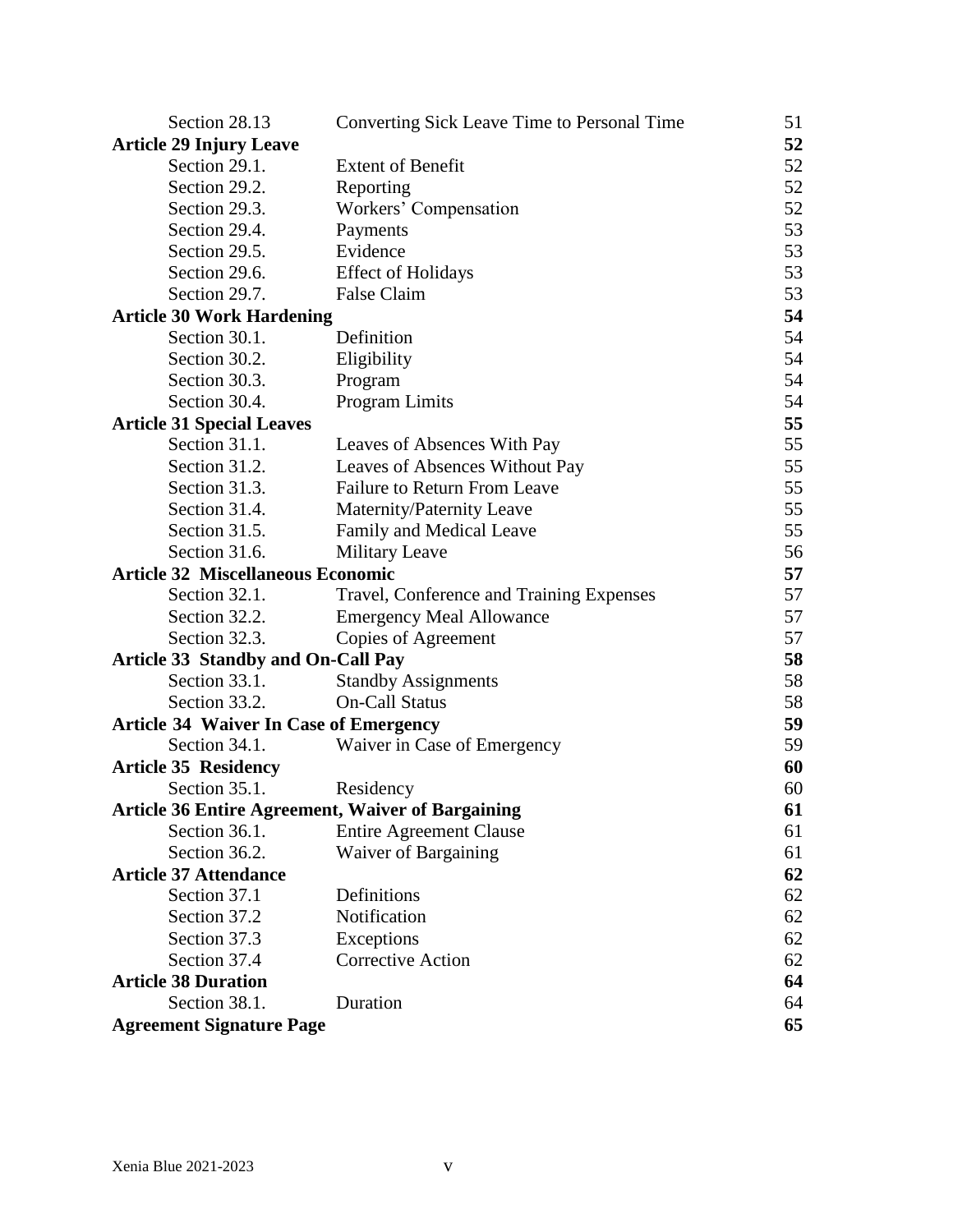#### ARTICLE 1 AGREEMENT

Section 1.1. Agreement: This Agreement is made and entered into at Xenia, Ohio, by and between the CITY OF XENIA, OHIO, pursuant to its authority under Chapter 4117 of the Ohio Revised Code, hereinafter referred to as the "City", and Xenia Police Officer's Association, hereinafter referred to as the "Union".

Section 1.2. Purpose: This Agreement between the City of Xenia, Ohio and the Union has as its purpose the following:

- A. To promote cooperation and orderly, constructive, and harmonious relations between the City, its employees, and the Union.
- B. To comply with the requirements of Chapter 4117 of the Ohio Revised Code and to set forth the full and complete understandings and agreements between the parties governing the wages, hours, terms, and other conditions of employment for those employees included in the bargaining units as defined herein.
- C. To prevent interruptions of work and interference with the efficient operation of the Public Service and Safety Agencies of Greene County.
- D. To establish a procedure for the peaceful resolution of grievances.

This Agreement supersedes all previous agreements (either written or oral) between the City, its employees, and the Union.

Section 1.3. Modification of Agreement: The express provisions of this Agreement may be changed only by mutual agreement between the parties, reduced to writing, dated, and signed by the parties to this Agreement.

Section 1.4. Legal References: In the event Federal Law or State Law conflicts with any of the provisions of the Agreement, the provision or provisions so affected shall no longer be operative or binding upon the parties, but the remaining portion of the Agreement shall continue in full force and effect. In such an event, and upon written request by either party, the parties to this Agreement shall meet at a mutually agreeable time in an attempt to modify the invalid provisions of this Agreement by good faith negotiations which shall be subject to the dispute resolution procedures of Chapter 4117 of the Ohio Revised Code.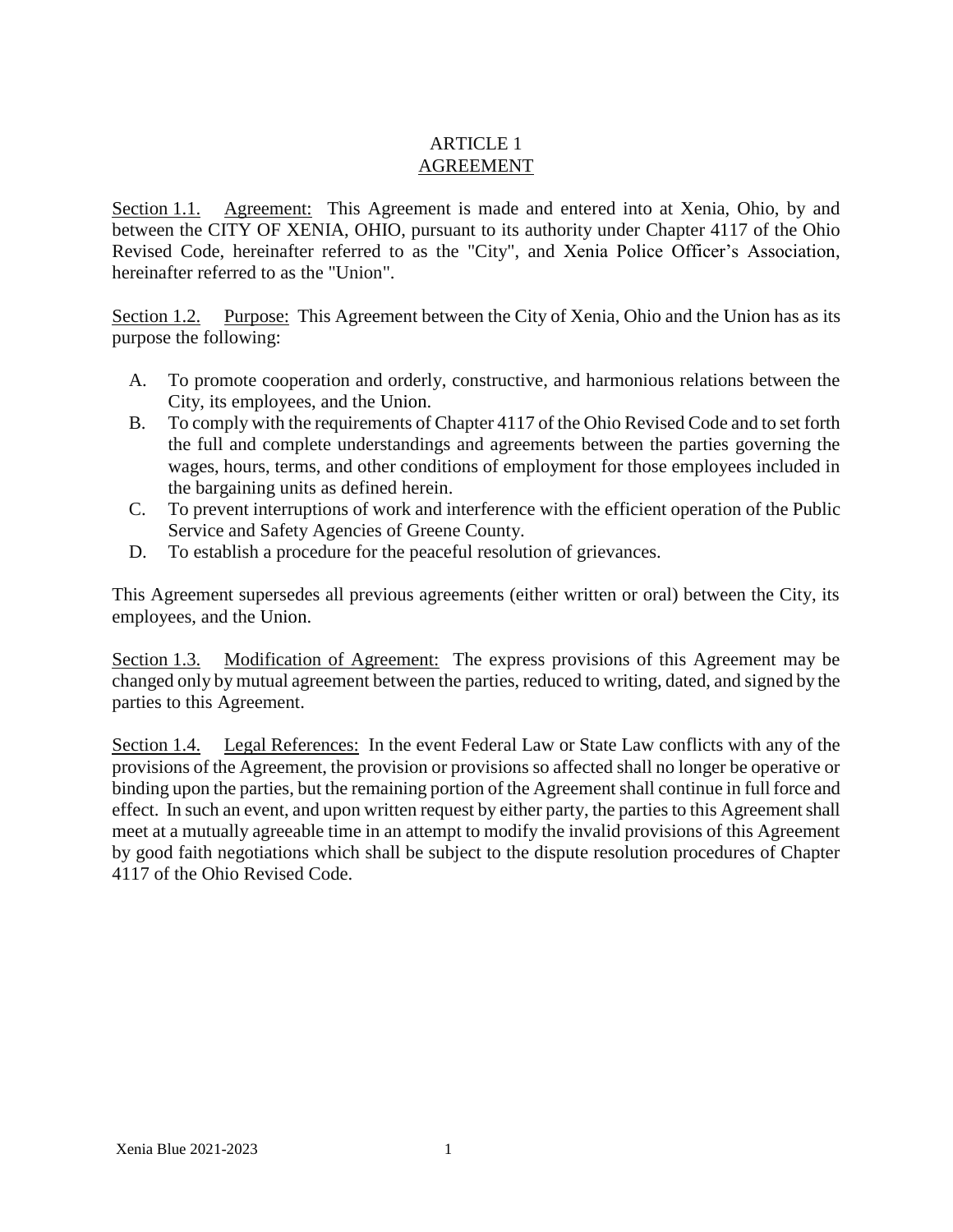#### ARTICLE 2 RECOGNITION

Section 2.1. Recognition: The City hereby recognizes Xenia Police Officer's Association as the sole and exclusive bargaining agent for the purpose of collective bargaining of all wages, hours, and other terms and conditions of employment for all full-time employees that have been certified by the State Employment Relation Board in the classification of Sworn Police Officers below the rank of Police Sergeant, in case number 2017-REP-05-0062 on November 16, 2017.

Section 2.2. Exclusions: All positions and classifications not specifically established herein as being included in the bargaining unit shall be excluded from the bargaining units.

The City shall not attempt to abridge this Agreement by changing the rank structure or classification designation of any employee during the length of this Agreement, with the purpose to eliminate such employees from the bargaining unit.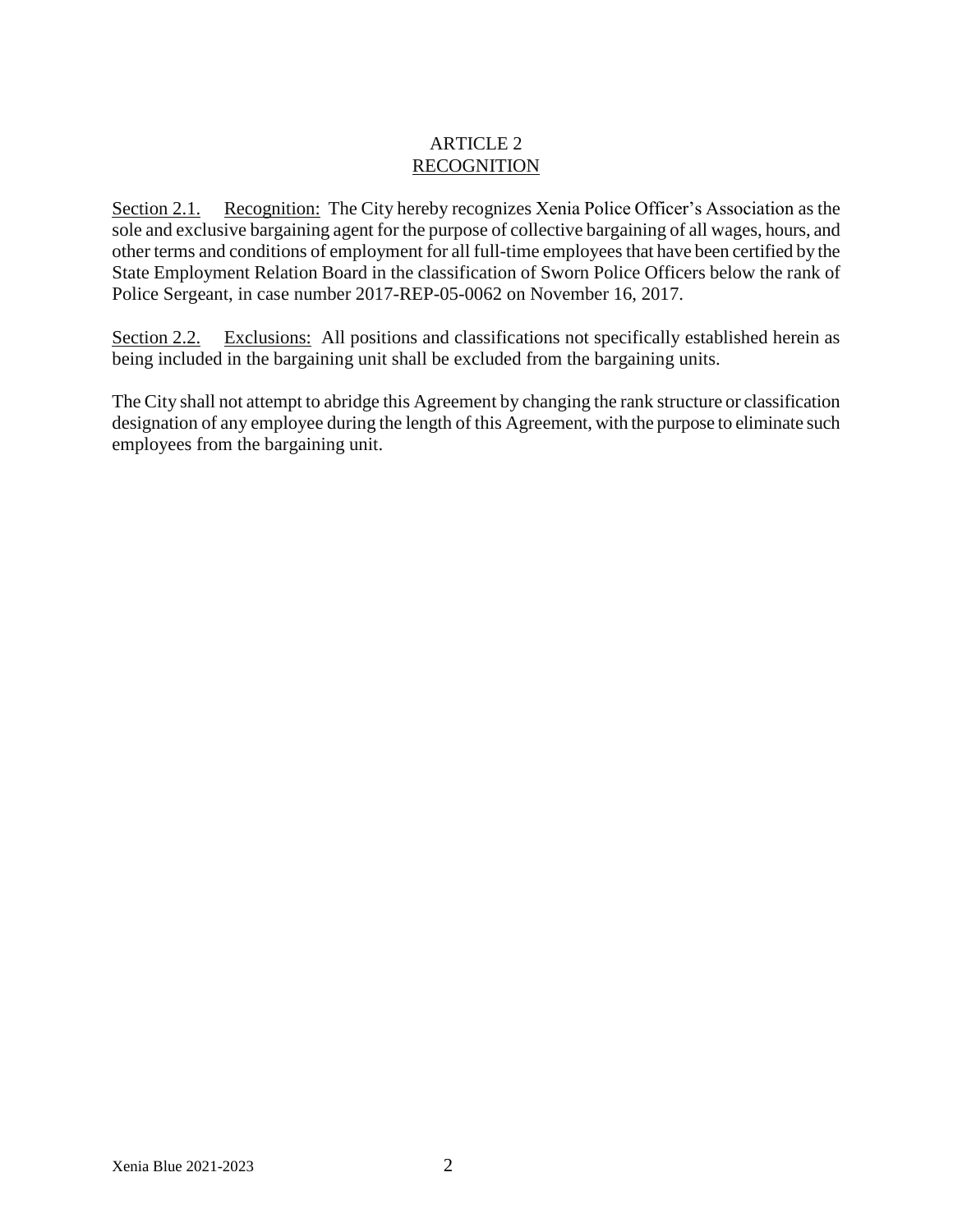#### ARTICLE 3 UNION SECURITY

Section 3.1. Dues Deductions: The Xenia Police Officer's Association will notify the City in writing of the dues it charges and its current membership, and will update this information as needed to be accurate.

The Employer agrees to deduct fifty percent (50%) of membership dues from each check at the rate certified by the Xenia Police Officer's Association from the first two paychecks of each month from any employee in the bargaining unit who has authorized the same in writing. One (1) month's advance notice must be given to the City prior to making any changes in the rate.

The Employer agrees to deduct fifty percent (50%) of membership dues from each check at the rate certified by the Union from the first two paychecks of each month from the pay of any employee in the bargaining unit who has authorized the same in writing. One (1) month's advance notice must be given to the City prior to making any changes in the rate.

Section 3.2. Payment of Collected Dues: All dues collected under this Article shall be paid by the Employer, within thirty (30) days, together with a listing of the members for whom deductions were made, to Hardin, Lazarus, Lewis, 30 Garfield Place #915, Cincinnati, Ohio 45202.

#### Section 3.3. Fair Share fee

As a condition of employment, sixty (60) days following the beginning of employment, or upon the effective date of the Labor Agreement, whichever is later, employees in the bargaining unit who are not members of the Union, including employees who resign from the membership in the Union after the effective date of this Labor Agreement, shall pay to the Union, through payroll deduction, a fair share fee.

The fair share fee is automatic and does not require the written authorization of the employee. This provision shall not require any employee to become or remain a member of the Union, nor shall the fair share fee exceed the dues paid by members of the Union in the same bargaining unit. The Union is responsible for annually certifying to the Employer the amount of the fair share fee, along with a breakdown of its use, prior to the implementation of this Section.

If an employee challenges through the Courts or the State Employment Relations board the deduction of the fair share fee, his/her deductions shall continue, but the funds shall be placed in an interest bearing escrow account until a resolution of his/her challenge is reached. The party in whose favor the resolution is determined shall receive the escrowed funds, including the interest, if any.

This Section shall be inoperative during any period of time Fair Share Fees are declared unconstitutional by the United States Supreme Court.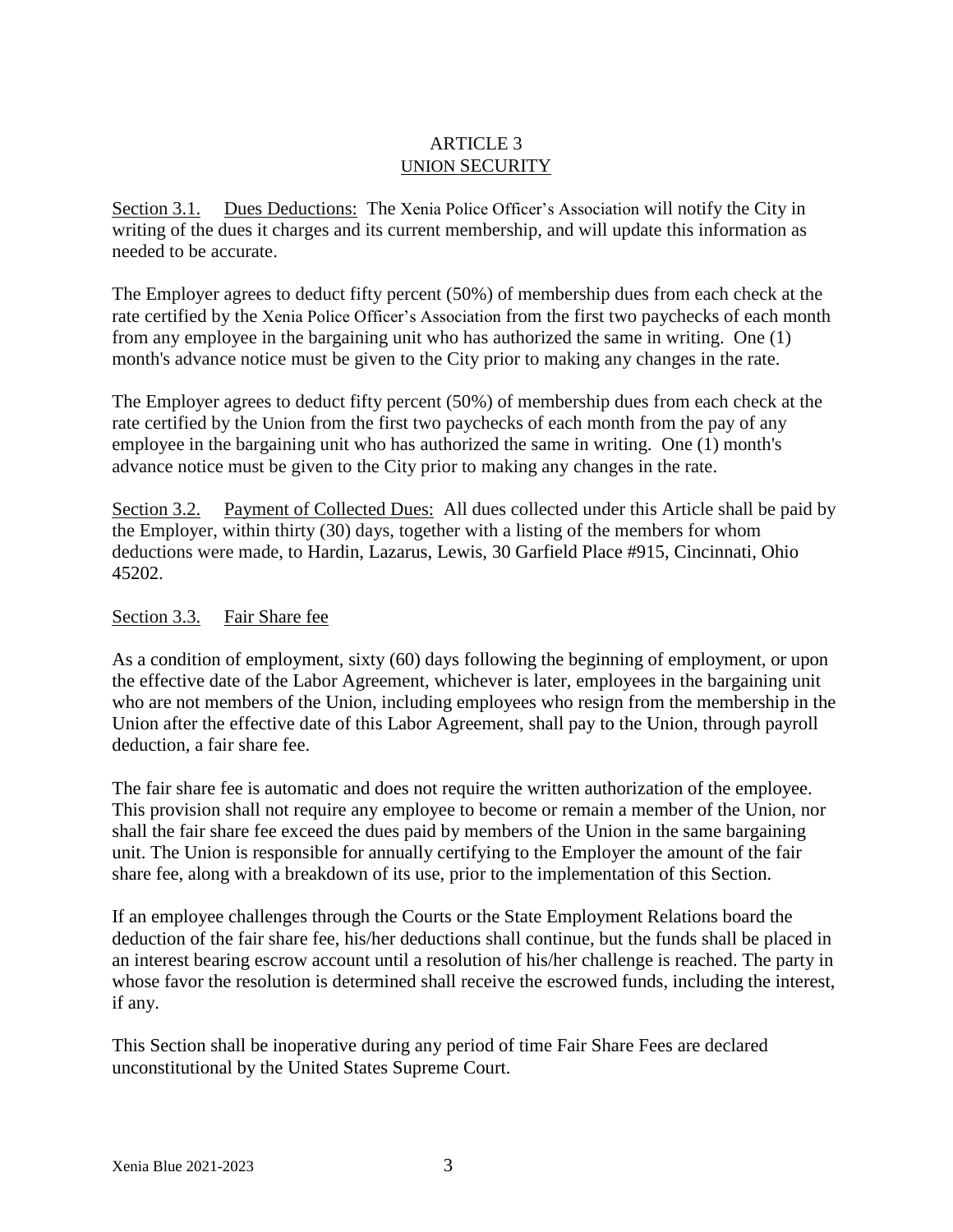Section 3.4. Membership Cancellation: Dues deductions shall cease upon the happening of any of the following events:

- A. Resignation or discharge of the employee;
- B. Transfer of the employee from the bargaining unit;
- C. Revocation of the dues deduction authorization. Such revocation must be in writing and submitted to the City's Finance Director with a copy to the Union. Such revocation may be submitted only during the "window period" between one hundred twenty (120) days and ninety (90) days prior to the end of this Agreement.

Section 3.5. Indemnification: The Union shall hold the City harmless for any payroll deductions and payments made by the City to the Union in reliance on certification from the Union during the term of the payroll deduction authorization and for costs of defense of any litigation arising therefrom.

No other employee organization's dues shall be deducted from the pay of any bargaining unit member during the life of this Agreement.

Section 3.6. Bulletin Board: The City shall provide, at the Employee's work place a bulletin board for the use of the Union. Union officials shall be responsible for posting and/or approving the posting of notices thereon which employees may read when reporting to or leaving their work stations, or during their free time. All notices or literature posted does not first have to be approved by the City or the Chief of Police.

The Union agrees that no notices will be placed on the bulletin board which contains:

- A. Personal attacks upon any City employee;
- B. Scandalous, scurrilous, or derogatory attacks upon the Administration;
- C. Attacks on any other employee organizations;
- D. Any obscene material;
- E. Ethnic material.

Section 3.7. Ballot Box: The Union shall be permitted, upon prior written notification to the Chief of Police, to place a ballot box at the Police Department for the purpose of collecting members' ballots on all Union issues subject to ballot.

Such box shall be the property of the Union and neither the box nor its contents shall be subject to the City's review. Such balloting shall not interfere with work activities.

Section 3.8. Use of Departmental Mail System: The Union shall be permitted to utilize, at no cost or loss of time to the City, the Departmental Mail Boxes for the purpose of providing information pertaining to Union business to bargaining unit employees. The Union agrees that the use of the mail system will be reasonable and limited to providing information that is necessary for the normal conduct of Union business or bargaining unit representation. All mail placed into the mail boxes by the Union shall be the property of the bargaining unit members to whom it is addressed, and such mail shall not be subject to review by the City.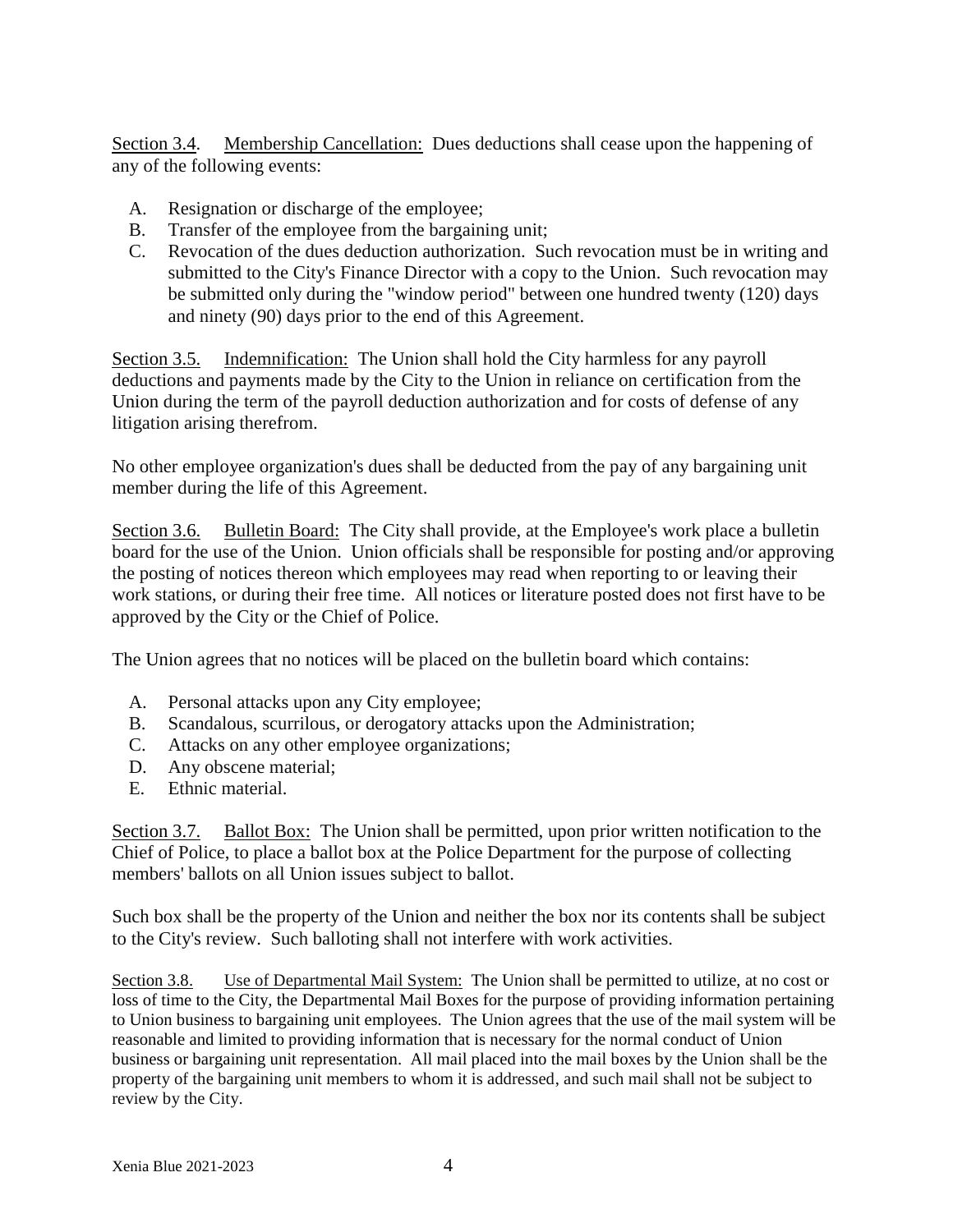Section 3.9. Place for Meetings: Meetings of the Committees of the Union will be permitted on City property when and where work is not interrupted by such meetings and when such meetings are not held during the regularly scheduled duty hours of the participants on the day in question. Committees shall not consist of more than five (5) members and shall meet as necessary to administer this Agreement.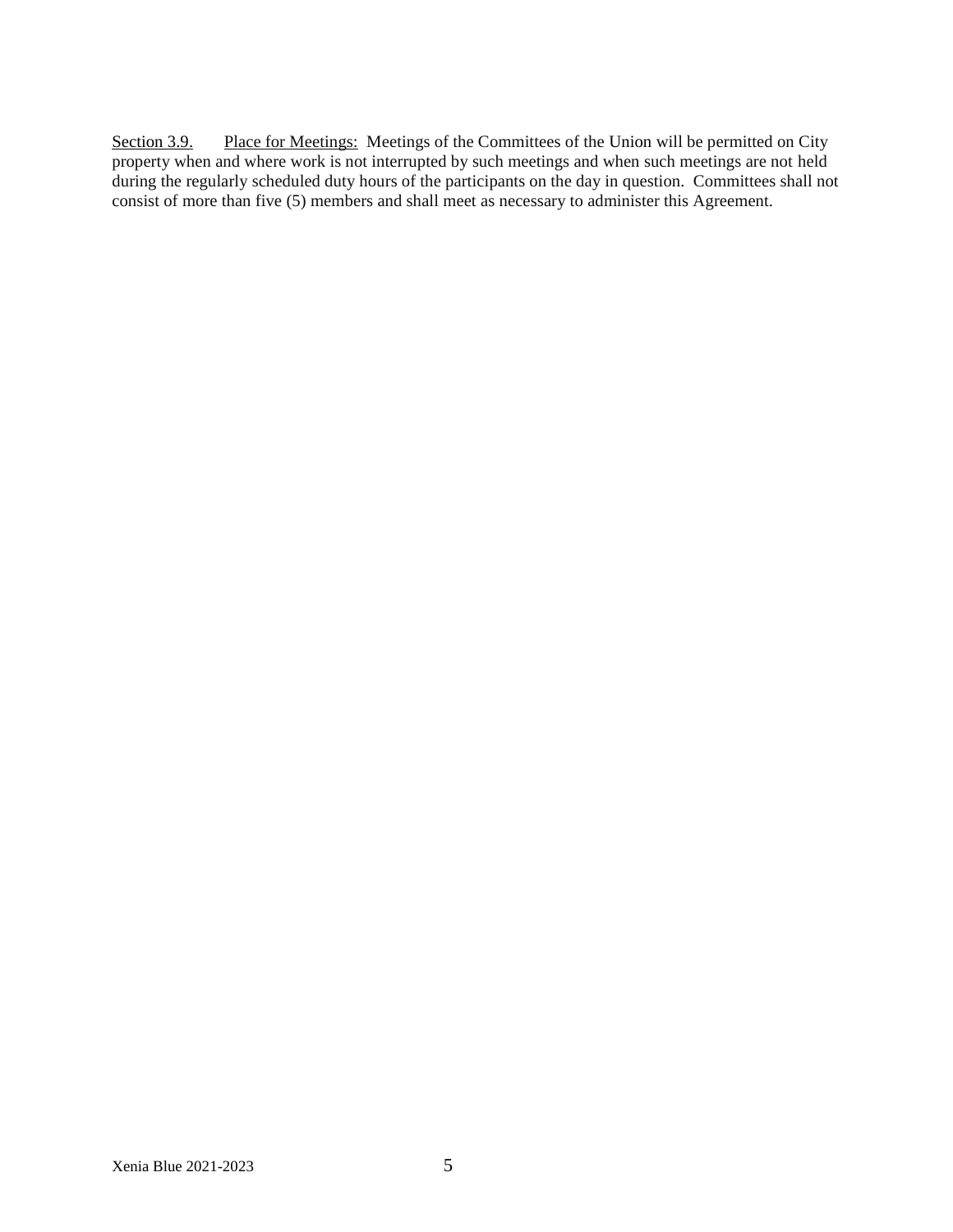#### ARTICLE 4 MANAGEMENT RIGHTS AND RESPONSIBILITIES

Section 4.1. Management Rights and Responsibilities: Except to the extent expressly modified or provided by a specific provision of this Agreement, the City reserves and retains solely and exclusively all of its statutory and common law rights to manage the operation of the Safety Department of the City of Xenia, Ohio.

The sole and exclusive rights of the City which are not abridged by this Agreement shall include but are not limited to its right to establish or continue policies, practices or procedures for the conduct of the Safety Department and its services to the citizens of Xenia, and from time to time, to change or abolish such practices or procedures if the change or abolishment is not in conflict with this Agreement. The City retains the right:

- A. to determine the number of hours per day or week any operation of the Safety Department may be carried on;
- B. to recruit, select, and determine the number of qualifications and characteristics of employees;
- C. to assign such work in accordance with the requirements determined by the City;
- D. to establish training programs and requirements for upgrading employees;
- E. to establish and change work schedules and assignments;
- F. to transfer, promote, lay off, or otherwise relieve employees from duty for lack of work or other legitimate reasons;
- G. to continue, alter, make and enforce reasonable rules for the maintenance of discipline;
- H. to suspend, demote, discharge, or otherwise discipline employees for just cause;
- I. to take such measures as the City may determine to be necessary for the orderly and efficient operation of the Safety Department. Nothing herein shall prevent an employee from presenting his grievance for the alleged violation of any article or specific term of this Agreement. None of the Management rights contained herein shall be exercised in a capricious or discriminatory manner against any employee or group of employees.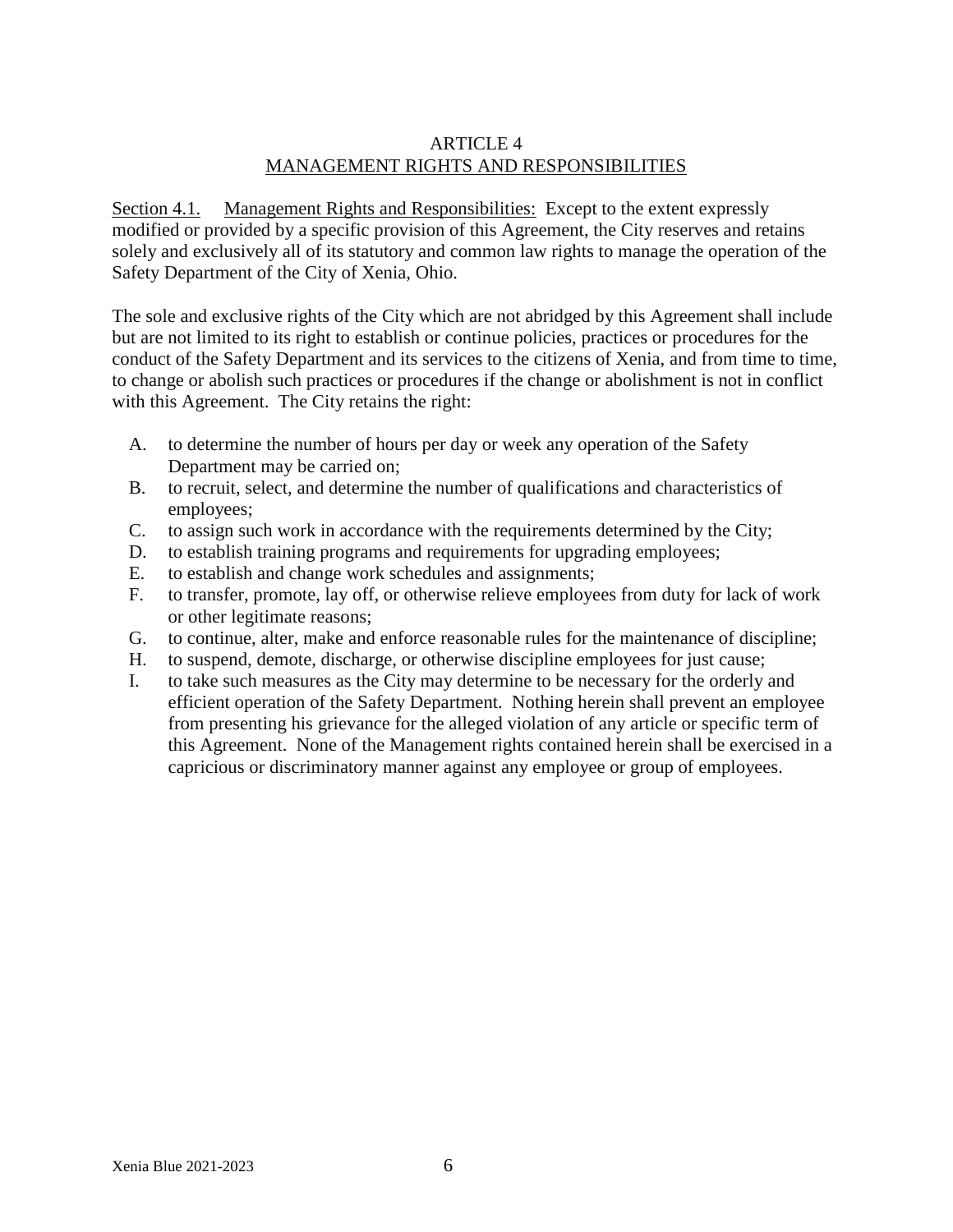#### ARTICLE 5 NON-DISCRIMINATION

Section 5.1. Non-Discrimination: The parties hereto agree that neither shall unlawfully discriminate against any bargaining unit member because of membership or non-membership in the union, or the participation in the activities herein prescribed, nor discriminate against any member of the union for any action involving a member's assigned duties on behalf of the City of Xenia, Ohio.

Section 5.2. Plurals and Gender: Whenever the context so requires, the use of words herein in the singular shall be construed to include the plural, and words in the plural, the singular. Words, whether in the masculine, feminine, or neuter genders, shall be construed to include all of those genders. By the use of either the masculine or feminine genders, it is understood that the use is for convenience purposes only and is not to be interpreted to be discriminatory by reason of sex.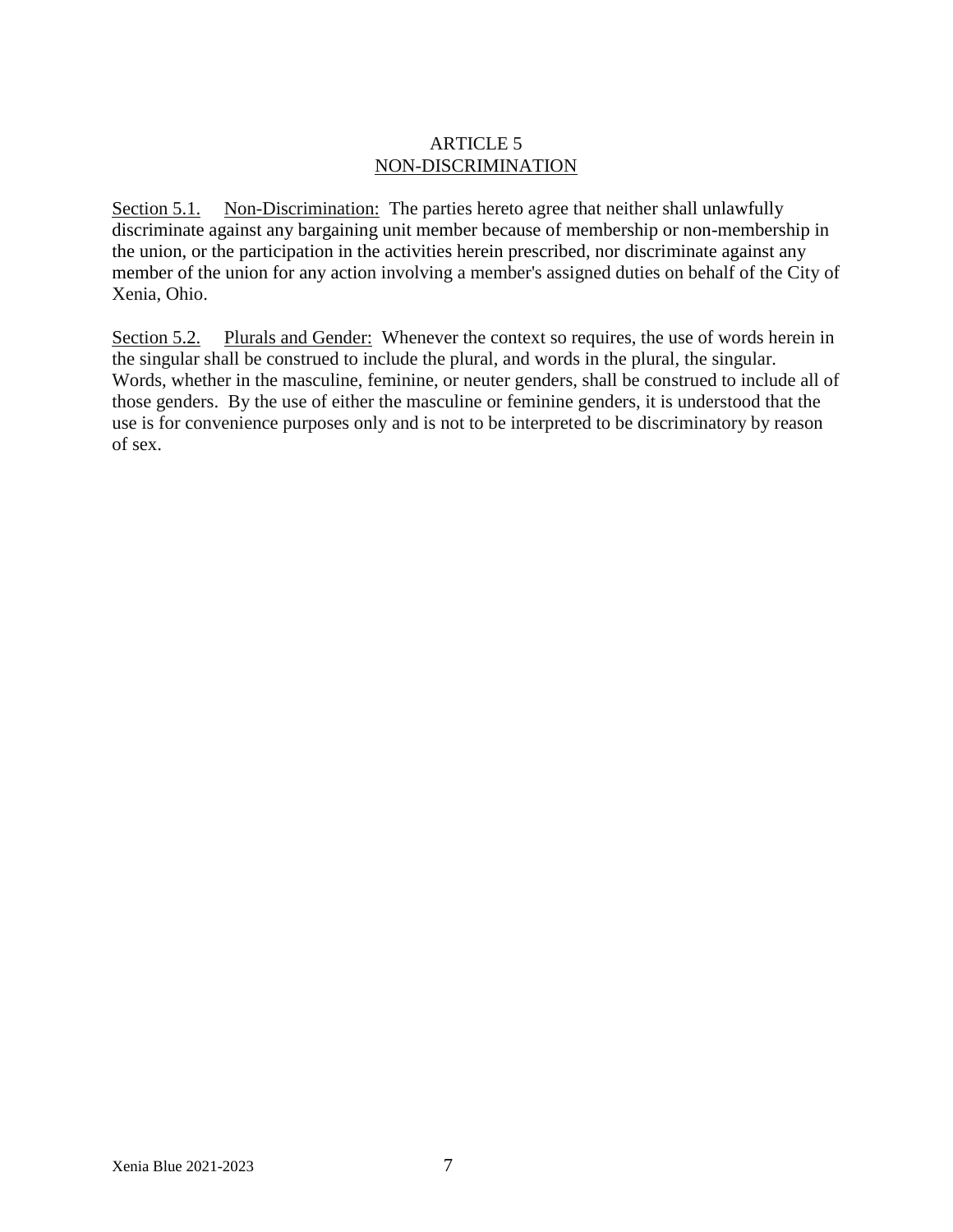#### ARTICLE 6 UNION BUSINESS

Section 6.1. Shift Representation: The Union may select one representative per shift and one alternate representative per shift to act in the absence of the representative. These shift representatives shall be certified to the City in writing. Only those representatives certified by the Union in writing will be permitted to conduct business on behalf of the Union.

Section 6.2. Grievance Representative: The Union shall appoint one of its members as Grievance Representative, and may select an alternate to act in the absence of the Grievance Representative. The Grievance Representative shall be identified, and the City kept informed as to the member's identity at all times. Such member shall act as liaison between the City and the Union in grievance matters. The Grievance Representative's duties shall include:

- A. Attendance at Labor/Management Committee meetings.
- B. Responsibility for posting Union notices on the Bulletin Board and policing it for improper materials.
- C. Representing the Union in investigating and processing of grievances beginning at Step 2 of the Grievance Procedure.
- D. Replacing a shift representative who is unavailable.
- E. Notifying Management of the Union's intent to invoke or not to invoke any steps of the Grievance Procedure beyond Step 1.
- F. General responsibility for handling grievances beyond Step 1.

The Grievance Representative may be released at reasonable times upon request to participate in meetings and discussions with regard to grievances or aforementioned problem areas without loss of pay or benefits.

Section 6.3. Negotiations: The number of employees attending negotiations will not exceed four (4). If an employee is on duty at the time the employee is attending the negotiating session, the employee shall be paid. If the employee is not on duty at the time, no compensation will be paid.

Section 6.4. Delegates/Union Officers: The City shall make reasonable provisions for authorizing use of vacation leave, holiday time, or compensatory time for employees to attend or conduct Union functions. Such release from duty is subject to scheduling requirements in the interest of efficient operation of the department but shall not be arbitrarily refused by the City.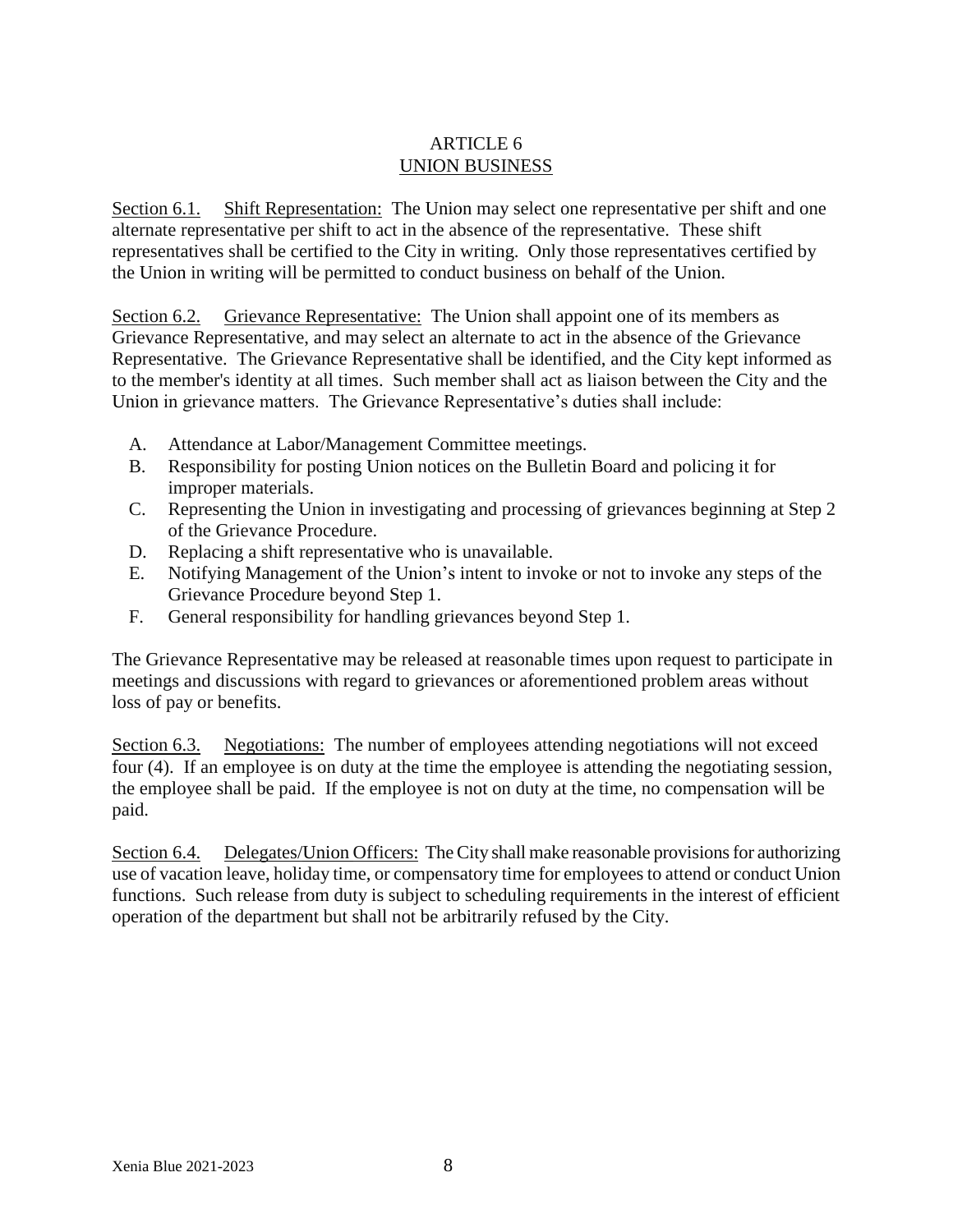Section 6.5. Administration: The City will make provisions for a total of forty eight (48) hours authorized leave annually for the Union and forty eight (48) hours for the Union Officials (or designees) to attend conventions or other major business meetings. The above time off for such officials (or designees) shall be days off with full pay at no expense to the employee's vacation or sick leave credit.

Officials of the Union shall, at least ten (10) days prior to the date of the function submit notice to the Chief of Police identifying the function, certify the member attending, and indicate the starting and ending date and applicable scheduled hours for each employee. The Chief will approve the request within three (3) working days after receipt, provided Division Operations will not be unreasonably affected on the scheduled days in question.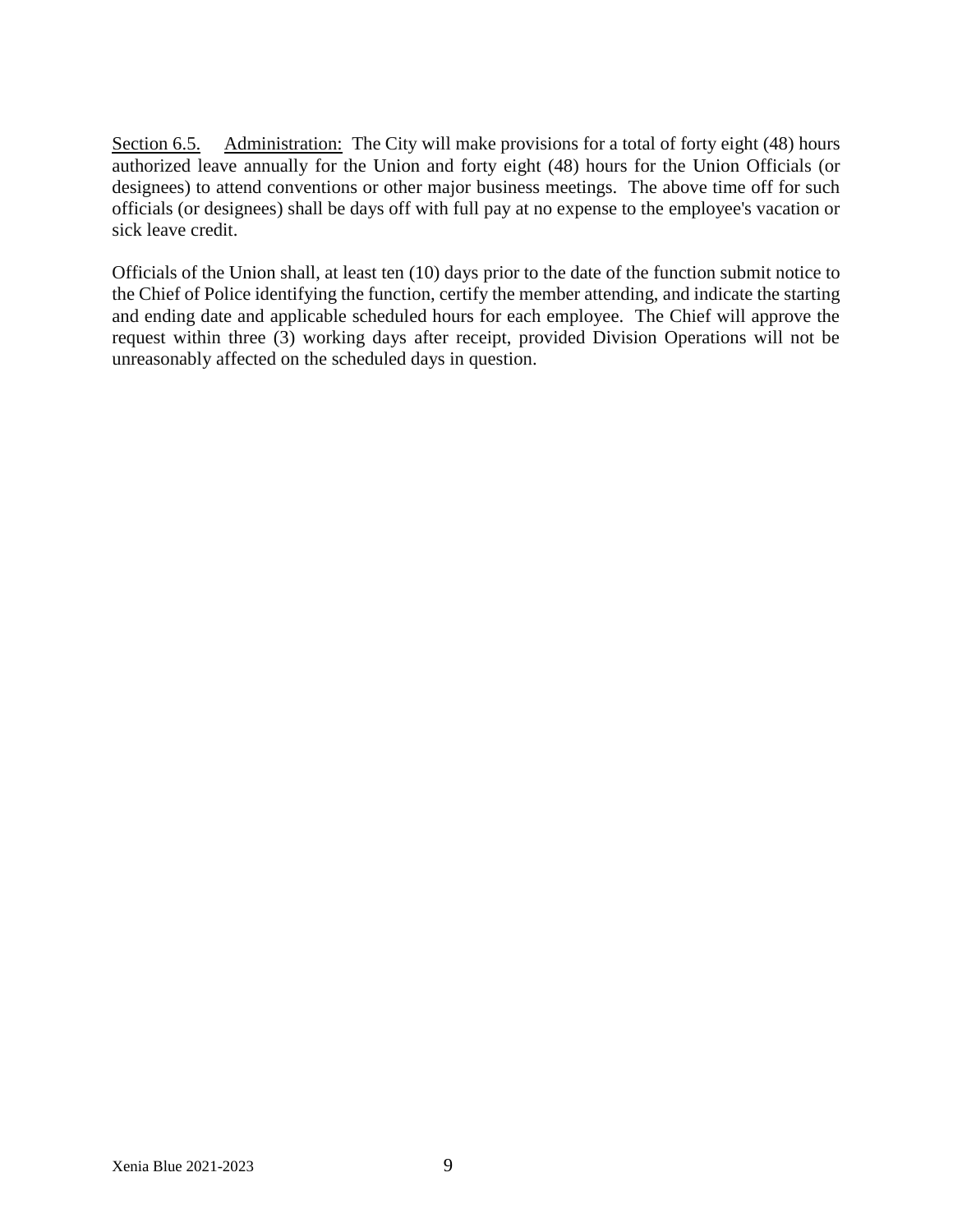#### ARTICLE 7 NO STRIKE/NO LOCKOUT

Section 7.1. No Strike: Inasmuch as this Agreement provides machinery for the orderly resolution of grievances, including resolution by an impartial third party, the City and the Union recognize their mutual responsibility to provide for uninterrupted services to the citizens of Xenia.

The Union agrees that neither it, its officers, agents, representatives, nor any employees covered by this Agreement will authorize, instigate, cause, aid, condone, or participate in any strike or work stoppage for the duration of this Agreement. When the City notifies the Union by telephone, verified by certified mail, that any employee covered by this Agreement is engaged in any strike activity, the Union shall notify striking employees that they are required to return to work and if they refuse, then they become subject to the provisions of Section 4117 of the Ohio Revised Code.

Section 7.2. No Lockout: The City agrees that neither it, its' officers, agents, or representatives, individually or collectively, will authorize, instigate, cause, aid, or condone any lockout of members of the Union as a result of a labor dispute with the Union, provided the Union members are not in violation of Section 7.1 of this Article.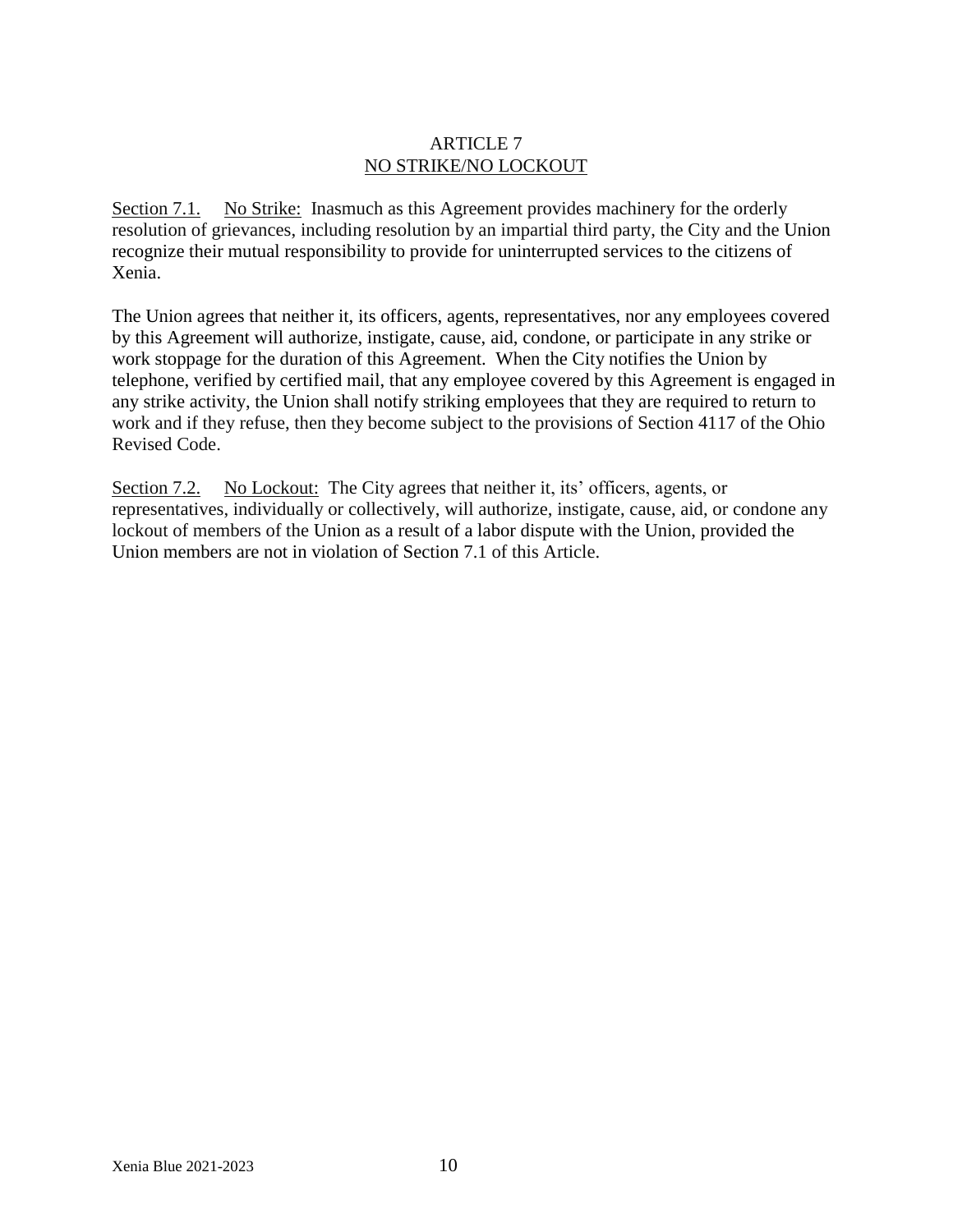#### ARTICLE 8 LABOR/MANAGEMENT MEETINGS

Section 8.1. Meetings: In the interest of sound Labor/Management relations, the Union and the City will meet no less than once each quarter at agreeable dates and times for the purpose of discussing those matters outlined in Section 2 below. Meetings in the first and third quarters shall be called by Management and meetings in the second and fourth quarters shall be called by the Union. The Parties may mutually agree to additional meetings as necessary. The quarterly meetings may be cancelled by the calling party if they do not have an agenda. Meetings shall be held within a reasonable time (not to exceed 14 calendar days unless mutually extended by both parties) after a request by either party, having regard for the seriousness of the issues involved. Normally, no more than three (3) employee representatives of the Union, three (3) representatives of the City, and one (1) non-employee representative from either party shall be permitted to attend such meetings.

Section 8.2. Agenda: The party requesting the meeting shall furnish an agenda with the request for the meeting. The Union will furnish names of the Union employees who will be attending. Subjects that may be discussed at these meetings shall include (but not limited to) the items listed below:

- A. Discuss the administration of this Agreement;
- B. Notify the Union of changes made by the City, which may affect bargaining unit members;
- C. Discuss grievances, which have not been processed beyond the final step of the Grievance Procedure when such discussions are mutually agreed by the parties;
- D. Disseminate general information of interest to the parties;
- E. Give the Union representatives the opportunity to share the view of their members and/or make suggestions on subjects of interest to their members;
- F. Discuss ways to improve efficiency and work performance; and

Consider and discuss health, safety, and training matters.

Section 8.3. Attendance: Union employee representatives attending Labor/Management meetings shall not suffer a loss in pay for hours spent in such meetings, if held during the employee's regular scheduled hours of work.

Section 8.4. Reports: Written responses promised by each party's representatives during meetings, to items raised at such meetings, will be submitted to the other party's representatives who attended the meeting within fifteen (15) calendar days after the meeting, unless the parties mutually agree to a time extension. The Union may submit a written report as a result of such meetings.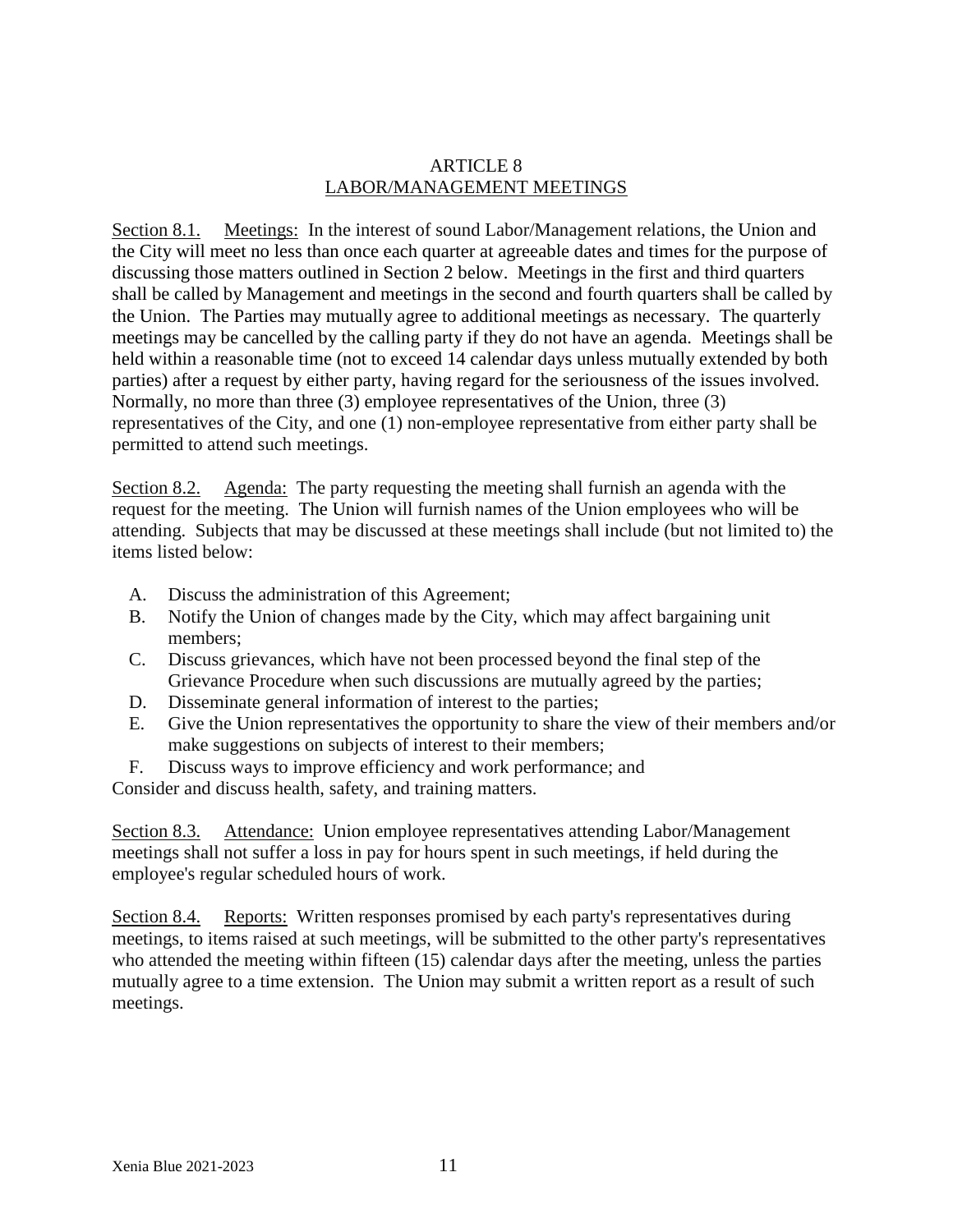#### ARTICLE 9 PERSONNEL FILES

Section 9.1. Personnel Files: There shall be only one (1) official personnel file per employee maintained by the City.

- A. Every member shall be allowed to review their personnel file at any reasonable time upon written request. A member may also authorize their attorney to review their personnel file. Such request shall be made to the Human Resources Director and review of the file shall be made in the presence of the Human Resources Director or the Human Resources Director's designee.
- B. Any member may copy documents in their file. The City may levy a charge for such copying. Such charge shall bear a reasonable relationship to actual costs.
- C. If upon examining their personnel file, any member has reason to believe that there are inaccuracies in documents contained therein; the member may write a memorandum to the Human Resources Director explaining the alleged inaccuracy. The Human Resources Director shall attach the memorandum to the document in the file and shall note thereon the City's agreement or disagreement with the memorandum's contents. Any employee's signature on a document shall mean the member has seen the document and not that the member agrees with its contents unless it is so stated on the document.
- D. The Employer shall notify the member when someone outside city government accesses their file. To the extent allowed by law the Employer shall determine the identity of the person and the reason for such request.
- E. Records of oral or written reprimands shall cease to have force and effect or be considered in future discipline matters one (1) year after their effective date, providing there are no intervening disciplinary actions taken during that time period. In the event of intervening discipline, the older disciplinary matter shall cease to have force and effect or be considered in future disciplinary matters upon expiration of the newer disciplinary matter.
- F. Records of suspension, demotion, or discharge shall cease to have force and effect or be considered in future discipline matters three (3) years after their effective date, providing there are no intervening disciplinary actions taken during that time period. In the event of intervening discipline, the older disciplinary matter shall cease to have force and effect or be considered in future disciplinary matters upon expiration of the newer disciplinary matter.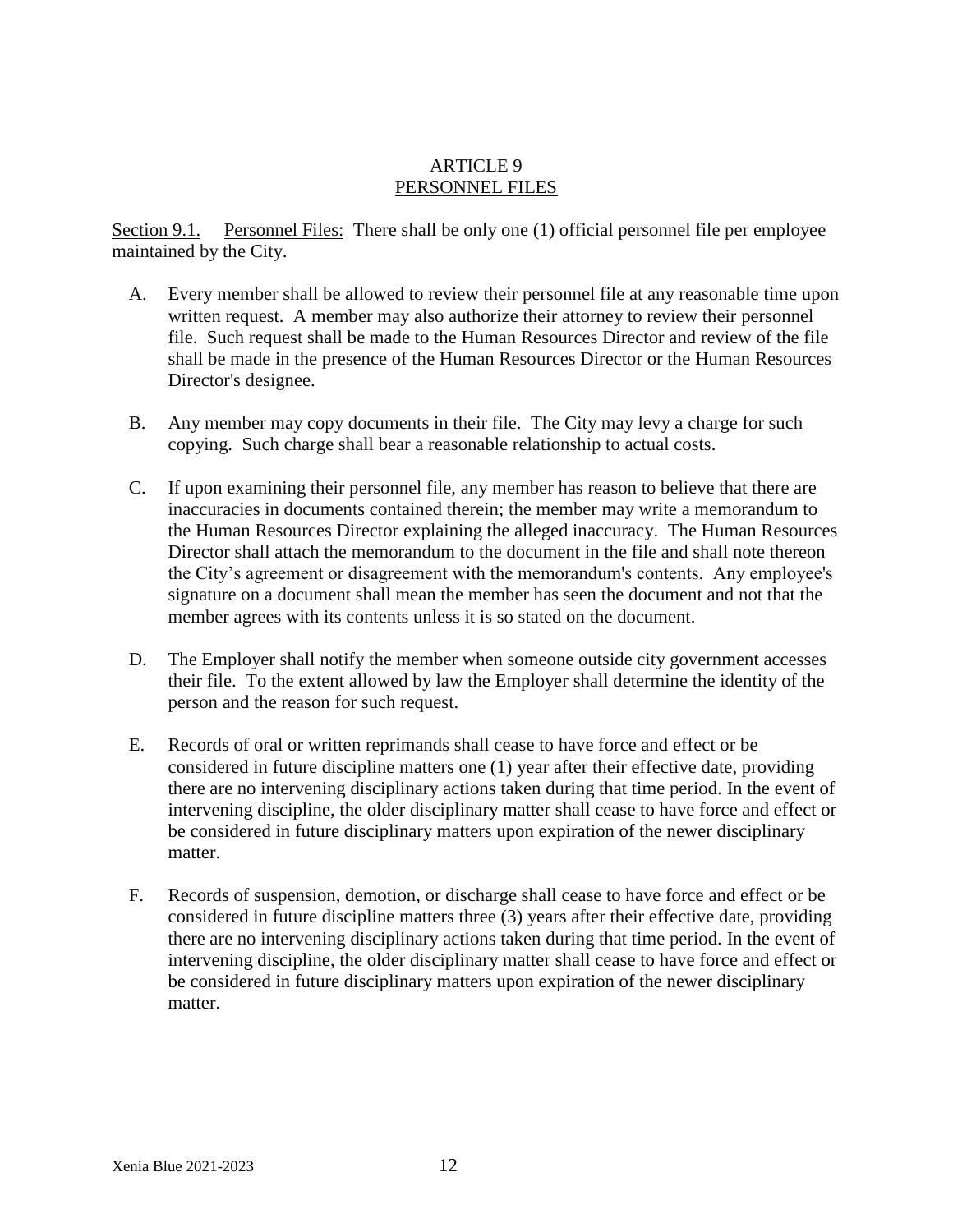#### ARTICLE 10 INVESTIGATIONS AND DISCIPLINE

Section 10.1. Purpose: The purpose of this procedure is to outline the process to be followed in the handling of an investigation dealing with complaints or misconduct by employees of the Police Division. The specific procedures and rights of the City and the employees are outlined so that a clear understanding by both parties may be realized.

Section 10.2. Police Investigation Procedures: The City will use the existing chain of command structure to clarify complaints or allegations regarding members of the Police Division. In general, (unless a special Grand Jury has been convened) the Police Division will be used to investigate criminal complaints or criminal allegations against employees unless the Chief defers to other qualified law enforcement agencies. Any criminal investigation will first be prefaced by a review of the complaint or allegation by the Chief of Police. All shooting instances will be investigated by the Police Division at the direction of the Chief of Police unless the Chief defers to other qualified law enforcement agencies. Disciplinary functions will be handled through the existing chain of command structure.

Section 10.3 Internal Investigations:

- A. The employee shall be informed of the nature of the investigation prior to questioning and shall be informed to the extent known at that time, whether the investigation is focused on the member for potential disciplinary charges.
- B. Before an employee may be charged with any violation of the Division's Rules and Regulations for a refusal to answer questions or participate in an investigation, the employee shall be advised that refusal to answer such questions or participate in such investigation may be the basis of such a charge, in itself. During interviews where an action of record may occur, if an employee desires, the employee shall be given a reasonable opportunity to consult with an appropriate Union representative and/or attorney before being required to answer questions.
- C. When the City orders an employee to provide information in an investigation, such information may not be used in any criminal proceedings against the employee. Such information may be used by the City in taking action and in defending such action with respect to discipline or discharge of the employee.
- D. All interrogations and/or interviews of members conducted in conjunction with an investigation shall be audio or video tape recorded by the City at the request of either party. If the employee's statement is reduced to writing, the employee or representative authorized by the employee shall be given a copy of said statement.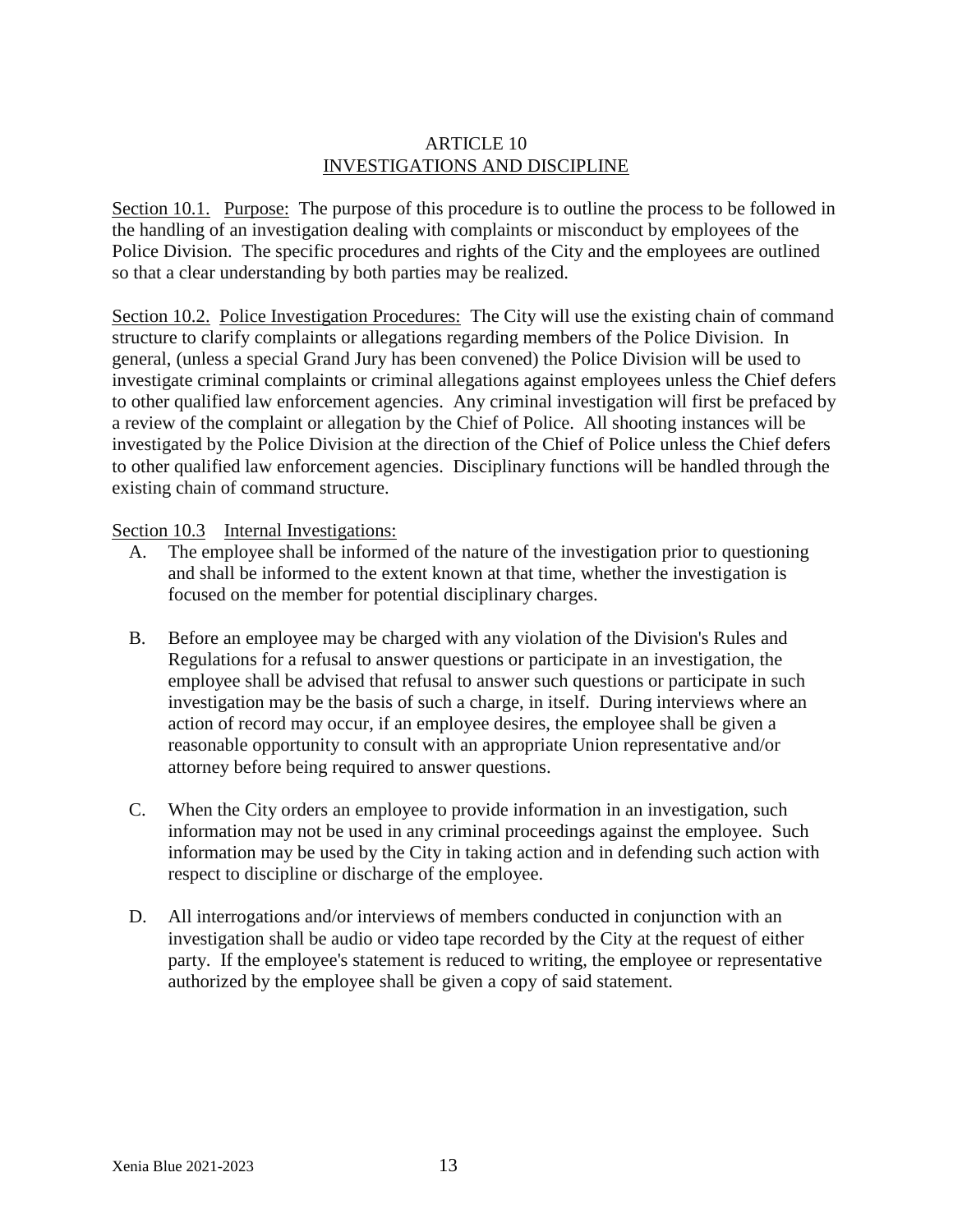- E. When any anonymous or frivolous complaint is made against an employee and if after an investigation there is no corroborative evidence of any kind, then the complaint shall be classified as unfounded.
- F. Any interrogation, questioning, or interviewing of an employee will be conducted at hours reasonably related to the employees shift, preferably during working hours. Such sessions shall be for reasonable periods of time, and time shall be allowed during such questioning for rest periods and attendance to other physical necessities.
- G. In the interest of fair and expeditious corrective action, an employee who has allegedly committed a violation of a minor nature relating to the employee's performance may be interviewed by an immediate supervisor prior to orally correcting and counseling said employee.

#### Section 10.4. Disciplinary Procedure:

- A. No employee shall be disciplined, reduced in pay or position, suspended or removed, except for just cause. Warnings or reprimands that do not involve a reduction in pay or position, suspension, or discharge are not appealable to binding arbitration.
- B. The principles of progressive disciplinary action will be followed with respect to minor offenses. It shall be corrective and applied in a uniform manner. Normal progressive discipline shall consist of, but not limited to, an oral warning, written reprimand, shortterm suspension, and either a long-term suspension, demotion, or discharge.
- C. The City may take corrective action deemed necessary by the circumstances on a caseby-case basis.
- D. When the Chief of Police schedules an employee for a hearing for the purpose of determining whether or not the employee has committed an infraction which could result in a disciplinary action of record, the employee will be notified of the right to be represented by a representative of the Union. A hearing is a meeting between an employee and the City's Representative at a prescribed time and place after the alleged occurrence of the work-related offense. No such hearing shall be held until the employee has had the opportunity to obtain such representation or has waived such right. A copy of the charges and a brief outline supporting such charges shall be sent to the employee not less than five (5) working days prior to the date of the hearing. Findings will be issued to the employee after any hearing for which formal charges and specifications have been prepared.
- E. The City agrees that all disciplinary procedures shall be carried out in private and in a businesslike manner.
- F. In cases where a suspension of ten (10) days or less has been imposed on a bargaining unit employee, the City may offer the employee the option to forfeit accrued leave time (vacation, compensatory time). The forfeiture shall be one (1) hour of leave for each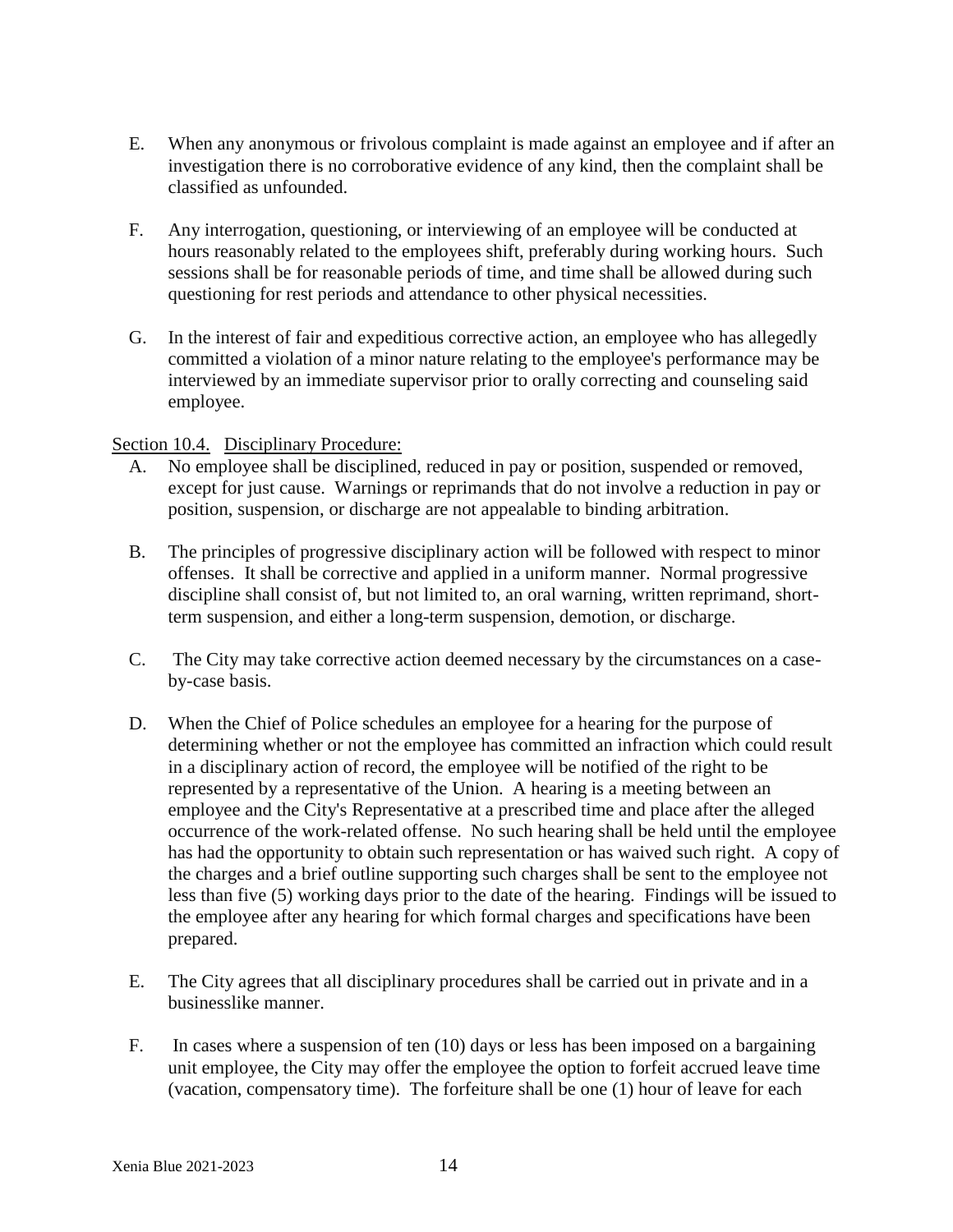hour of proposed suspension. The type of leave shall be the employee's choice. The forfeiture of leave shall constitute corrective action of record and shall be placed in the employee's personnel file. The forfeiture of leave shall constitute the final resolution of the departmental charges. Once accepted by the employee, forfeiture of leave is not subject to appeal.

Section 10.5. Discovery: Discovery shall be available, prior to any pre-disciplinary hearing, of evidence to be presented at said hearing. Should any new evidence develop during the hearing, a continuance may be granted to the employee upon receipt so that the new evidence may be reviewed by the employee and the employee's grievance representative and/or attorney.

Section 10.6. Filing of Charges: Internal investigations which result in the filing of criminal charges will be processed in accordance with the procedures of this Article regarding notification of allegations being investigated, except in cases where the interest of the investigations is best served through a confidential investigation.

Section 10.7. Performance Evaluations: Performance evaluations shall be completed in accordance with Civil Service Regulations. Management reserves the right to evaluate employees more often, as may be necessary on a case by case basis. All performance evaluations shall be reviewed with the employee by the employee's supervisor.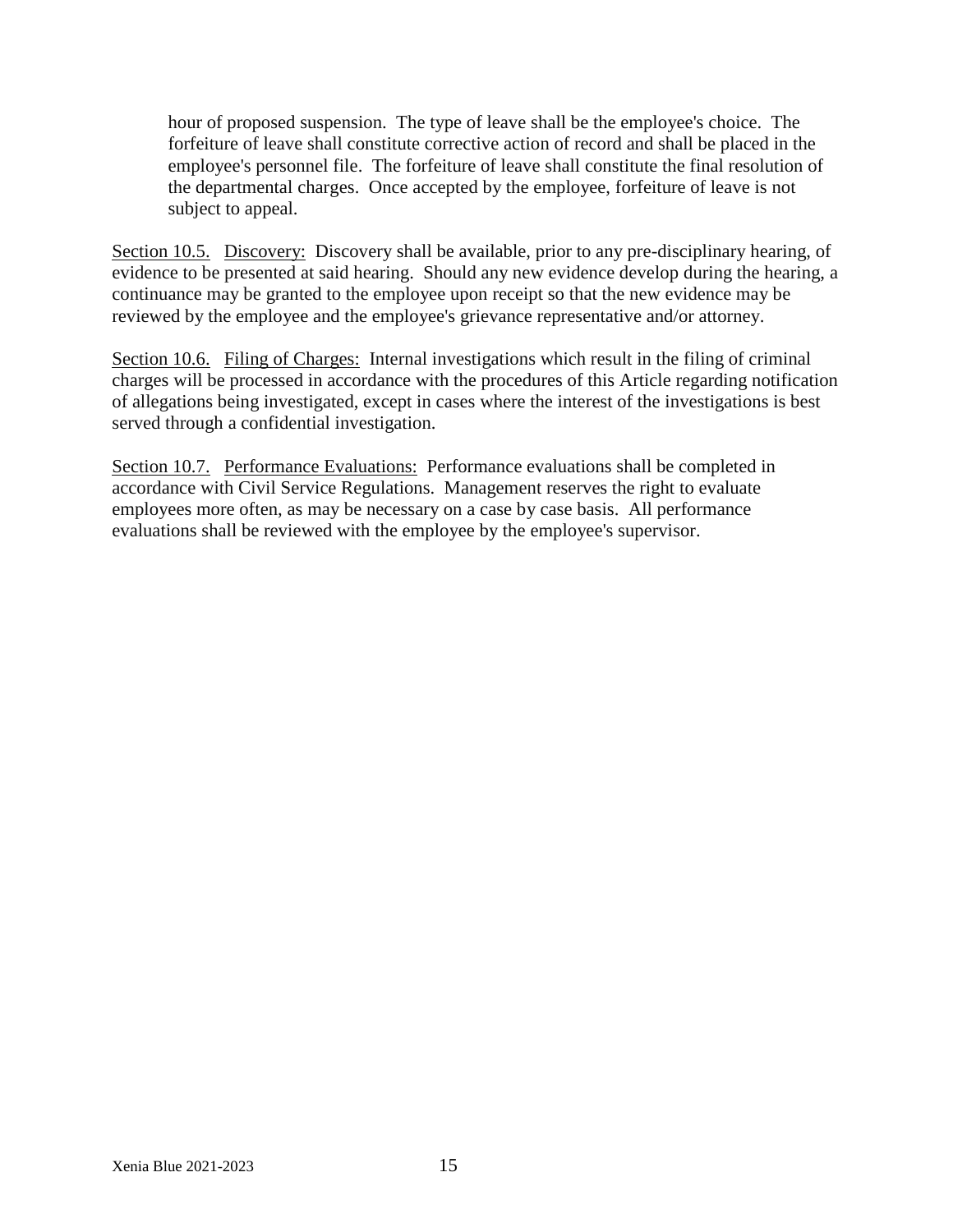#### ARTICLE 11 GRIEVANCE PROCEDURE

Section 11.1. Purpose: There shall be an earnest, honest, and prompt effort to settle differences, if any controversy or differences arise between an employee and Management or the Lodge and Management with respect to any claimed violation of this Agreement.

#### Section 11.2. Definitions:

- A. A grievance is defined as a claimed violation of this Agreement.
- B. A class grievance or group grievance is defined as a claimed violation of this Agreement which affects uniformly a group of employees and which can be resolved as to the employees in such group by processing a single grievance.
- C. All grievances shall move up the steps (after each step) by placement of the grievance forms in the Chief's Secretary's in-box.

#### Section 11.3. Procedures:

- Step 1. The employee or group of employees will verbally present the complaint to the immediate supervisor for disposition. The grievant(s) may be accompanied by a Union Representative. If the matter is not resolved to the employee(s) satisfaction, the grievance must be reduced to writing, setting forth the provision of this Agreement claimed to have been violated, the nature of the grievance, the facts upon which the grievance are based, the relief sought by the grievant(s), the date of the verbal discussion, (said date being prima facie valid) and the supervisor with whom the discussion was held. This will be done within fourteen (14) calendar days of the time the incident giving rise to the grievance occurred or within fourteen (14) calendar days of the time the grievant(s) could reasonably have learned of the claimed grievance. The Supervisor will reply in writing to the grievant(s) within seven (7) calendar days after it has been presented to the Supervisor. If the grievant(s) is not satisfied with the reply of the Supervisor, the grievant(s) shall proceed to Step 2 of this procedure.
- Step 2. The written grievance must be filed by the Union within seven (7) calendar days after the reply of the immediate supervisor has been received by the grievant(s) and shall be filed with the Captain who is in the chain of command with regard to the matter being grieved. The Captain will render a written decision to the grievant(s) with a copy to the Union and to the Chief of Police within fourteen (14) calendar days from the time the Captain receives the grievance in writing. If the Captain fails to render a written decision within fourteen (14) calendar days or if the decision is not satisfactory to the grievant(s) the Lodge may proceed to the third step within seven (7) calendar days. If the Lodge does not proceed to Step 3 within seven (7) calendar days the grievance shall be considered satisfactorily resolved.
- Step 3 . The written grievance must be filed by the Union within seven (7) calendar days after the reply of the Captain has been received by the grievant(s) and shall be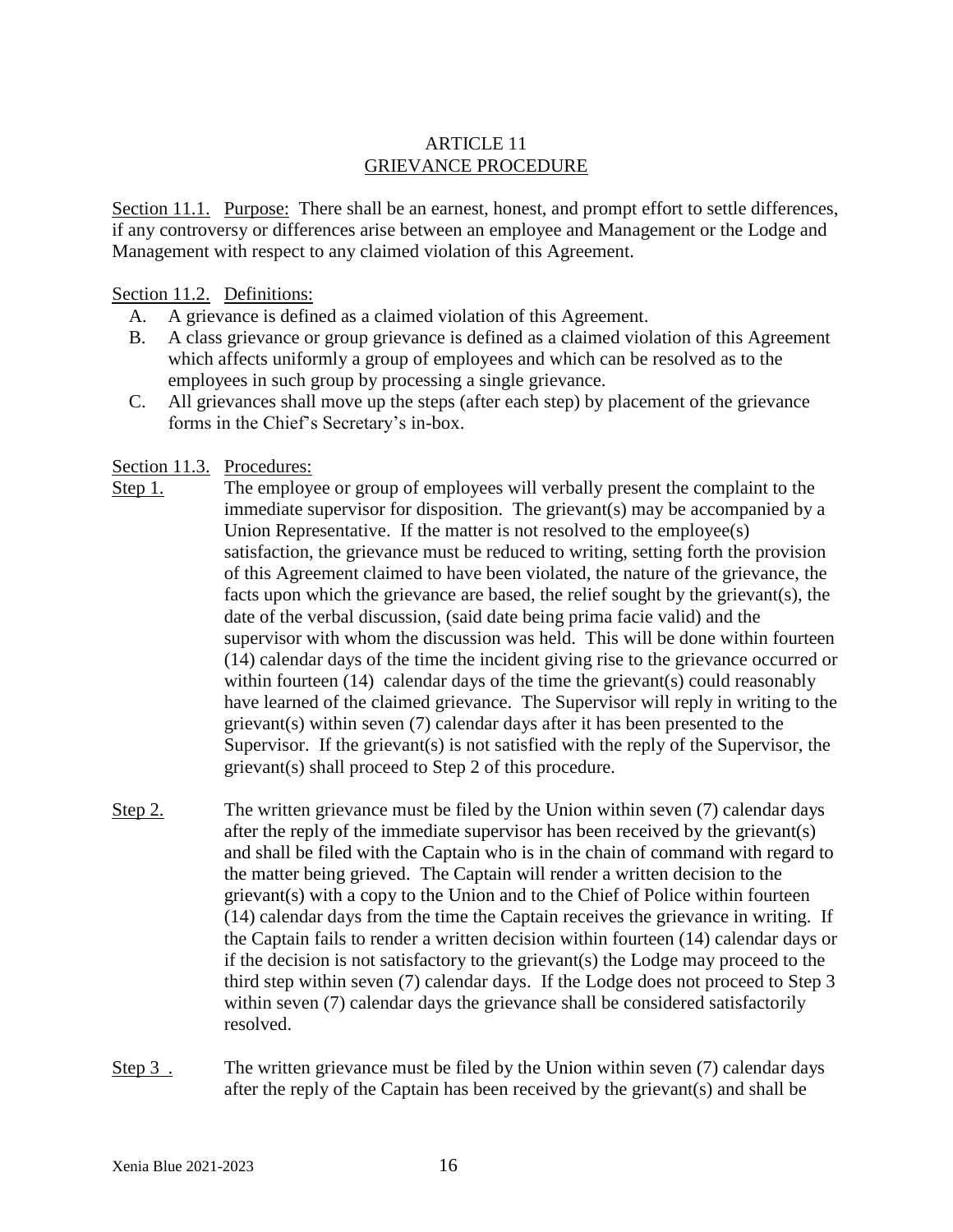filed with the Chief of Police. The Chief of Police will render a written decision to the grievant(s) with a copy to the Union within fourteen (14) calendar days from the time the Chief of Police receives the grievance in writing. If the Chief of Police fails to render a written decision within fourteen (14) calendar days or if the decision is not satisfactory to the grievant(s) the Union may proceed to the forth step within fourteen (14) calendar days. If the Union does not proceed to Step 4 within fourteen (14) calendar days the grievance shall be considered satisfactorily resolved.

- Step 4. If the grievance has not been satisfactorily resolved at Step 3, the grievance shall be submitted in writing by the Union to the City Manager or the Manager's designee. The City Manager or the Manager's designee with the assistance of the Chief of Police, shall investigate the matter and hold a grievance hearing at a mutually agreeable location within fourteen (14) calendar days. The City Manager shall respond to the Union and the grievant(s) in writing within fourteen (14) calendar days after the hearing. Both the Union and Management shall have the right to call such witnesses as are necessary to the investigation of the grievance. The grievant(s) may be represented by two Union representatives and/or counsel, and Management may also be represented by counsel. If a written notice of intent to file under the arbitration procedure (Step 4) is not received by the City Manager's Office fourteen (14) calendar days after receipt by the Union of the written reply from the City Manager, the matter shall be considered satisfactorily resolved.
- Step 5. Within fourteen (14) calendar days of receipt of intent to file for arbitration proceedings under the grievance procedure, the City Manager and the Union shall by letter jointly request a panel list of seven (7) arbitrators from the Federal Mediation and Conciliation Service or American Arbitration Association. The parties shall then choose an arbitrator by alternately striking names from the list until such time as one (1) name remains as the arbitrator chosen by the parties. The parties shall alternate striking the first name. A date for such arbitration shall be set as soon as possible in accordance with the wishes of the parties and the availability of the arbitrator. Any city employee called by either party shall not suffer loss of pay. The arbitrator shall reduce the award to writing and state reasons for reaching the decision. The arbitrator shall have no power to add to, subtract from, or modify any provisions of the Agreement. The decision of the arbitrator shall be final and binding on the parties.

Both the Union and the City shall share equally in the costs for the arbitrator including the arbitrator's fees and expenses, and other necessary expenses of the arbitration procedure.

Section 11.4. Time Limits: In the event management fails to reply to a grievance as set forth herein within the appropriate time, the grievant(s) may proceed to the next step. A grievant(s) who does not proceed to the next step within the appropriate time limit shall be considered to have the grievance satisfactorily resolved unless management shall have caused the delay by failure to respond. It is understood that the time limits imposed in this Article may be extended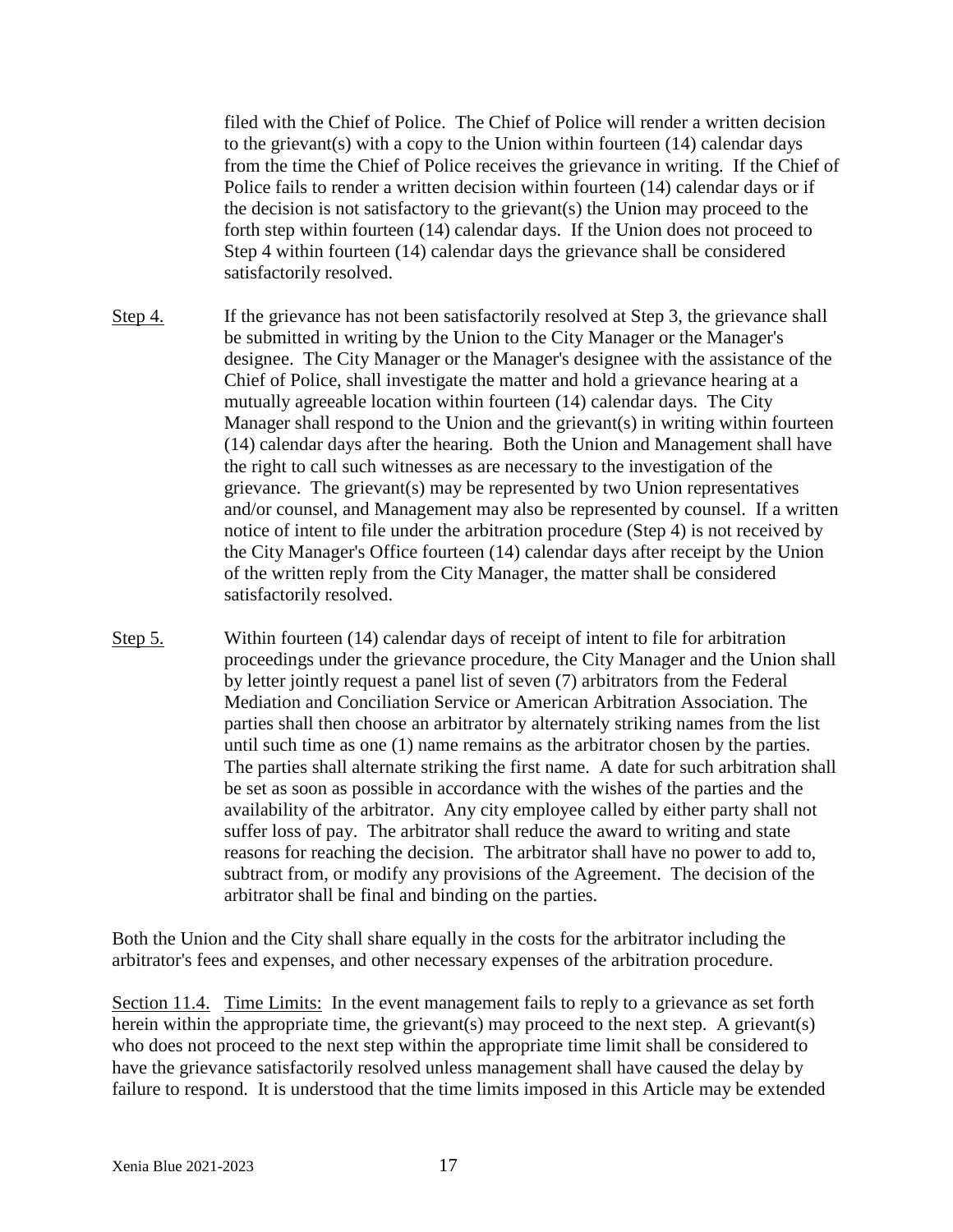at any step by mutual written consent of the parties in that step. Likewise, any step in the grievance procedure may be eliminated by mutual written consent of the City Manager and the Union. A grievance that is filed because of disciplinary action shall be submitted at the level that issued the discipline.

Section 11.5. Union Participation:

- A. The grievant shall have the right to have a Union representative present at any of the steps of the grievance procedure.
- B. While an employee may discuss differences, controversies, or a claimed violation of the contract with their immediate supervisor in an attempt to resolve the matter, no formal or written grievance may be filed or processed unless such action is approved by the Union representative as provided for heretofore and no grievance shall proceed to Arbitration without the consent of the Union Representative.

Section 11.6. Informal Discussions: The Grievance Procedure shall in no way prevent an employee from approaching a Supervisor for information and/or discussion about any matter which might otherwise be initiated as a grievance.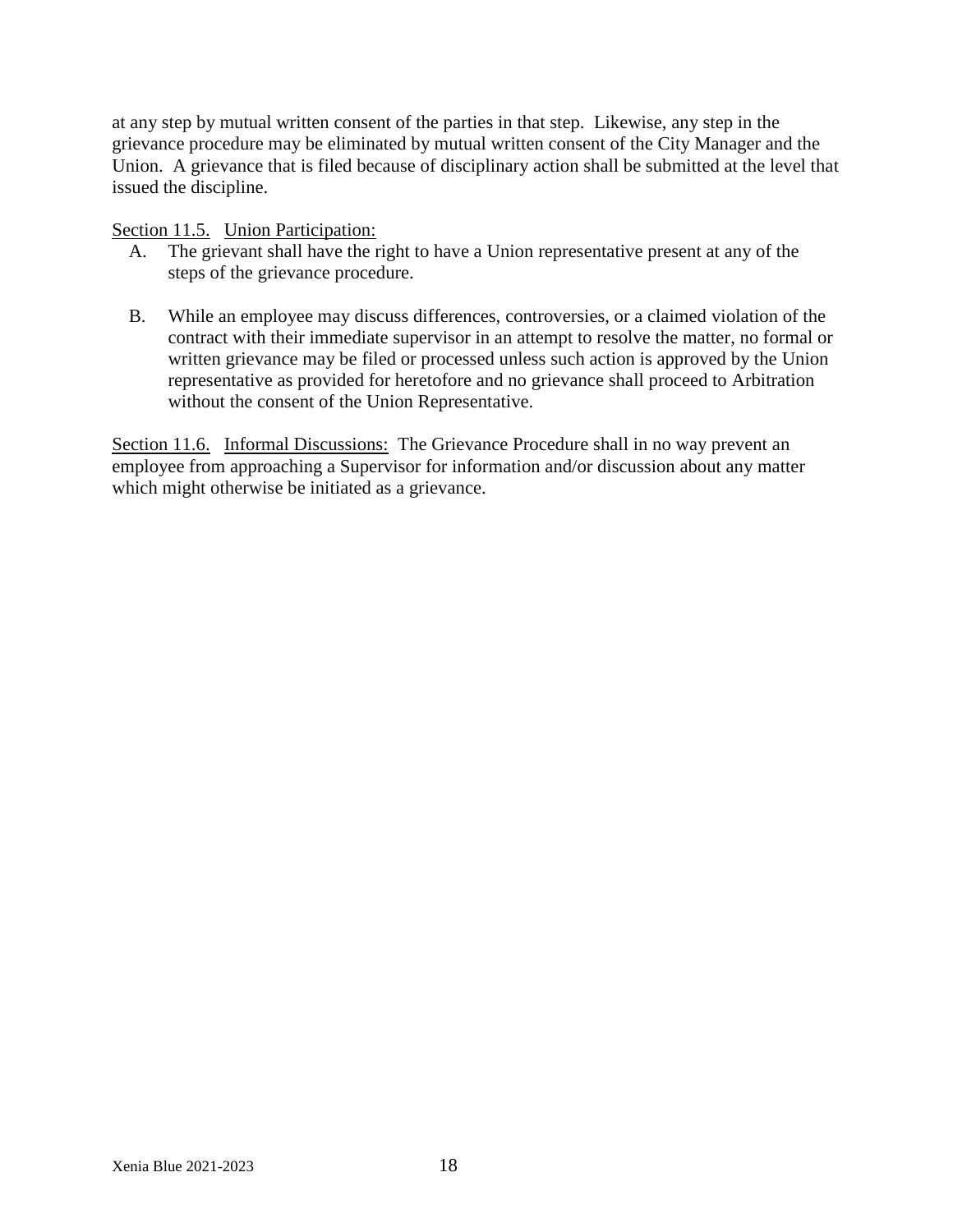#### ARTICLE 12 SENIORITY

Section 12.1. Definition: City seniority means an employee's length of continuous service with the City since the employee's last date of hire. Classification seniority shall mean the length of continuous service in a single classification within the Police classification series beginning with the date of appointment into that classification with the City (commonly referred to as "time in grade").

At the request of the Union, police officers hired as non-certified will hold the same classification as those hired as certified police officers for the purposes of determining City seniority and Classification seniority.

Final interview ranking shall determine seniority when employees are hired on the same date. After Civil Service approves eligibility list, the Chief of Police, utilizing the "Rule of 10", will conduct a final round of interviews and re-rank the candidates interviewed. This process may involve a personal interview with the Chief or may involve an interview panel led by the Chief. Changes in ranking must be reasonable based on education, training, experience, and a good fit for the organization. Once completed, the final ranking will be forwarded to the HR director and be considered the final ranking outcome of the civil service process and will be utilized as a tie breaker for any officers hired on the same date.

Section 12.2. Seniority List: Every twelve (12) months, the City shall post a seniority list showing the continuous service of each employee. A copy of the seniority list shall be furnished to the Union when it is posted.

Section 12.3. Probationary Period: Every newly hired Police Employee will be required to successfully complete a twelve (12) month probationary period from date of hire or certification as a Police Officer, whichever is later. A probationary employee will be subject to layoff prior to permanent employees and may be terminated any time during the probationary period and shall have no appeal over such removal to the grievance procedure contained herein or to the Civil Service Commission.

Section 12.4. Termination of Seniority: The following situations constitute breaks in continuous service for which seniority is lost:

- A. Discharge for just cause;
- B. Retirement;
- C. Layoff for more than two (2) years;
- D. Failure to return to work within fourteen (14) calendar days of a recall from layoff;
- E. Failure to return to work at the expiration of a leave of absence; or
- F. Resignation.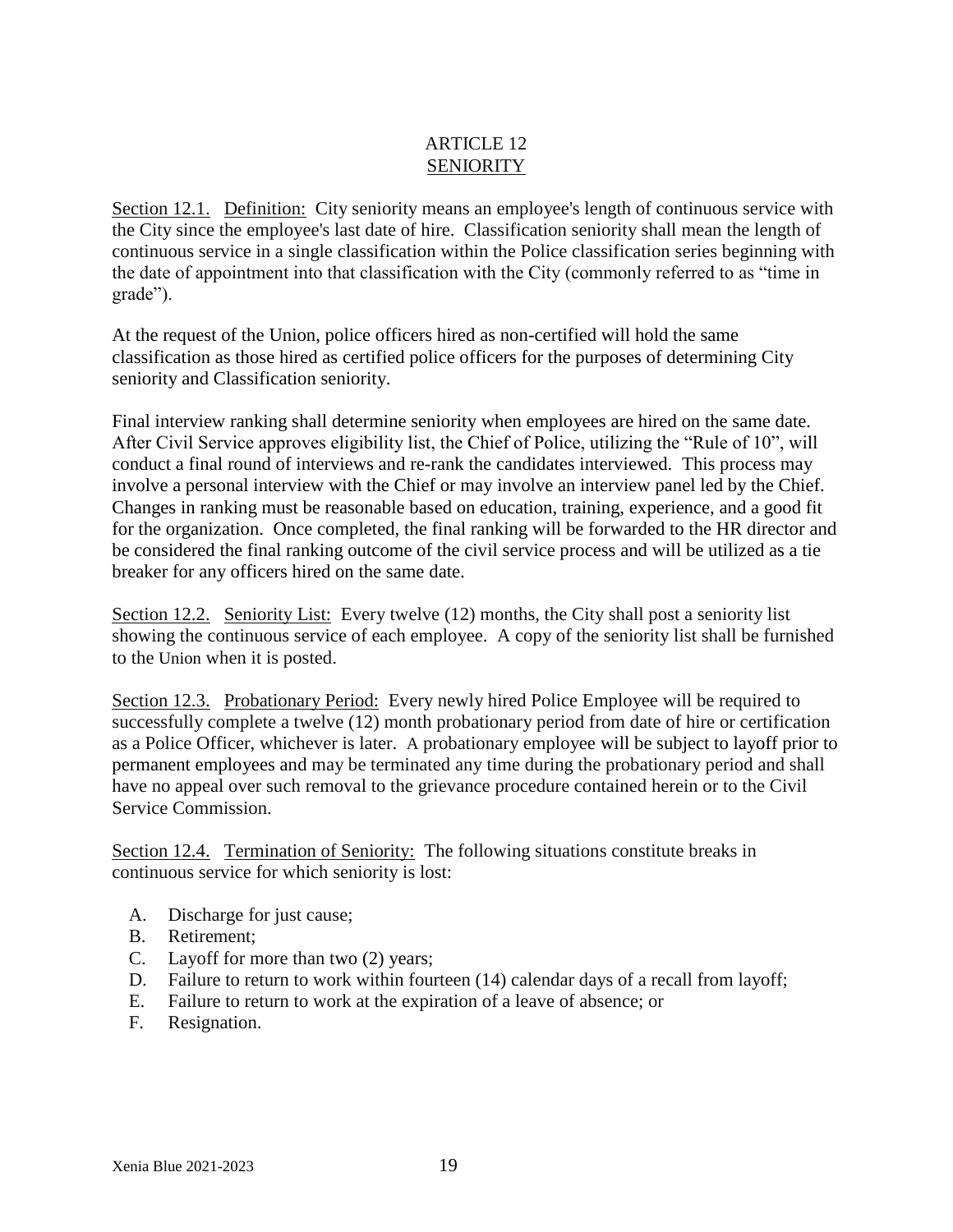#### ARTICLE 13 LAYOFF AND RECALL

Section 13.1. Layoff Notification: When the City determines that a layoff or job abolishment is necessary, they shall notify the affected employees fourteen (14) calendar days in advance of the effective date of the layoff or job abolishment if hand delivered; if mailed it shall be postmarked seventeen (17) calendar days in advance. The City, upon request from the Labor Council, agrees to discuss with representatives of the Labor Council the impact of the layoff on bargaining unit employees.

Section 13.2. Layoff: The City shall determine in which classification layoffs will occur. Probationary employees will be laid off prior to permanent employees. Permanent employees will be laid off based on classification retention points, as per Civil Service rules. If two (2) or more employees began work on the same day, then final interview ranking shall determine seniority listing.

Section 13.3. Recall Notification: Notice of recall shall be sent to the employee, by certified mail with a copy to the Union. The City shall be deemed to have fulfilled its obligations by mailing the recall notice by certified mail, return receipt requested, to the last address provided by the employee.

Section 13.4. Time Limits: An employee shall be eligible for recall for a period of two (2) years after the effective date of the layoff. When the Employer recalls persons off the recall list, they shall be recalled to their previous classification, but not necessarily to the shift they were working when laid off. Vacancies in a classification shall not be filled until all employees eligible for recall to that classification have been offered recall.

The recalled employee shall have five (5) calendar days following the receipt of the recall notice to notify the City of the employee's intention to return to work and shall have an additional fourteen (14) calendar days in which to report for duty if employed, otherwise an additional five (5) calendar days to return to work, if unemployed.

In the event of extenuating circumstances (e.g. illness, injury, absence from the City, or other good cause) preventing the employee from returning to work within the fourteen (14) calendar day limit, the City may grant a reasonable extension, but not to exceed thirty (30) calendar days.

Section 13.5. Recall Probationary Period: Recalled employees shall not serve a probationary period upon reinstatement, except that employees serving a probationary period at layoff shall be required to finish such probationary period.

*Note! This Article is for information only. Actual layoffs and recalls shall follow Civil Service layoff and recall procedures.*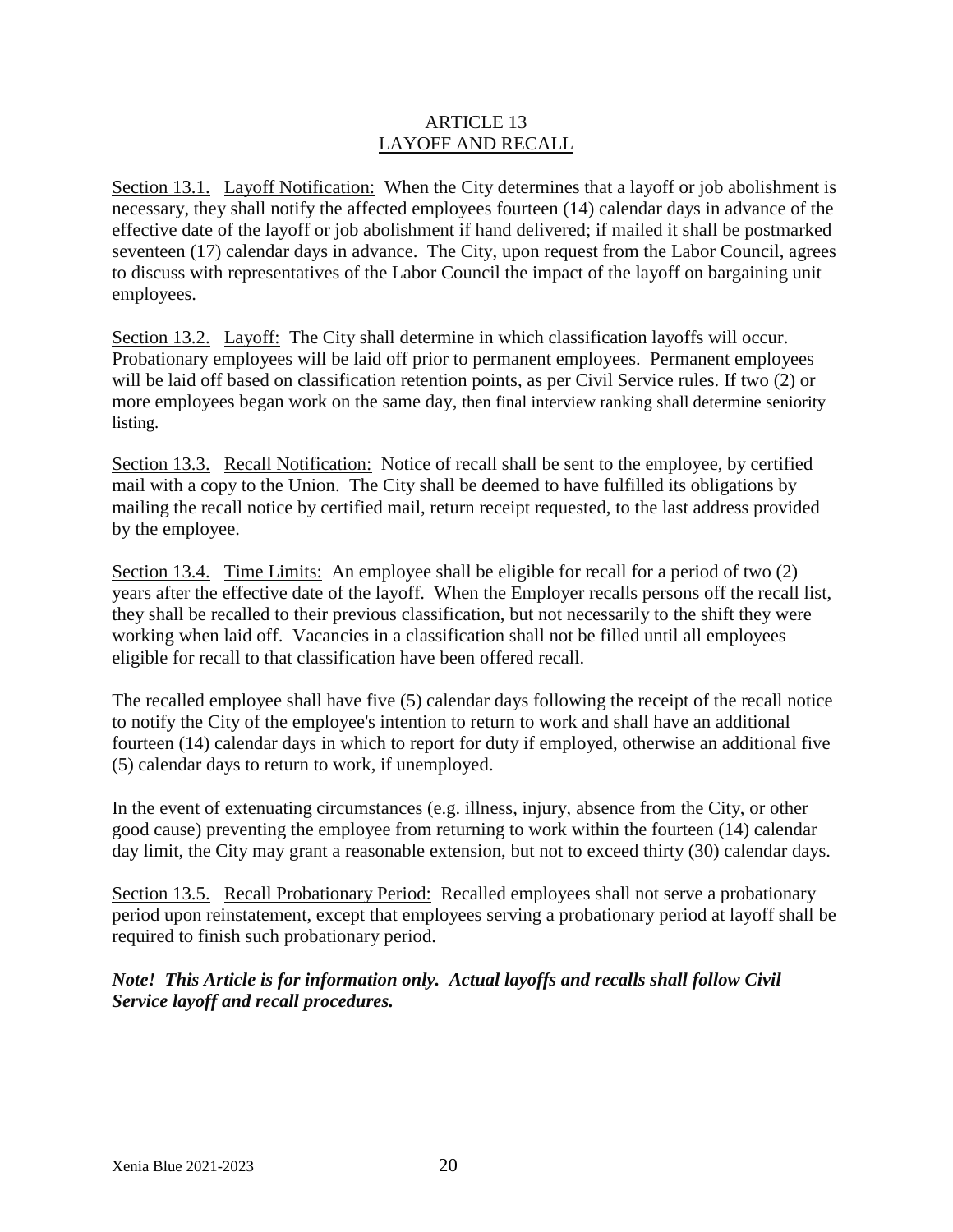#### ARTICLE 14 DRUG/ALCOHOL TESTING

Section 14.1. Testing: Drug/alcohol testing may be conducted on employees, post-incident, reasonable suspicion, or randomly as part of The Bureau of Workers Compensation's drug free workplace. Random testing may test no more than twenty-five percent (25%) of the citywide work force once a year unless there is already reasonable suspicion. The location of submitting samples shall be at the City Hall building. All samples shall be collected from on duty employees only. On duty may include immediately before or immediately after a scheduled tour of duty at the appropriate rate.

Reasonable suspicion that an employee used or is using a controlled substance or alcohol in an unlawful or abusive manner may be based upon, but not limited to:

- A. Observable phenomena, such as direct observation of drug or alcohol use or possession and/or the physical symptoms of being under the influence of a drug or alcohol;
- B. A pattern of abnormal conduct or erratic behavior, including abnormal leave patterns;
- C. Arrest or conviction for a drug or alcohol-related offense, or the identification of an employee as the focus of a criminal investigation into illegal drug or alcohol possession, use or trafficking;
- D. Information provided either by reliable and credible sources or independently corroborated;
- E. Evidence that an employee has tampered with a previous drug test; and
- F. Facts or circumstances developed in the course of an authorized investigation of an accident or unsafe working practice.

A bargaining unit employee may of their own volition, even if not ordered to do so, undergo a drug and/or alcohol screening test if the employee is involved in an on-duty incident or accident involving bodily injury, extensive property damage, or death. Testing done under these circumstances will be treated in the same manner as if the employee had been ordered to undergo screening.

Section 14.2. Screening: All drug screening tests shall be conducted by medical laboratories certified by the Department of Health and Human Services or certified by a DHHS recognized certification program. No test shall be considered positive until it has been confirmed by a Gas Chromatography/Mass Spectrometry full scan test or its equivalent. The procedures utilized by the City and testing laboratory shall include an evidentiary chain of custody control. All procedures shall be outlined in writing and this outline shall be followed in all situations arising under this Article. The split sample method of collection shall be used and shall follow prescribed testing procedures. Collection of samples for all random testing shall take place in the police department.

Section 14.3. Alcohol Testing: Alcohol testing shall be done in the same manner as is used to detect drivers operating a motor vehicle under the influence. A positive result of a blood alcohol concentration of .03% or above shall entitle the City to proceed with sanctions as set forth in this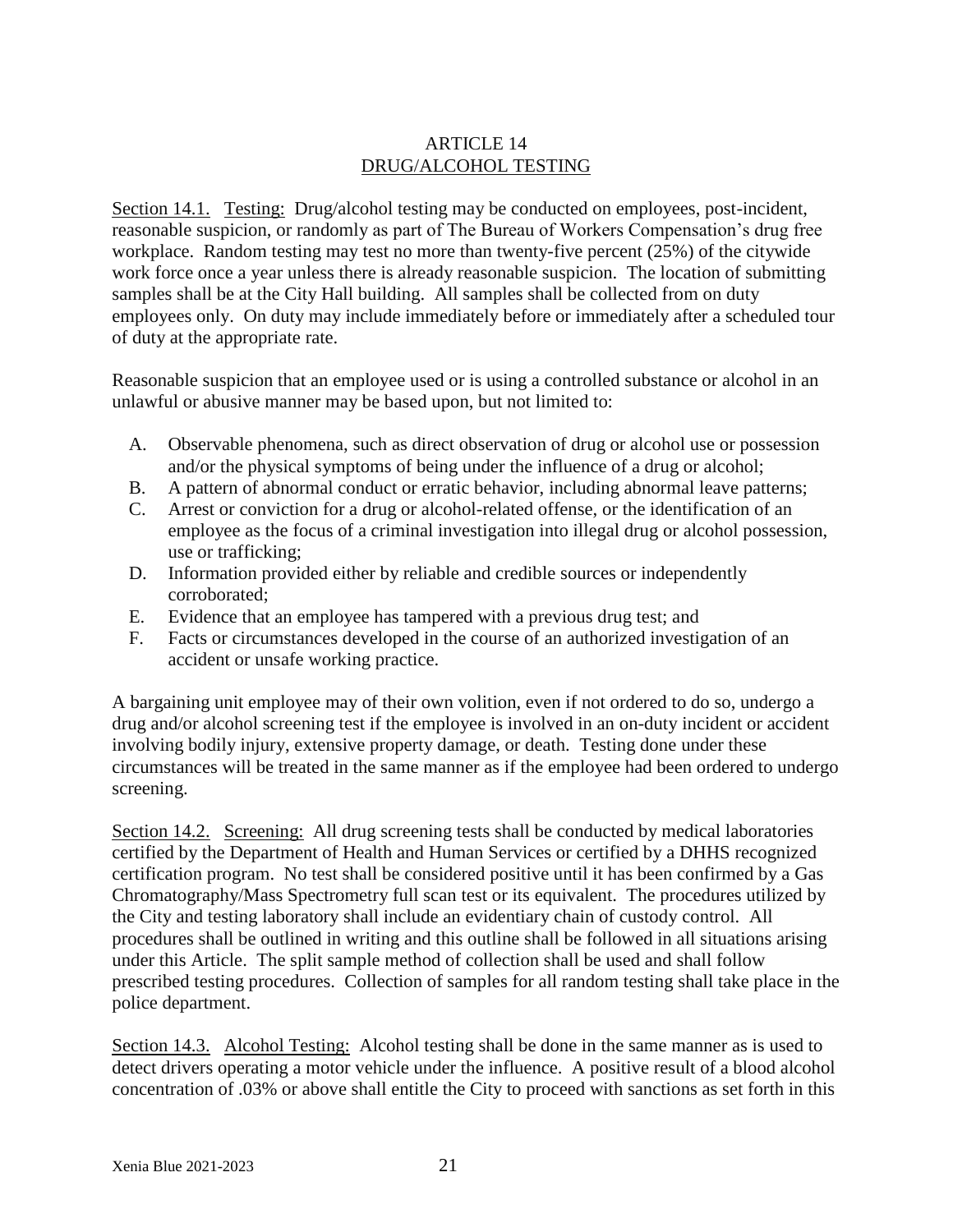#### Article.

#### Section 14.4. Test Results:

- A. The results of the testing shall be delivered to the City and the employee tested. An employee whose confirmatory test result is positive shall have the right to request a certified copy of the testing results in which the vendor shall affirm that the test results were obtained using the approved protocol methods. The employee shall provide a signed release for disclosure of the testing results. Refusal to submit to the testing provided for under this Article may be grounds for discipline.
- B. The City may suspend the employee without loss of pay before the time the confirmatory test results are complete. If the screening test and confirmatory test are positive, the City may discipline the employee. The use of illicit substances, on or off duty, will ordinarily result in termination. The improper use of prescription drugs and/or alcohol may result in a lesser discipline, depending upon the relevant circumstances. Such discipline must be uniform in its application.

#### Section 14.5. Retesting Procedure:

- A. If a drug screening test is positive, the employee may, upon written request have the split sample retested by a DHHS certified laboratory. This request shall be presented within seventy-two (72) hours upon being notified of a positive result.
- B. In the event the retested split sample confirms the results of the first test, the City may proceed with the sanctions as set forth in this Article.
- C. In the event that the retested split sample contradicts the result of the first test, the retested split sample result is determined to be the final result. The results of this test, if positive, shall allow the City to proceed with sanctions as set forth in this Article. If the results are negative, the employee shall be given the benefit of the doubt and no sanctions shall be imposed.

Section 14.6. Laboratory: The name of the testing laboratory shall be maintained by the City. This laboratory shall conduct any testing directed by the City.

Section 14.7. Employee Sanctions: If the testing required above has produced a positive result, the City may take disciplinary action and/or require the employee to participate in any rehabilitation or detoxification program that is covered by the employee's health insurance. An employee who participates in a rehabilitation or detoxification program shall be allowed to use sick time, compensatory days, vacation leave, and personal leave days for a period of the rehabilitation or detoxification program. If no such leave credits are available, the employee shall be placed on medical leave of absence without pay for the period of the rehabilitation or detoxification program. Upon completion of such program, and upon receiving results from a retest demonstrating that the employee is no longer abusing a controlled substance, the employee may be returned to their former position. Such employee may be subject to periodic retesting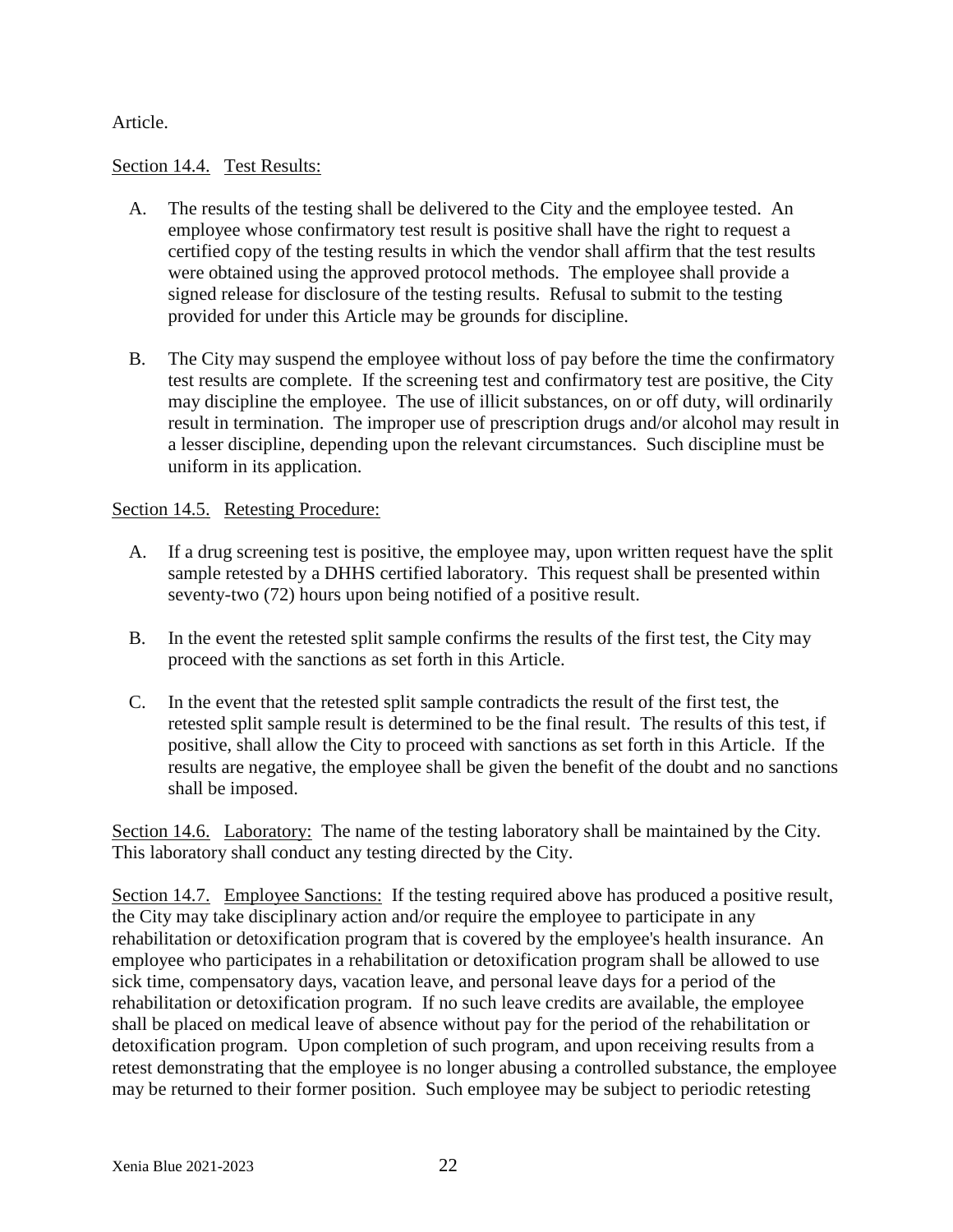upon return to the employee's position for a period of one (1) year from the date of return to work. Any employee in a rehabilitation or detoxification program, in accordance with this Article, will not lose any seniority or benefits should it be necessary for the employee to be placed on medical leave of absence without pay for a period not to exceed ninety (90) days.

Section 14.8. Failure to Comply: If the employee refuses to undergo rehabilitation or detoxification, or if the employee tests positive during a retesting within one (1) year after return to work from such a program, the employee shall be subject to disciplinary action up to and including termination of employment.

Section 14.9. Cost of Tests: Costs of all drug screening tests and confirmatory tests shall be borne by the City except that any test initiated at the request of the employee shall be at the employee's expense.

Section 14.10. Records of Results: All test results and actions taken under or pursuant to this Article shall be kept confidential in accordance with and subject to state and federal law.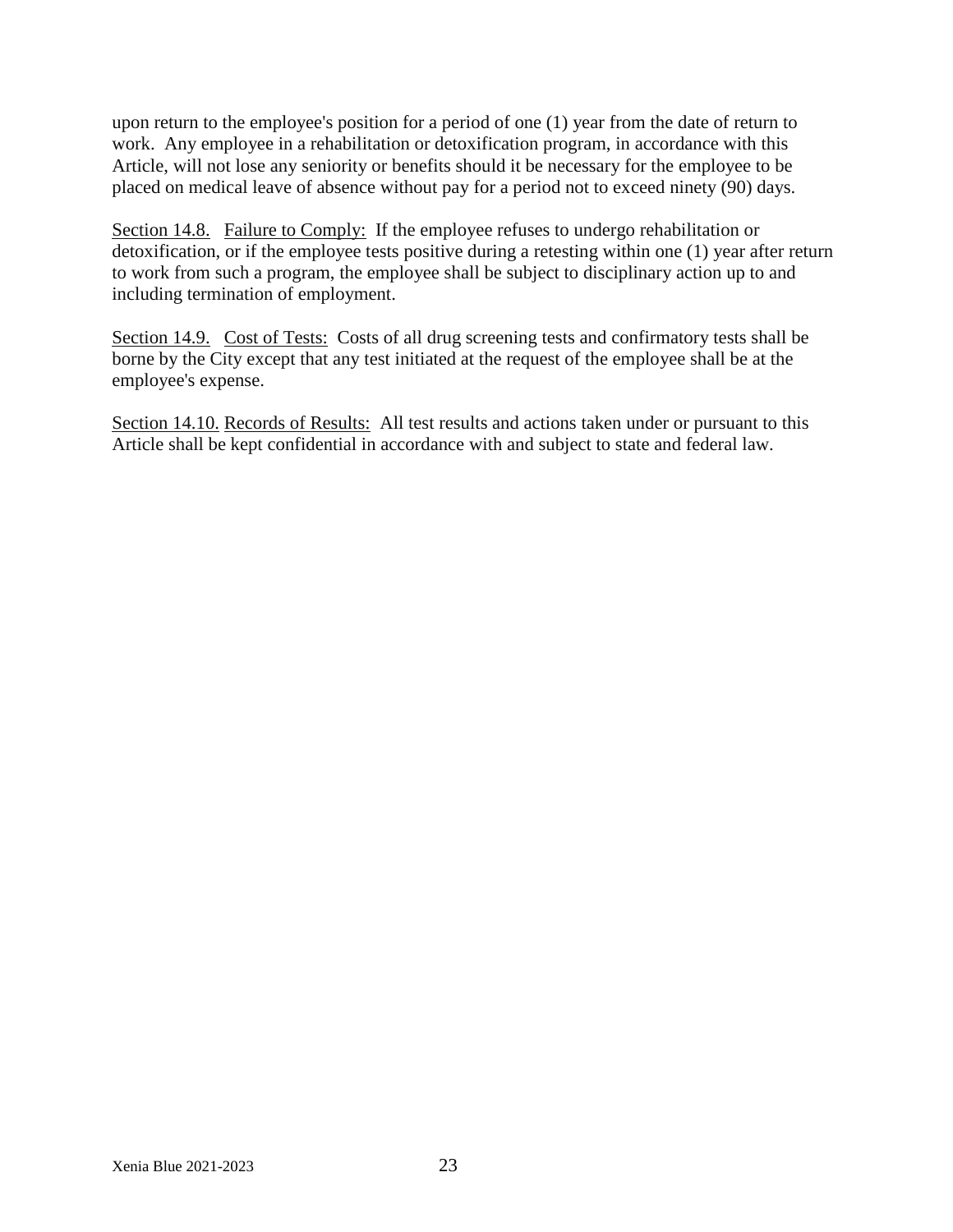#### ARTICLE 15 RULES AND REGULATIONS/SAFETY

Section 15.1. Rules and Regulations: The City agrees that Rules, Regulations, Policies, and Procedures of the Division shall be furnished to all members of the bargaining unit in written form.

To the extent possible the City agrees that amendments to the Rules, Regulations, Policies, and Procedures shall be provided to the Union in written form fourteen (14) days in advance of their implementation. The Union or any official of the bargaining unit may request a meeting of the Labor-Management Committee to seek clarification or to present alternative viewpoints with respect to such amendments.

The City may, in emergencies or where the City is in immediate jeopardy, implement a change in the Rules, Regulations, Policies, and Procedures. The Union review will take place within fourteen (14) days of implementation.

The Rules, Regulations, Policies, and Procedures shall be applied and interpreted consistently by the City and may not violate any provision of this Agreement.

Nothing herein shall be construed in any manner as a limitation on the City's right to alter its Rules, Regulations, Policies, and Procedures.

Section 15.2. Safety Policy: The City agrees to maintain in safe working condition all facilities and equipment furnished by the City to carry out the duties of each bargaining unit position, but reserves the right to determine what those facilities and equipment shall be. The Union agrees to work cooperatively in maintaining safety in the Police Division.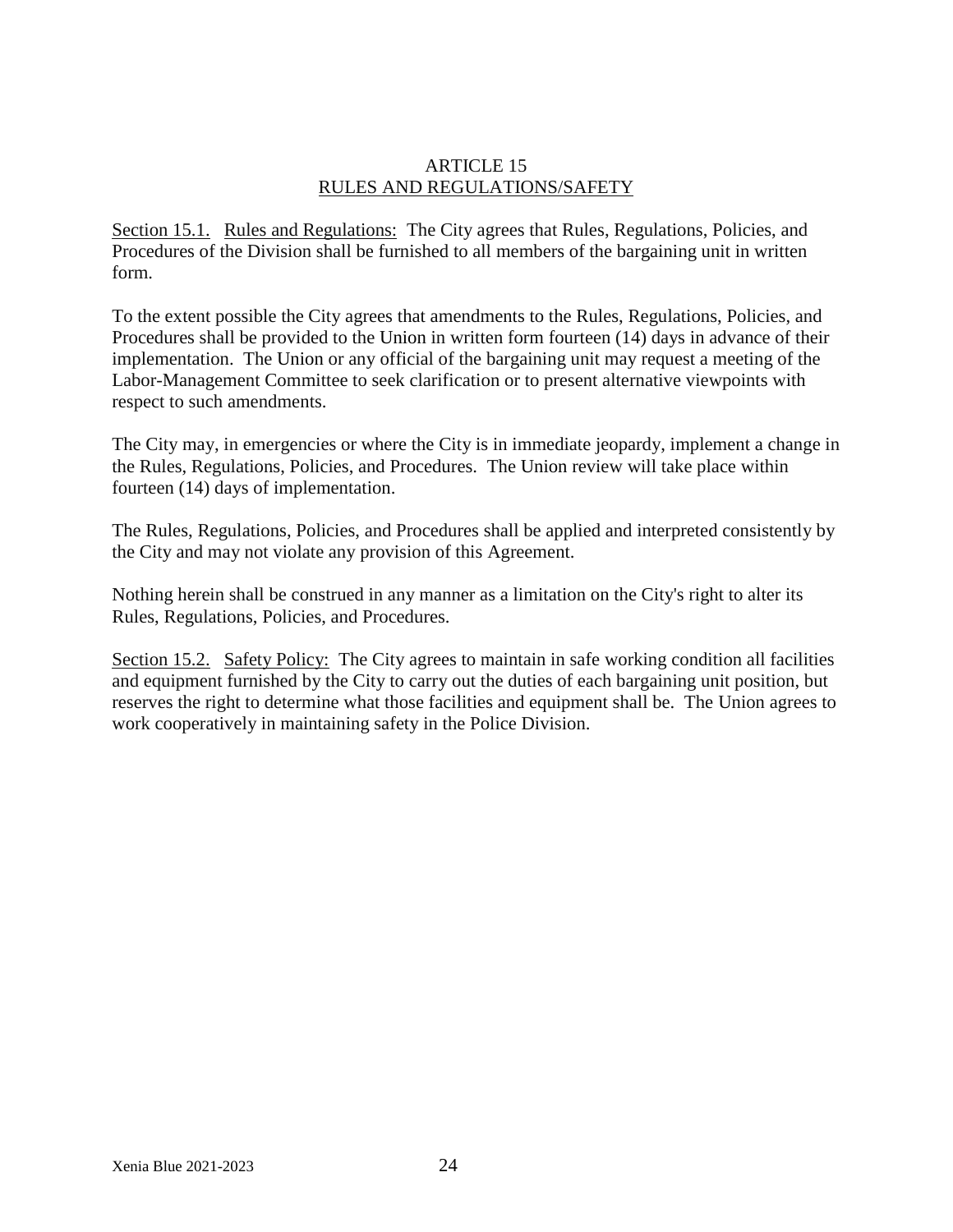#### ARTICLE 16 HOURS OF EMPLOYMENT AND OVERTIME

Section 16.1. Bi-Weekly Work Period and Compensation: Hours of work for full-time employees shall be eighty (80) hours in a fourteen (14) day period. Hours of work shall include Saturday and Sunday in the interest of public health, safety and welfare. The bi-weekly work period for scheduling and overtime purposes shall be defined in Section 4 below as fourteen (14) days. Each employee shall be paid for all regularly scheduled hours at the conclusion of the biweekly period in accordance with a schedule developed by the Director of Finance.

Section 16.2. Period Definitions: The bi-weekly period is defined as a fourteen (14) day period of time commencing on a Sunday (0001 hours) and ending on a Saturday (2400 hours). A day is defined as a twenty-four (24) hour period commencing at 0001 hours and ending at 2400 hours. An employee's normal workday is: an eight (8) hour shift of eight (8) consecutive hours, a ten (10) hour shift of ten (10) consecutive hours, a twelve (12) hour shift of twelve (12) consecutive hours or a shift of consecutive hours as may be otherwise mutually agreed to in the interest of public health, safety, and welfare. An employee's work shift shall be counted as the day the work shift starts.

Section 16.3. Trading Days: The City will allow, at its discretion, trading of workdays within the work period. In such cases, both employees shall take such time at straight time.

Section 16.4. Overtime:

- A. Employees shall be compensated at a rate of one and one-half (1-1/2) times their hourly rate for all hours worked (excluding injury leave hours) in excess of eighty (80) in the biweekly period except as specified in other Articles and Sections of this Agreement. There will be no rescheduling of regularly scheduled hours within a pay period to avoid the payment of overtime. However, this will not prohibit temporary reassignments to a different shift for special circumstances or for scheduled training. Compensation for overtime work in a work period shall be paid no later than at the conclusion of the next succeeding pay period.
- B. Employees who work a twelve  $(12)$  hour schedule (six  $(6)$  twelve  $(12)$  hour days and one (1) eight (8) hour day) may submit to their immediate supervisor, their first working day of the pay period, a preference for their choice of the eight (8) hour day in the following pay period. The supervisor will approve the schedule no later than beginning of the following pay period for all employees' eight (8) hour days, including the employee's choices if possible. The eight (8) hour shift may be the first or last eight (8) hours of the standard twelve (12) hour shift.

Section 16.5. Pyramiding Prohibited: Vacation leave hours, holiday hours, or other authorized leave hours (excluding injury leave hours) shall be included in the total of hours worked to determine overtime hours, but in no event shall an employee pyramid overtime. If an employee is off on injury leave status during any twenty-four (24) hour day (2400 hrs. - 2359 hrs.) and is in paid status for court or training, the employees injury leave hours will be reduced hour for hour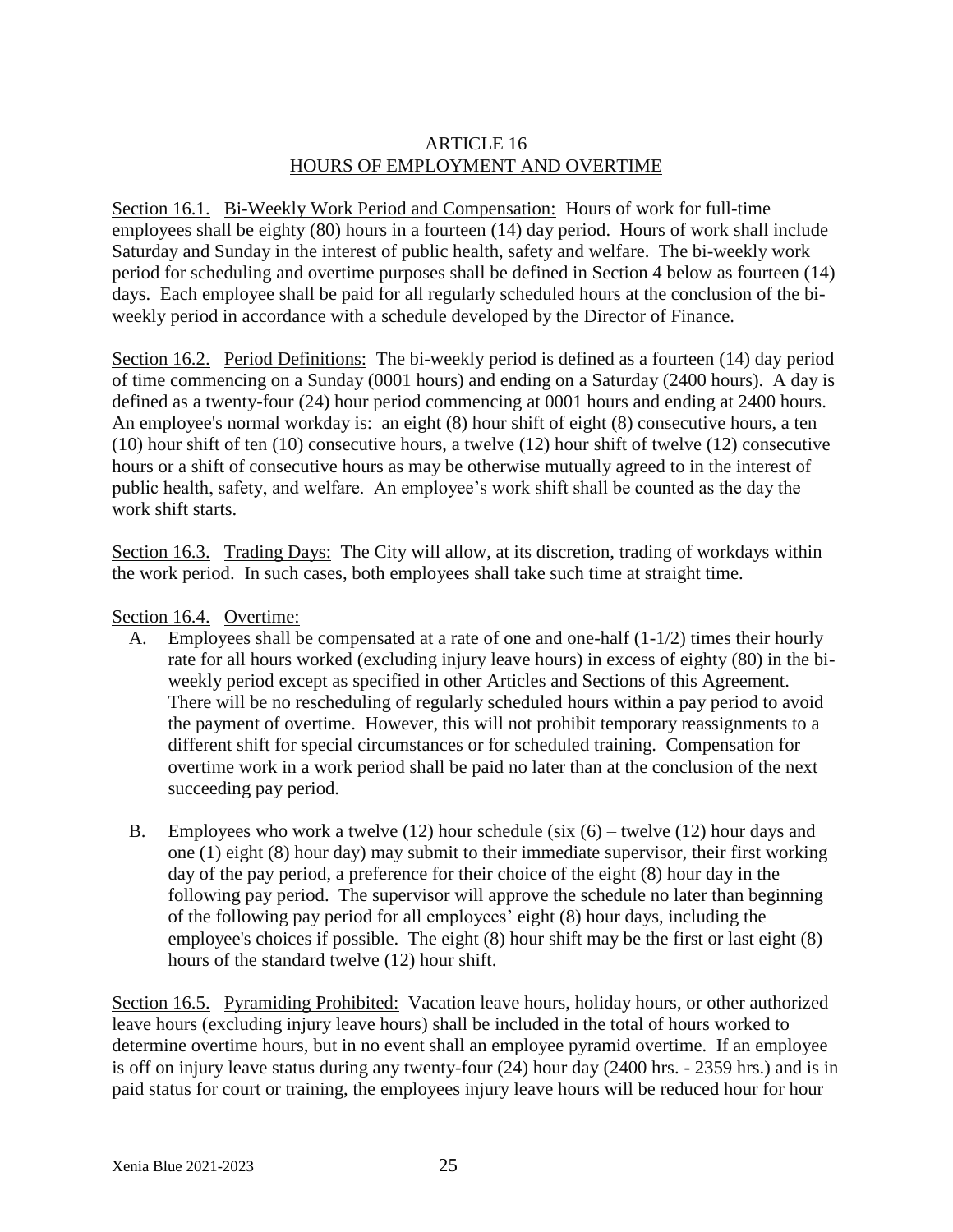by the minimum amount set for payment in the court and training sections of this Agreement. The employee will not be paid overtime on any such day until injury leave hours for that day have been reduced to zero  $(0)$ .

Section 16.6. Holiday Work: Regular scheduled hours of work for officers shall include holidays in the interest of public health, safety and welfare consistent with other Articles and Sections of this Agreement.

Section 16.7. Compensatory Time: Each employee shall be allowed to accumulate up to a total of one hundred and fifty (150) hours compensable time. Hours shall be accrued at a rate of one and one-half (1-1/2) hours for every hour worked.

If an employee elects to take time off regularly scheduled hours in lieu of payment for any time compensable as overtime, such time off shall be granted by the Chief at a rate of one and onehalf (1-1/2) hours off for every hour worked at a time mutually convenient to the employee and the Chief or the Chief's designee.

Accumulated unused compensable time shall be reimbursed between November 1 and Thanksgiving, as determined by the Finance Director, at the employee's regular hourly rate of pay. Overtime hours converted shall be limited to one hundred (100) hours of overtime (one hundred fifty (150) compensatory time) in a calendar year. Once the one hundred (100) hour limit is reached all overtime in a calendar year will be paid as overtime. The member may carry over forty (40) hours of compensable time from one (1) calendar year to the next.

Section 16.8. Double Time: All employees shall be paid on the basis of one-hundred percent (100%) increase over their regular hourly rate (commonly called double time), for all work done on the eighth  $(8<sup>th</sup>)$  consecutive day actually worked. To be eligible for double time, an employee must actually work and not be in paid leave status, including being off work on a holiday, for a minimum of eight (8) hours each day for each of the seven (7) preceding days.

NOTE: On this Section, it is the employee's obligation to point out to the City when this (work on the eighth  $(8<sup>th</sup>)$  consecutive day) occurs.

Section 16.9. Overtime Availability: All overtime shall be offered equally to all qualified employees in their classification except:

- A. in case of emergency,
- B. when it becomes necessary for the proper and efficient operation of the Police Division,
- C. when a particular employee with special skills or qualifications is needed. Notwithstanding the prior exceptions, the City shall make all reasonable efforts to equalize overtime within a six (6) month period of time. The City will document manpower overtime offered, worked, or refused.

Section 16.10 Productivity: Employees are expected to use on duty City paid time to perform Police Department functions.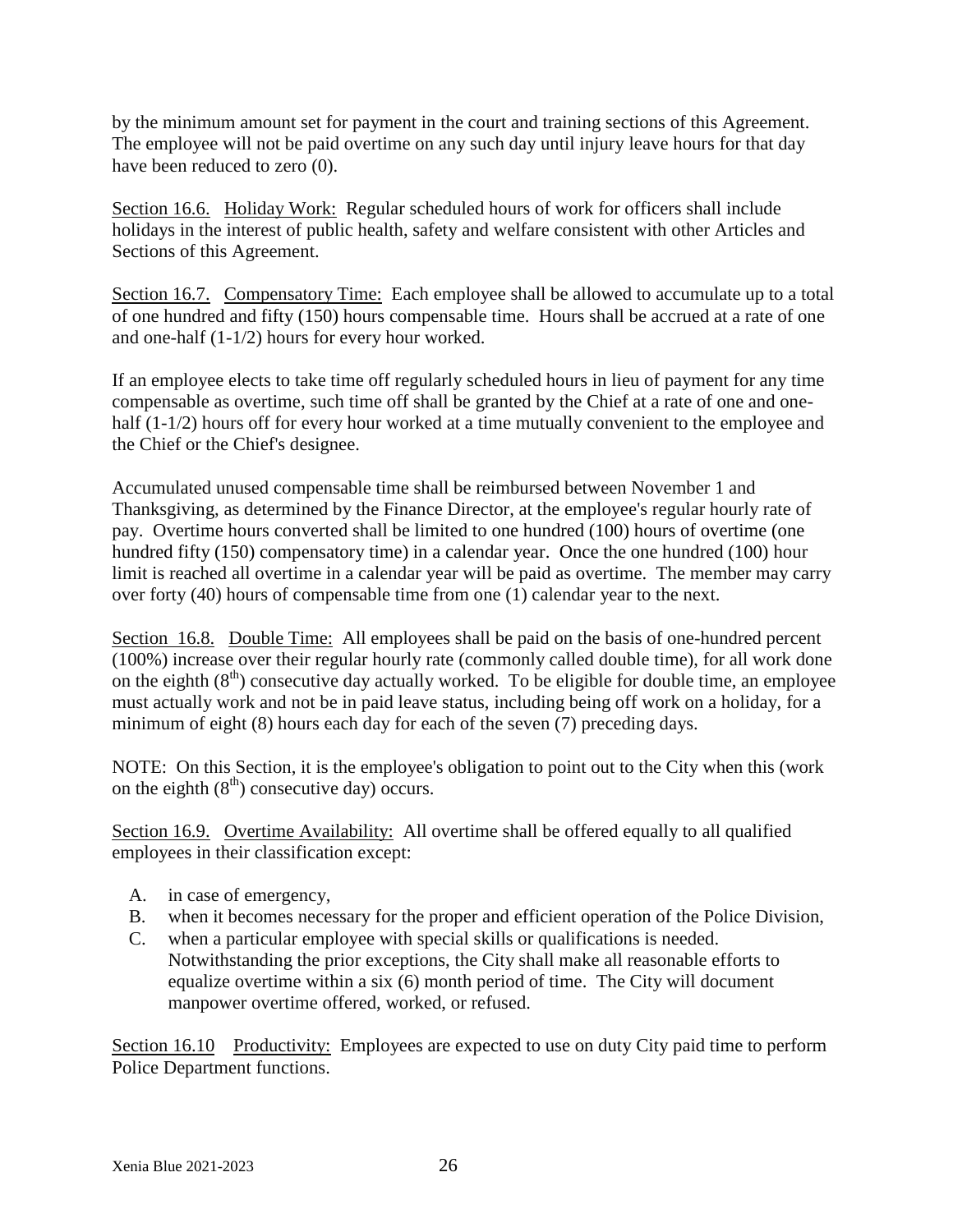Section 16.11 Daylight Savings Time During the time change in the spring, employees shall submit a "Leave of absence" slip for vacation or "Comp" time for the one (1) hour not worked. Should an employee not have any vacation or "Comp" time, that employee shall only be allowed to work the additional hour. During the time change in the fall, employees shall be paid for all hours worked.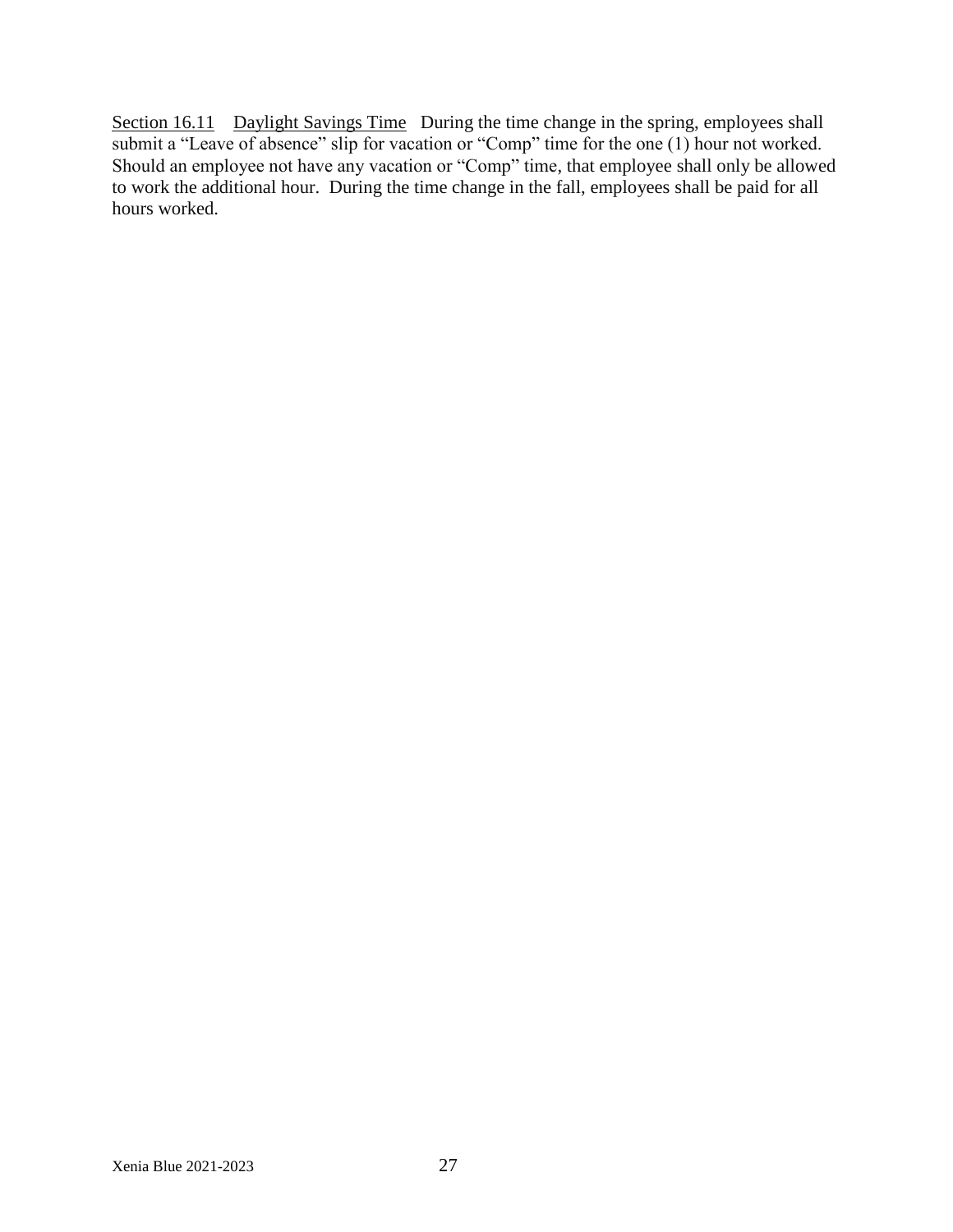#### ARTICLE 17 SHIFT PREFERENCE

Section 17.1. Preference: Preference for assignment to a given shift shall be granted to employees of the Division. The procedures or considerations listed shall be followed in order to benefit the employee and to further satisfy the operational needs of the Division.

Section 17.2. Procedure: The following shift preference procedure shall be applicable to assignment of employees:

- A. Shift preference shall be provided forty-five (45) to sixty (60) days prior to each four (4) month rotation.
- B. Each employee shall, by written request to the Chief of Police or designee, show their preference.
- C. Where conflicts occur in determining shift assignments, preference shall be given to employees with classification seniority unless waived or agreed to by the parties.
- D. If seniority is equal, consideration may be given to employees attending educational programs which improves their proficiency and enhances overall division efficiency.
- E. Shift preference shall apply to police officers who have been sworn officers for at least two (2) years.
- F. Shift assignments shall be posted thirty (30) days prior to beginning date.

Section 17.3. Necessary Changes: The exercise of shift preference shall not limit the City from making any work schedule changes at any time that it becomes necessary for the proper and efficient operation of the Police Division, but upon said change, shift preference shall be reimplemented as soon as practicable.

The City acknowledges that it is not the Officers' desire to work the traditional  $6 - 2$  schedule if at all possible. The City agrees that it will consider alternate schedules in lieu of the  $6 - 2$ schedule as manning levels and division goals allow. The Union acknowledges that at all times manning levels and division goals may dictate use of the  $6 - 2$  schedule and the City has the final say in determining what schedule will be used.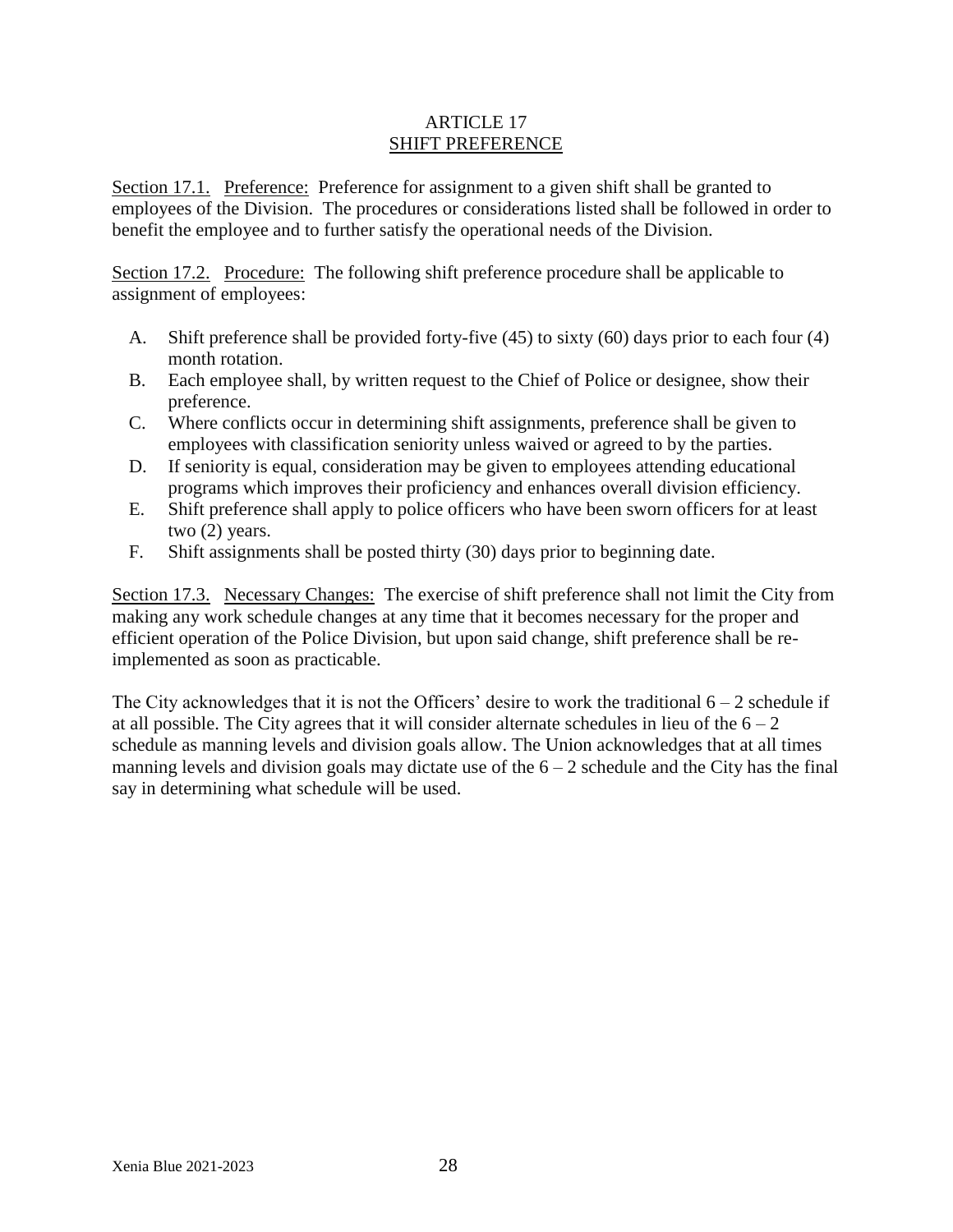#### ARTICLE 18 PAY PLAN

Section 18.1. Pay Plan Police Officers shall be paid in accordance with the following pay range 215 pay plan:

Basic Pay Schedule from *February 21, 2021 to February 19, 2022 (2.5%)*

| <b>STEPS</b>                |            |                                                                         |            |            |             |                                   |
|-----------------------------|------------|-------------------------------------------------------------------------|------------|------------|-------------|-----------------------------------|
| <b>HOURLY</b>               | \$26.34    | \$27.91                                                                 | \$29.55    | \$31.39    | \$33.83     | \$36.27                           |
| <b>BI-WEEKLY</b>            | \$2,107.20 | \$2,232.86                                                              | \$2,364.06 | \$2,510.84 | \$2,706.41  | \$2,901.98                        |
| <b>ANNUALLY</b> \$54,792.40 |            | $\parallel$ \$58,054.36 $\parallel$ \$61,465.56 $\parallel$ \$65,281.84 |            |            | \$70,366.66 | $\blacktriangleright$ \$75,451.48 |

Basic Pay Schedule from *February 20, 2022 to February 18, 2023 (2.25%)*

| <b>STEPS</b>                     |         |            |             |             |             |
|----------------------------------|---------|------------|-------------|-------------|-------------|
| <b>HOURLY</b>                    | \$28.66 | \$30.34    | \$32.22     | \$34.71     | \$37.21     |
| BI-WEEKLY \$2,292.80             |         | \$2,427.20 | \$2,577.60  | \$2,776.80  | \$2,976.80  |
| ANNUALLY \$59,612.80 \$63,107.20 |         |            | \$67,017.60 | \$72,196.80 | \$77,396.80 |

Basic Pay Schedule from *February 19, 2023 to August 19, 2023 (2.25%)*

| <b>STEPS</b>                     |         |            |             |             |                        |
|----------------------------------|---------|------------|-------------|-------------|------------------------|
| <b>HOURLY</b>                    | \$29.43 | \$31.15    | \$33.07     | \$35.61     | \$38.17                |
| BI-WEEKLY \$2,354.40             |         | \$2,492.00 | \$2,645.60  | \$2,848.80  | \$3,053.60             |
| ANNUALLY \$61,214.40 \$64,792.00 |         |            | \$68,785.60 | \$74,068.80 | $\frac{$79,393.60}{ }$ |

New employees hired on or after February 21, 2021 will start at Step "C". Step "B" will be eliminated after the first year of this contract or at such time when a new hire starts at Step "C", whichever comes first. If an employee hired prior to February 21, 2021 is moved to Step "C" prior to his/her one year anniversary date, that date will become the employee's new annual anniversary date. Any employee hired prior to February 21, 2021 who is eligible for an annual increase to Step "F" will skip Step "F" and move instead to Step "G".

Effective February 20, 2022 and February 19, 2023 a \$250 equity adjustment was added to the base pay followed by the 2.25% wage increase.

The bi-weekly and annual amounts set forth in the pay schedule are based on an eighty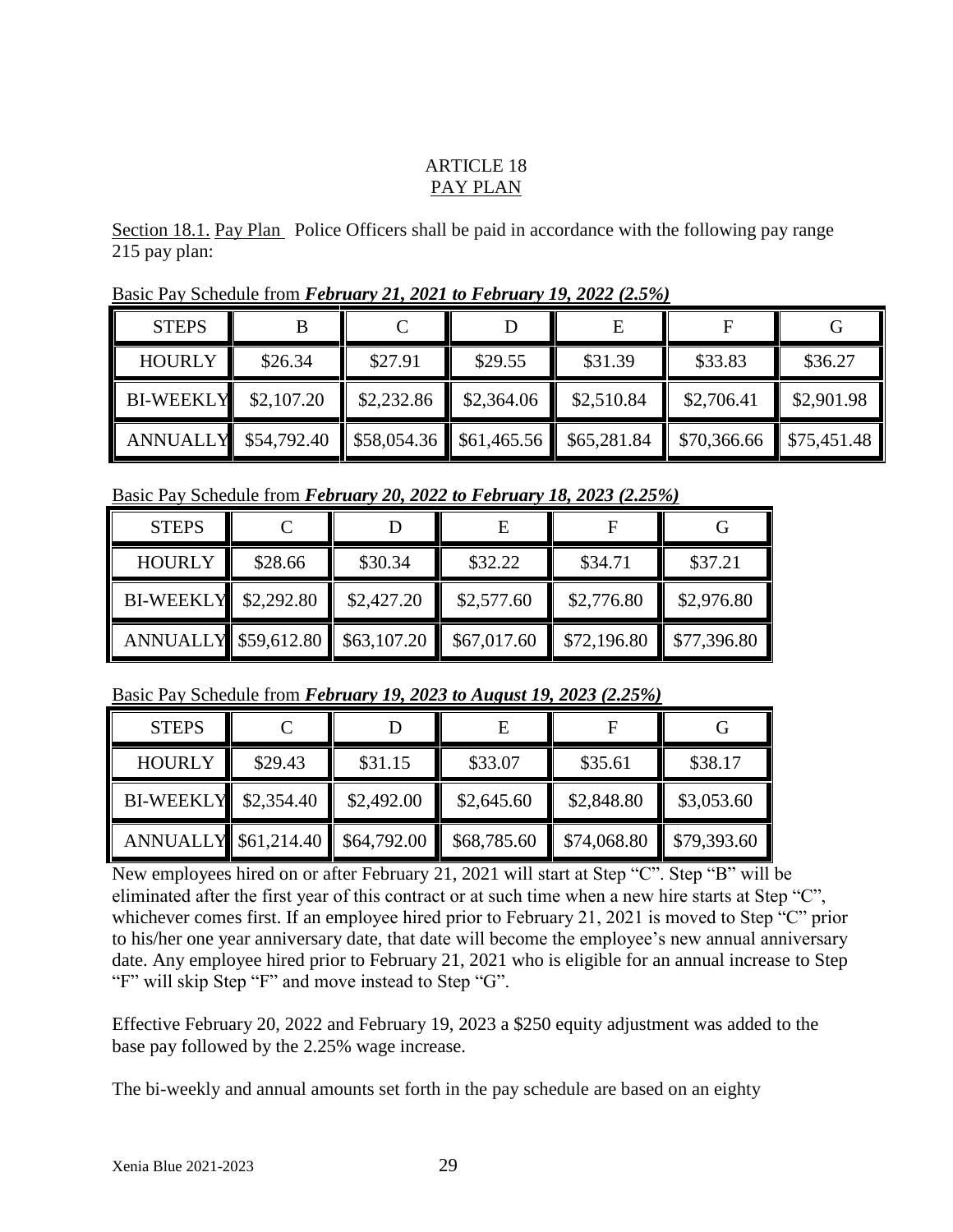(80) hour bi-weekly work schedule and twenty-six (26) bi-weekly periods per annum and are for information only. Pay will be based on the hourly rate.

Section 18.2. Non-Certified Officer Compensation. Persons hired requiring the completion of police academy training and state certification will be designated as "Officer Candidates" and will be compensated at an hourly rate five per cent (5%) below Step C of the current contract.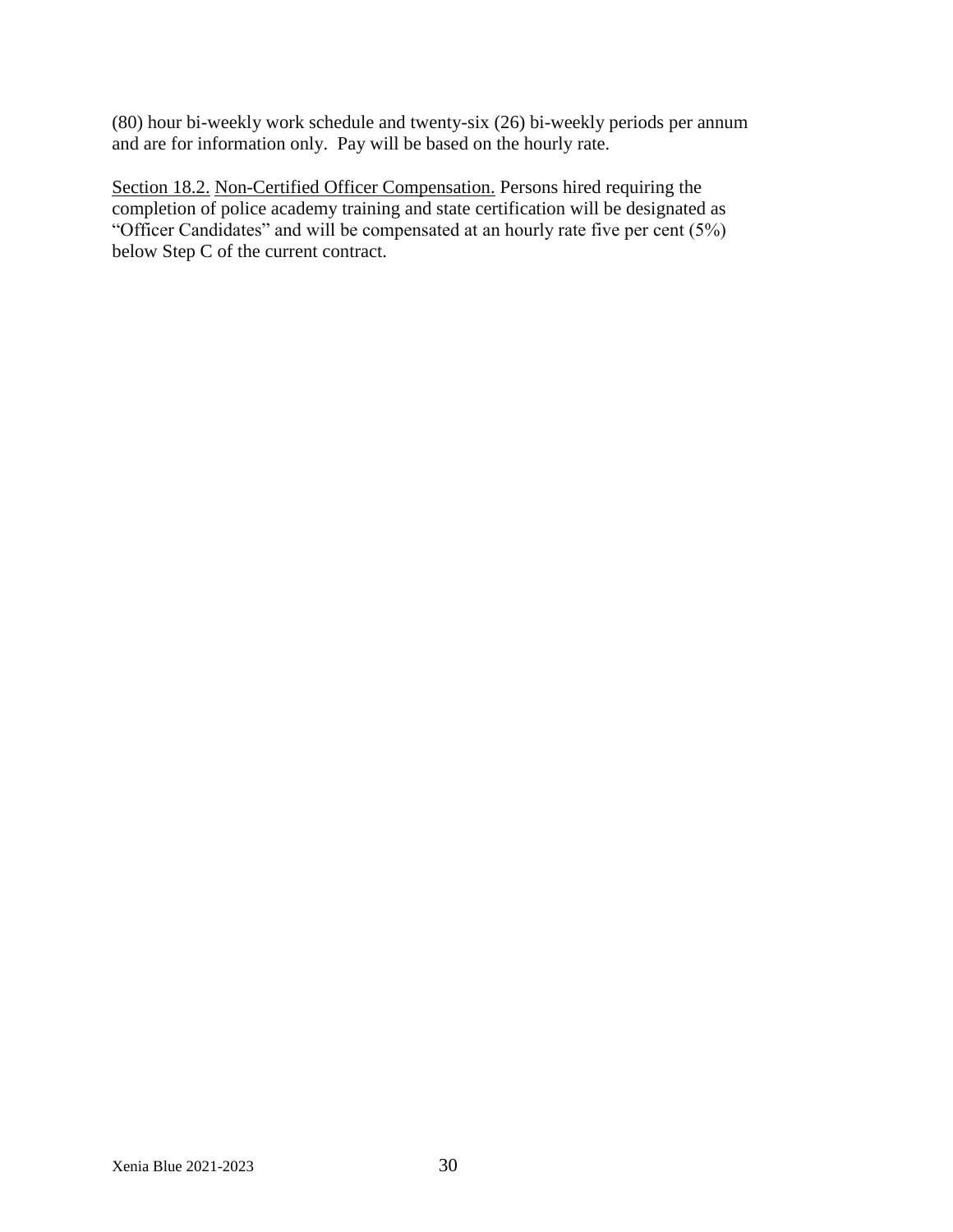#### ARTICLE 19 CALL-IN TIME AND PAY

Section 19.1. Call-in Time: Call-in time is defined as time for work assigned by the Chief of Police or the Chief's designated representative, and performed by an officer at a time disconnected from the Officer's normal or prescheduled hours of work. Call-in time is not extra time at the beginning or end of the normal or prescheduled hours of work.

#### Section 19.2. Call-in Pay:

- A. An officer who is called in will be credited with a minimum of two (2) hours of work. An officer who is called in and works more than two (2) hours will be paid for actual hours worked.
- B. An employee required to handle a work-related matter where their physical presence is not needed will be credited with a minimum of thirty (30) minutes of work or actual hours, whichever is greater. This is intended for matters exceeding six (6) minutes to handle.
- C. When an officer is called in, travel to and from work will not be compensable unless the officer is engaged in work activity as defined by the FLSA.
- D. In the event a call-in is canceled, the officer will be credited with thirty (30) minutes of work as long as the officer acknowledged the call-in before the cancellation.

Officers will be compensated for call-in time at their regular hourly rate until their total number of hours worked exceeds eighty (80) in a pay period. Officers will be paid at a rate of one and one-half  $(1 \frac{1}{2})$  times their regular hourly rate for hours worked in excess of eighty (80) hours in a pay period. The total of hours worked will be calculated in accordance with Article 16.

Section 19.3. Hours of Work: The officer is expected to perform a minimum of two (2) hours of work unless otherwise excused and will receive two (2) hours of pay. Each officer is required to check with their supervisor to determine if additional work is to be performed.

The officer may choose, at their option, to work less than two (2) hours. In that case the officer will be compensated for hours actually worked.

Section 19.4. Rest Period: Employees who work, (e.g. court time, training time, call-out, etc.) four (4) or more hours prior to the start of the employee's regular shift will be permitted to take up to six (6) hours of rest time. In the event that two (2) or more employees are so affected, the immediate supervisor will permit up to four (4) hours of rest period for each employee. The supervisor will stagger the rest periods during the shift thereby minimizing the man hour impact on the shift. The rest period time will be deducted from the individual employees' compensatory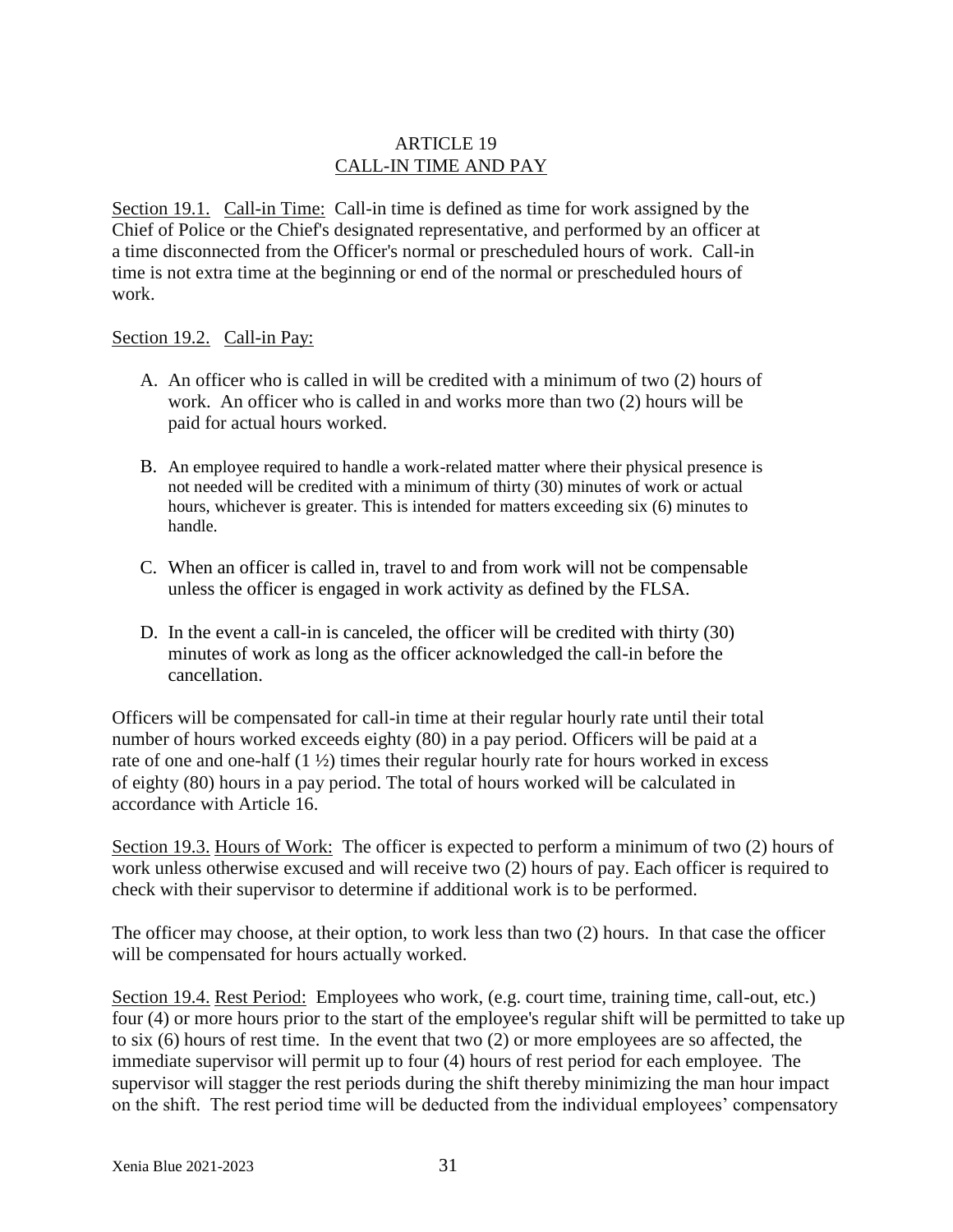time or vacation leave.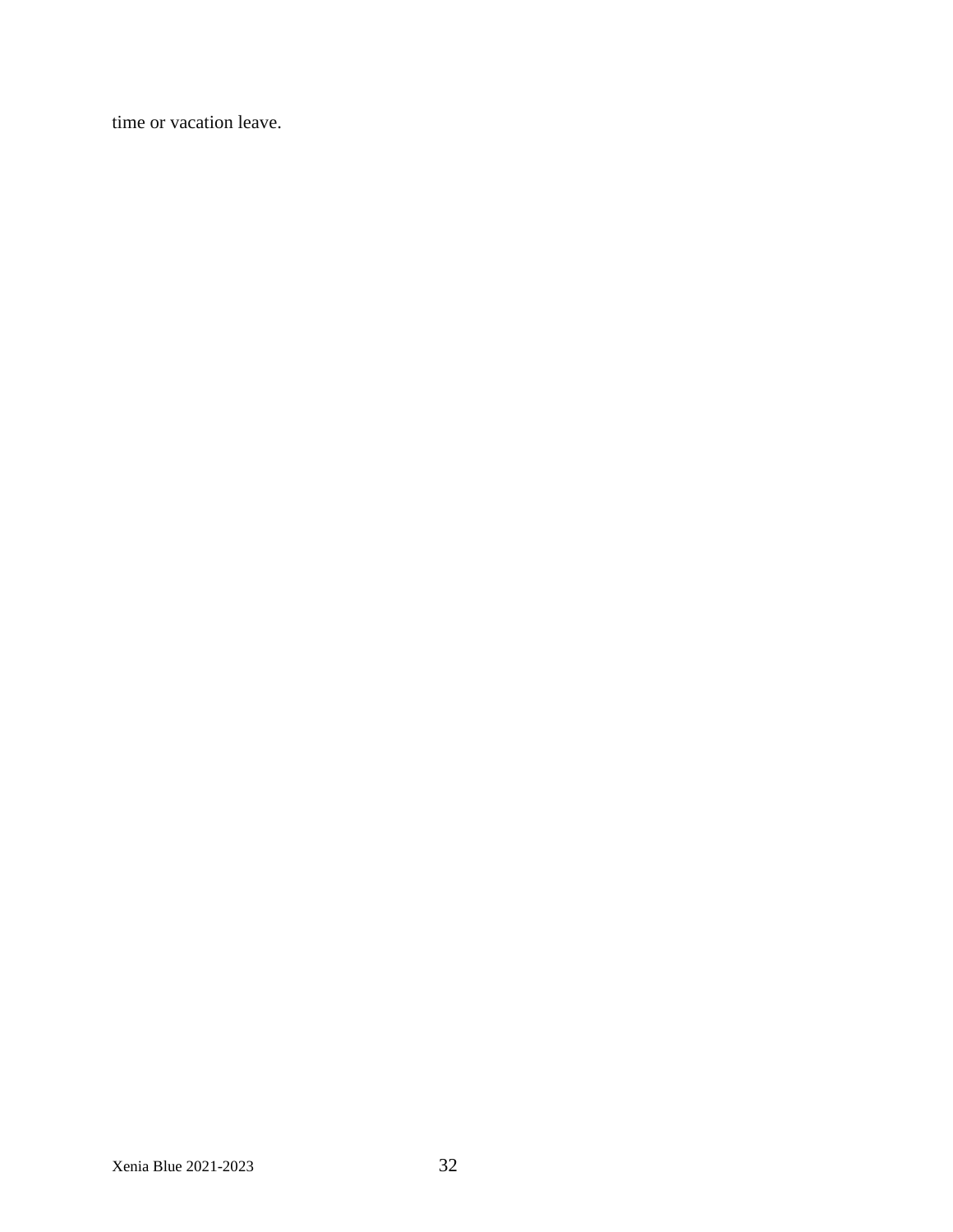#### ARTICLE 20 COURT TIME

Section 20.1. Required Appearance: All employees who are required to appear in court for criminal proceedings or administrative hearings such as liquor violations for license suspensions, when off duty, shall be credited with the actual time that they are required to be in court at a one and one-half (1-1/2) rate on a scheduled workday. In no event will an employee receive less than three (3) hours pay at one and one-half (1-1/2) times their rate of pay. However, should the court appearance fall within the three (3) hour time frame before the employees tour of duty, the employee shall receive one and one-half  $(1-1/2)$  times their hourly rate for the hours between the appearance and the duty time*.* If the scheduled court time falls within one hour of the end of the employee's tour of duty, the employee shall receive one and one-half (1-1/2) times their hourly rate for the hours between the end of duty time and the completion of the court appearance. Employees shall receive no less than four  $(4)$  hours pay at one and one-half  $(1-1/2)$  times their regular rate for such appearance on their regular scheduled days off.

Section 20.2. Pay: When the appearance of an officer in a civil action is at the request of the City or on behalf of the City in a matter in which the City is directly interested, or the testimony arises out of and is directly related to the performance of the officer's official duties, the officer, if on duty, shall be released from duty without loss of pay. If the officer, in such a case, is not on duty, the officer shall be paid for the time actually required to be at court at a one and one-half (1- 1/2) rate, provided such time is in excess of regularly scheduled hours, but in no event less than three  $(3)$  hours time to be paid at one and one-half  $(1-1/2)$  times the regular rate of pay. (See Section 16.5)

An officer may be granted compensatory time off in lieu of pay under this Section at a rate of one and one-half (1-1/2) hours off for every hour worked consistent with Article 16, Section 7 of this Agreement.

Section 20.3. Witness Fees: Officers seeking payment for attendance at court hearings or administrative hearings will be expected to collect witness fees for such appearances and shall remit such witness fees to the City. The officer may retain the witness fee and waive the court time payment.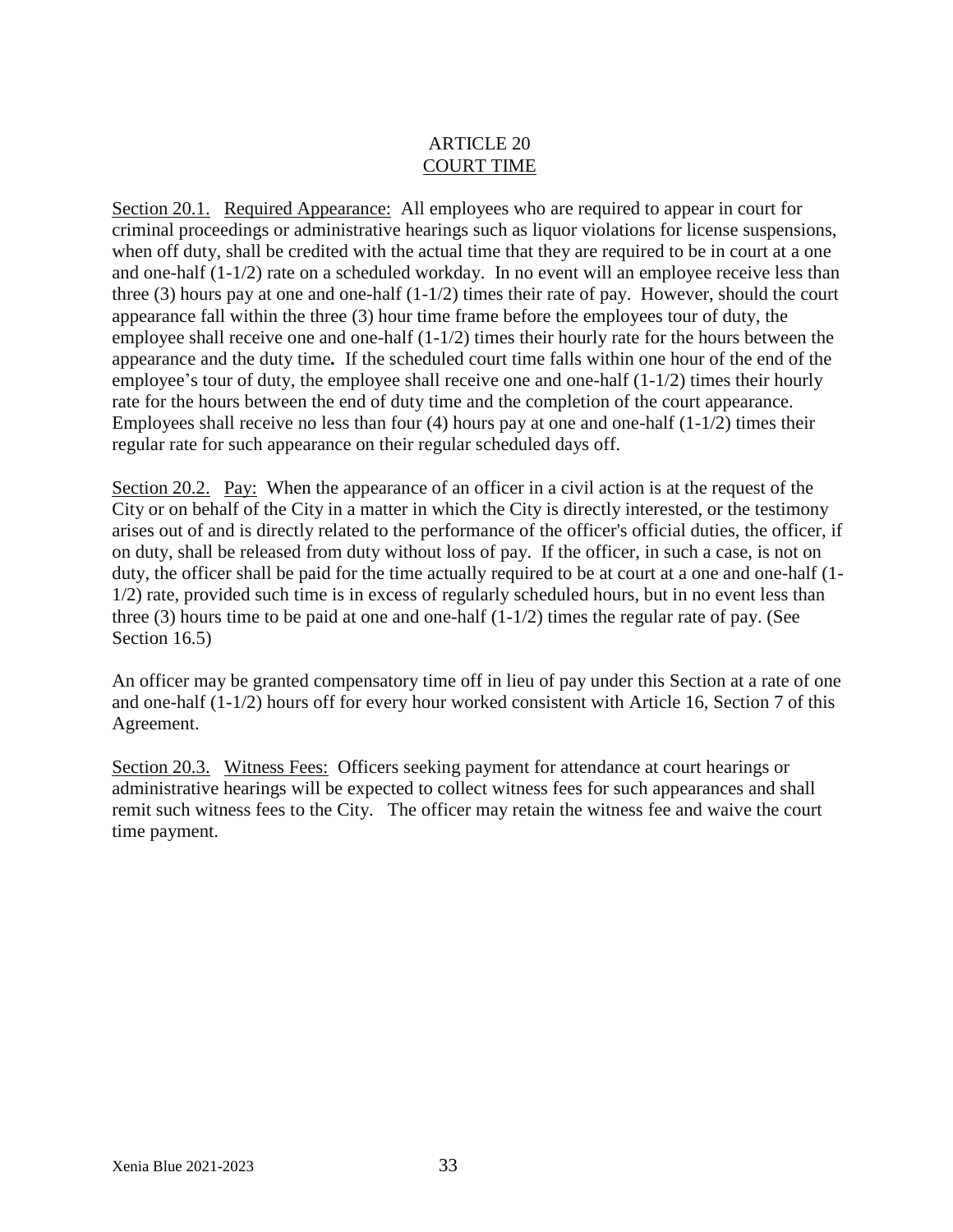#### ARTICLE 21 TRAINING

Section 21.1. Training Required: All employees will attend training sessions necessary to maintain and improve skills as required by the Chief of Police unless otherwise excused by the Chief of Police or the Chief's designee.

Section 21.2. Training Hours: Officers attending training schools or classes who work eight (8) hour or ten (10) hour tours of duty shall have one (1) day of training count as one (1) day of work for all such training lasting three (3) days or less. Training lasting four (4) or more days shall be treated as eight (8) hour workdays for all days of such training.

Officers shall be notified in advance of the class hours involved and the number of hours to be paid.

Section 21.3. Payments: Off-duty time spent in required training or instruction connected to the employee's regularly scheduled hours shall be paid at the rate of one and one-half (1-1/2) times the employee's normal rate of pay, for actual hours the employee is involved in the training or instruction. Employees who are required to spend time in training or instruction disconnected from their normal work schedule will be credited with a minimum of two (2) hours of work at a rate of one and one-half (1-1/2) times their normal hourly rate of pay. Employees who are required to spend more than two (2) hours in training or instruction disconnected from their normal work schedule will be paid for actual hours in training or instruction at a rate of one and one-half (1-1/2) times their normal hourly rate of pay. An employee may be granted compensatory time off in lieu of pay under this Section.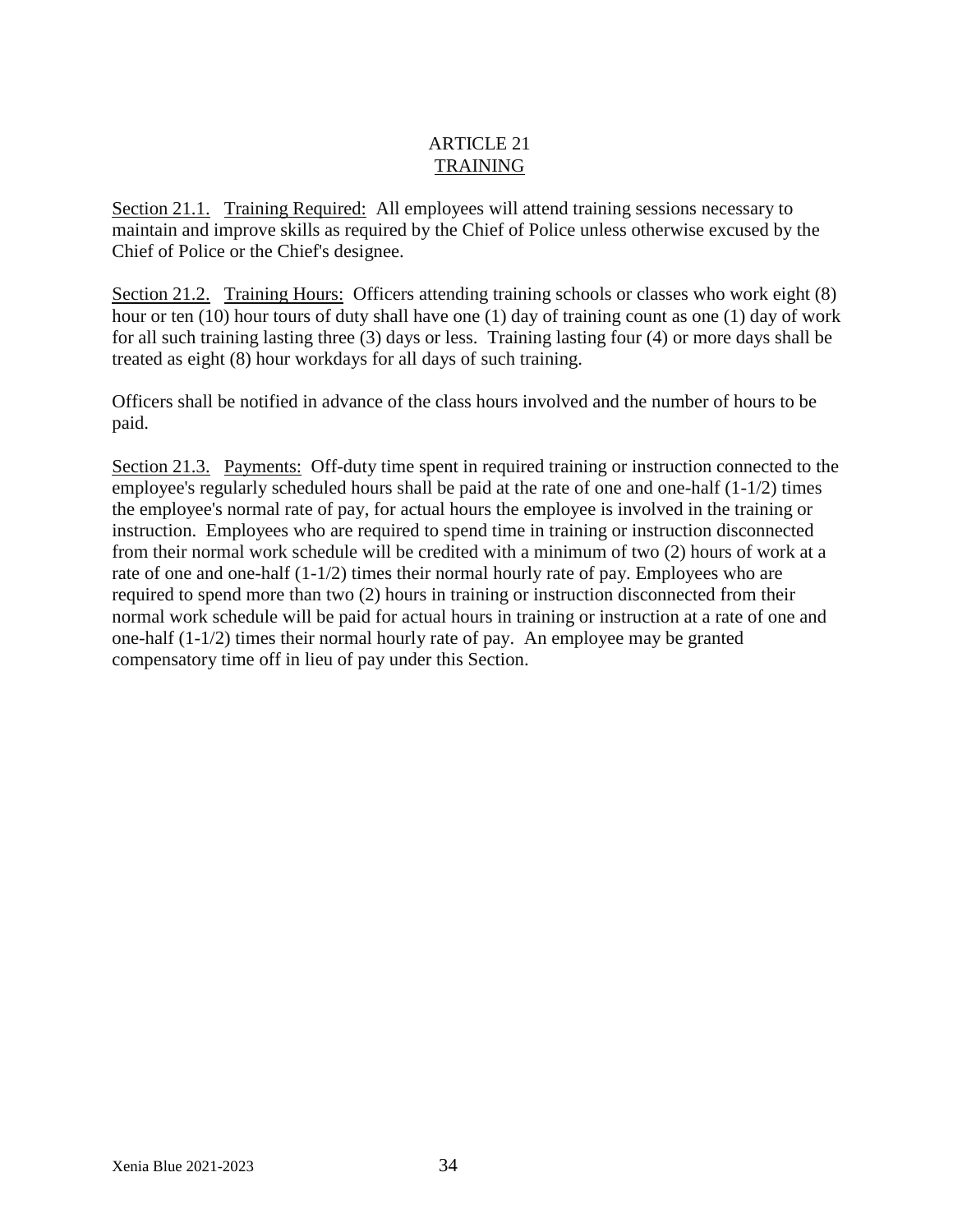#### ARTICLE 22 PAYMENT FOR WORKING AS TEMPORARY SUPERVISOR

Section 22.1. Definition: An employee required to work and substantially perform the job duties in a higher classification on a temporary basis for more than one (1) hour in a workday shall be paid at the lowest rate in the higher classification for all hours so worked. Supervisors will not assign work requiring the performance of other job duties in a higher classification for periods of less than one (1) hour arbitrarily or capriciously for the purpose of avoiding payment under this Section.

Section 22.2. Training Purposes: Employees may be assigned work as a supervisor with a supervisor for the purpose of supervisory training and not be compensated as specified in Section 1. This Section will not be used for the purposes of avoiding compensation as specified in Section 1 for fully qualified employees.

Section 22.3. Payment: Employees will receive overtime pay using as a basis the rate identified in Section 1, provided the employee was in a work or paid leave status for all regularly scheduled hours in the applicable bi-weekly period and the employee performed these job duties in a higher classification at times beyond the employee's regular bi-weekly schedule.

Section 22.4. Determination of Assignments: The employee receiving the assignment normally will be a senior employee in the classification working on the shift and will have a minimum of three (3) years' seniority in the classification with the City. Demonstrated ability to act as a temporary supervisor will be a factor in determining assignments.

Section 22.5. Work as Field Training Officer: The Chief may appoint a bargaining unit member as a Field Training Officer. The Field Training Officer must meet all established requirements and complete any assigned training for this position. Upon certification, assignment to the position and assignment of a trainee, the Field Training Officer will be entitled to plus rate pay in accordance with Section 1 of this Article.

Article 22.6 Weekend Differential: Should the Employer require employees to work a 6 on / 2 off schedule, a "weekend" differential of twenty-five cents (\$.25) per hour shall apply to all shifts worked that start after 2 p.m. on Friday until 9 p.m. on Sunday night.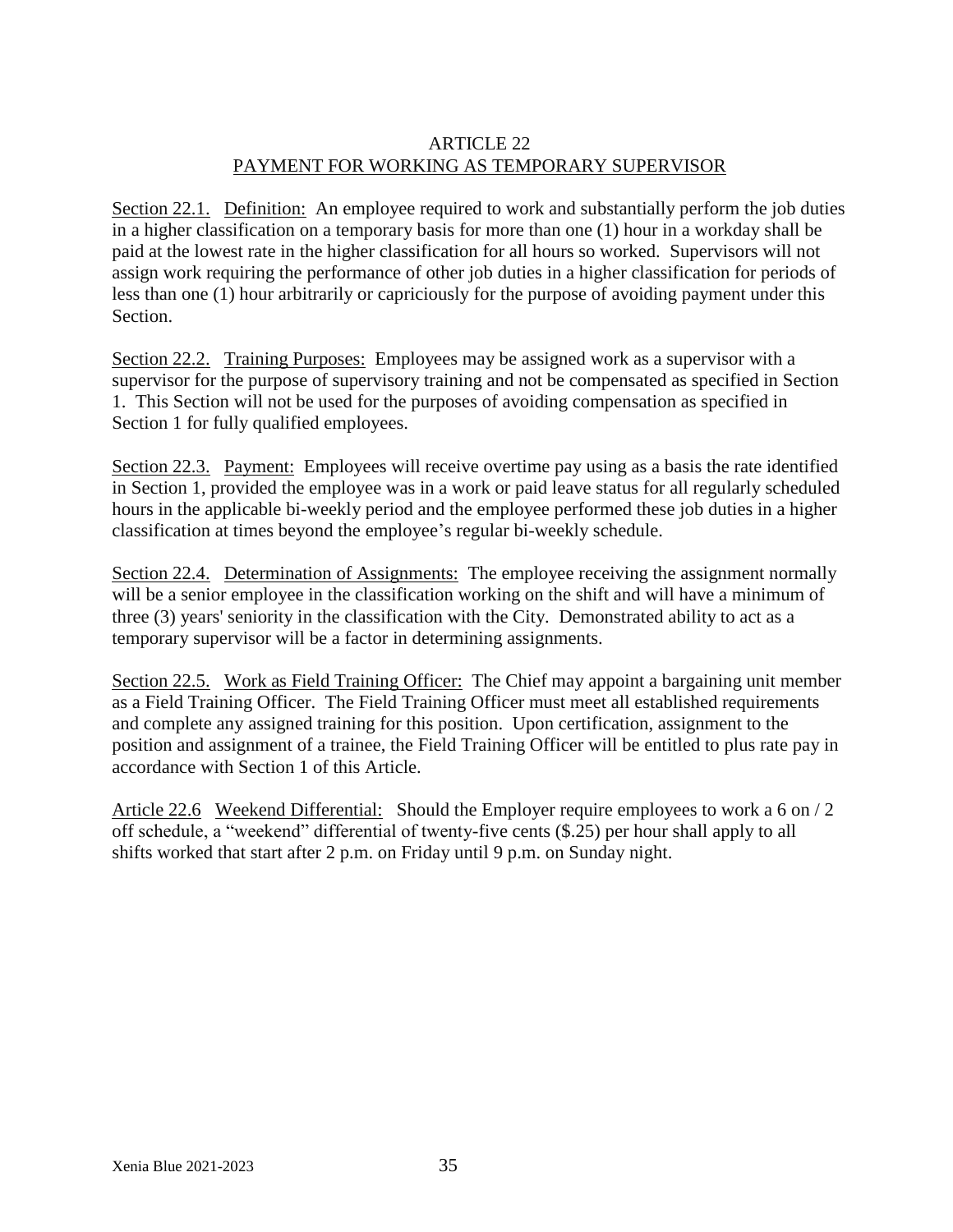#### ARTICLE 23 HOLIDAYS

Section 23.1. Designated Holidays: The following days are designated as paid holidays for all employees:

- A. The first day of January, known as NEW YEAR'S DAY
- B. The third Monday in January, known as MARTIN LUTHER KING DAY
- C. The third Monday in February, known as WASHINGTON-LINCOLN DAY
- D. The Friday preceding Easter, known as GOOD FRIDAY
- E. The last Monday in May, known as DECORATION OR MEMORIAL DAY
- F. The fourth day of July, known as INDEPENDENCE DAY
- G. The first Monday in September, known as LABOR DAY
- H. The fourth Thursday in November, known as THANKSGIVING DAY
- I. The fourth Friday in November, known as the day after THANKSGIVING
- J. The 25th day of December, known as CHRISTMAS DAY

Section 23.2. Holiday Pay: An employee will receive compensation for the holiday at the employee's normal rate of pay times the employee's normally scheduled hours. When an employee is scheduled to be off on the holiday, the employee will receive an additional days pay at the normal rate of pay. For purposes of this Article, the holiday shall be the shift with a starting time on the holiday.

Section 23.3. Payment for Working Holidays: Employees who are required to work on the holiday will be paid for actual hours worked at a rate of one and one-half  $(1-1/2)$  times the normal rate of pay in addition to compensation for the holiday as specified in Section 2 above unless the employee is deemed not eligible for holiday pay. An employee deemed not eligible for holiday pay will be compensated for actual hours the employee worked times the normal rate of pay for work done on the holiday.

Effective January 1, 2007, employees who have a "comp-time" bank of sixty (60) hours or less may choose to convert the overtime portion of holiday pay to compensatory time for holidays actually worked. Such conversion shall be the Employee's choice and said employee shall be responsible for timely completion of required paperwork.

Section 23.4. Eligibility: In order for an employee to be eligible to receive holiday pay, the employee must work the holiday if scheduled, or the regularly scheduled day before and regularly scheduled day after the holiday if not scheduled to work the holiday, unless otherwise excused on any of those days. An unexcused absence occurring on the regularly scheduled work day prior to or after the holiday will result in the employee receiving no holiday pay.

An unexcused absence, for the purpose of this section only, is defined as an employee not working as scheduled for reasons other than pre-approved sick leave, approved vacation, bereavement, jury duty, comp time, approved injury leave or approved Family Medical Leave Act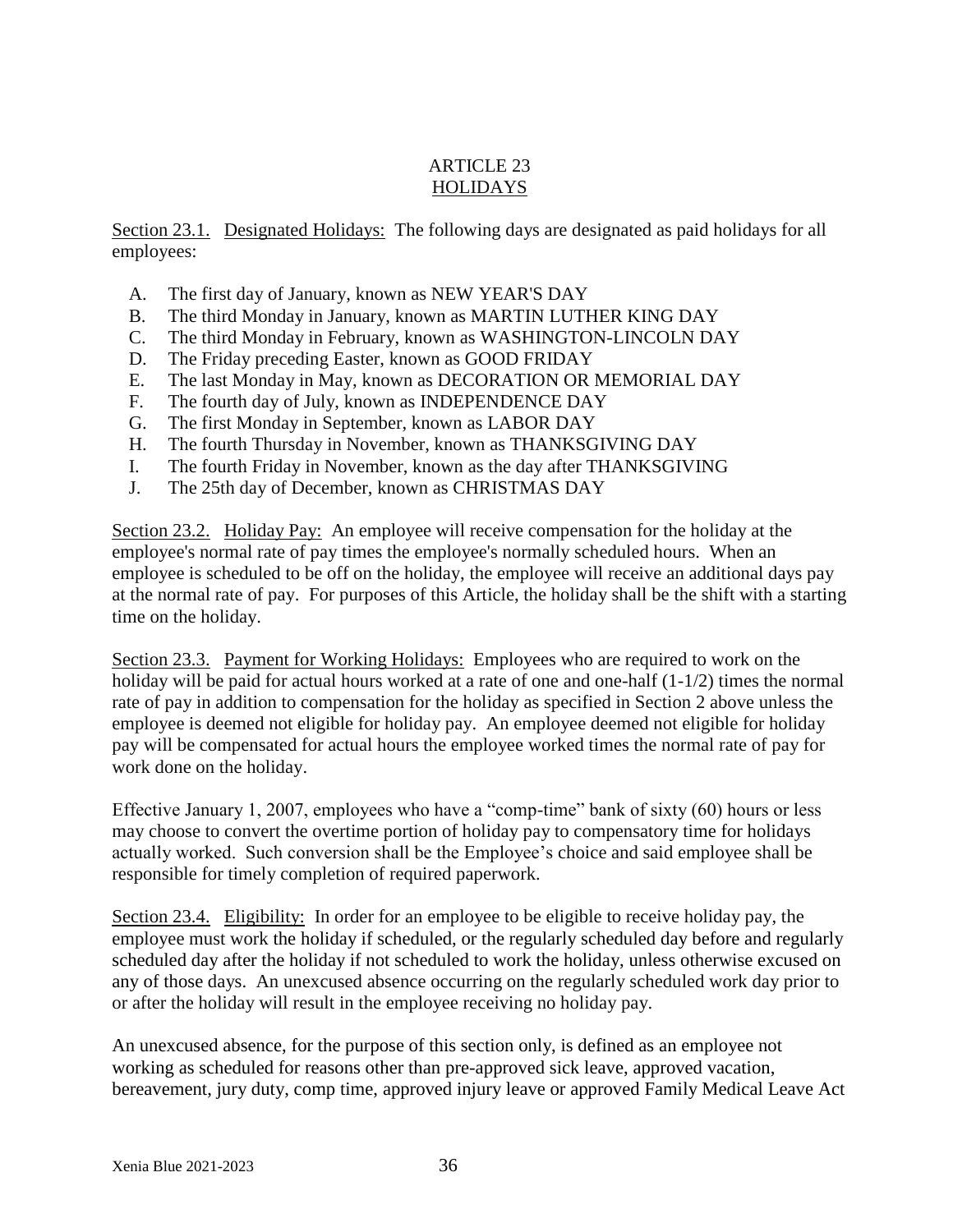absences.

Section 23.5. Use of Pre-Approved Leave on the Holiday: If an employee is scheduled to work on a holiday and is unable to work due to illness, the employee shall be compensated for the holiday at the normal rate of pay times the scheduled hours and will not be charged with or compensated for sick leave hours. An employee who uses pre-approved vacation leave or compensatory time on a holiday shall be paid for vacation leave or compensatory time in addition to holiday pay. An employee who is injured in the line of duty will be compensated for the holiday at the normal rate of pay times the scheduled hours and not be charged with or compensated for injury leave hours.

Section 23.6. Management Determination: The Chief of Police shall determine which employees shall work on the holidays, consistent with other portions of this Agreement.

Section 23.7. Effect of Plus Rating: Employees who work on a holiday as a temporary acting supervisor will receive overtime pay for actual hours worked at the plus rate of pay.

Section 23.8. Personal Time: Effective January 1, 2022, each employee shall be entitled to twenty-four (24) hours of personal time annually. Personal time may be taken in blocks of four (4) hours. Personal time must be approved in advance to allow management time to adjust the work schedule.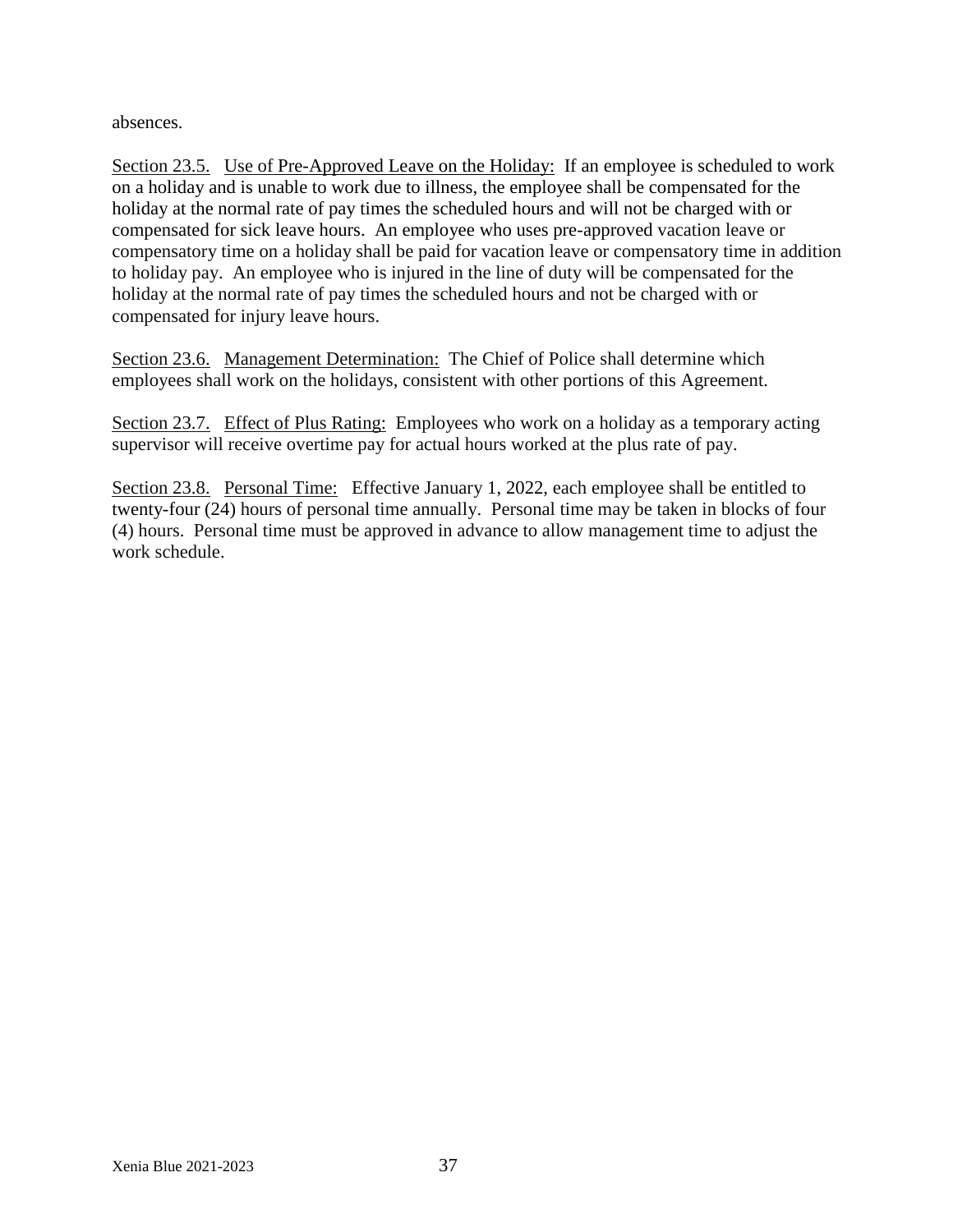#### ARTICLE 24 VACATION

Section 24.1. Rates of Accrual: Each full-time employee shall accrue vacation at the hourly accrual rate set forth below for actual regular hours worked or while on a paid leave status. Employees on leave of absence without pay, other unpaid status, or on lay-off from the City shall not accrue vacation hours during the period of such absence.

| <b>Length of Service</b>                              | <b>Hourly Annual Rate</b> | <b>Average Annual Days</b> |
|-------------------------------------------------------|---------------------------|----------------------------|
| Less than 5 complete<br>years of service              | 0.04616                   | 12 days                    |
| Over 5 but less than 10<br>complete years of service  | 0.05769                   | 15 days                    |
| Over 10 but less than 15 years<br>of service          | 0.06924                   | 18 days                    |
| Over 15 but less than 20<br>complete years of service | 0.08076                   | 21 days                    |
| Over 20 complete years of<br>service                  | 0.09231                   | 24 days                    |

The Average Annual Days Vacation employees accrue are based on the hourly accrual rate times two thousand and eighty (2,080) the average hours employees are scheduled to work and are listed for information only.

Section 24.2. Effect of Holidays: In the event a holiday occurs during an employee's vacation, the employee's options are:

- A. Be compensated for the holiday and vacation time and charged vacation hours, or
- B. Be compensated for the holiday only and not be charged with or compensated for vacation hours.

Should the holiday occur, for employees not assigned to uniform patrol, on a day that the employee is regularly scheduled to work and the employee receives the day off, as determined by the City, vacation hours may not be used on that day, nor will additional compensation be granted.

Section 24.3. Call-In During Vacation: If an employee is called in to work while on vacation, the employee shall have the choice, in writing, of the following options:

- A. The employee shall be paid at straight time and not be charged a day of vacation, or
- B. The employee shall be paid at one and one-half (1-1/2) times the regular pay and be charged with a day of vacation.

Employees shall not be called from vacation unless an emergency exists or available manpower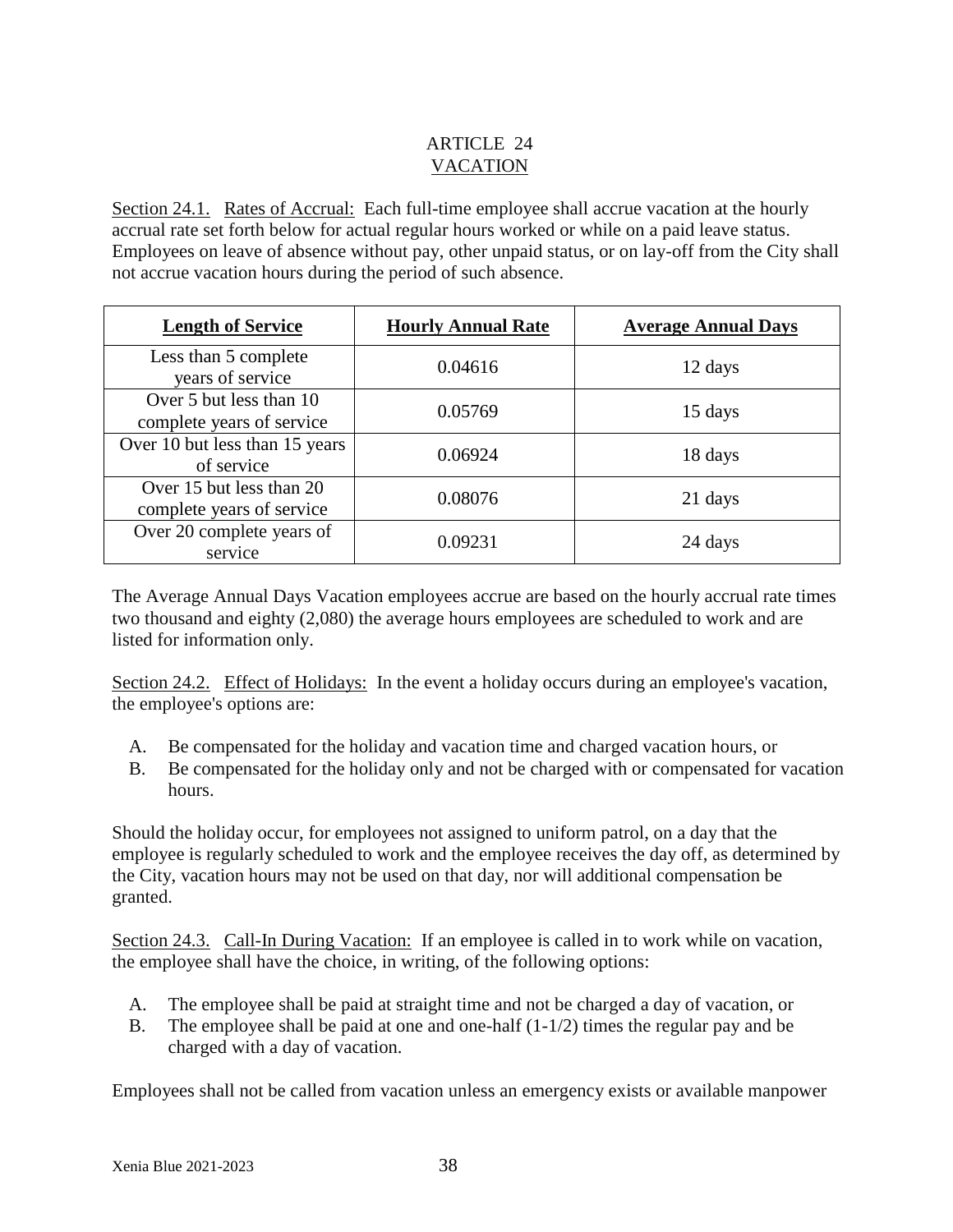falls below a safe level for the Police Division to properly function.

Section 24.4. Vacation Scheduling: Vacation leave shall be used in accordance with the work schedule in effect in the Division and upon approval of the Chief of Police.

Vacation leave must be scheduled sufficiently ahead of time in order to provide management sufficient time to arrange the work schedule.

Whenever two (2) or more employees on a shift wish to take vacations and the work schedule of the Division is such that not all can take it at the same time, classification seniority shall be the determining factor in deciding who shall take vacation.

Length of advance notice required and limitation of numbers of individuals on simultaneous leave shall be at the discretion of Management in line with scheduling difficulties. Once vacation time has been submitted, no bumping of said vacation time shall take place on the basis of seniority after thirty (30) days from the date of submission. Requests submitted before the date the work schedule is posted will remain in "pending" status, unless otherwise approved or denied. Once requests have been submitted, and the work schedule has been posted, the administration shall have fourteen (14) calendar days to approve or deny the request.

Section 24.5. Maximum Accumulation: The intention of vacation is to permit the employee time to rejuvenate from their work schedule. Therefore, substantial accumulation of vacation is strongly discouraged. Accumulation of vacation shall not exceed a maximum of two hundred forty (240) hours for employees with less than twenty (20) years of service, and shall not exceed a maximum of three hundred sixty (360) hours for employees with twenty (20) or more years of service.

Section 24.6. Advance Payment: Employees, upon proper request, may receive vacation pay in advance of the vacation period. The request for vacation pay shall be submitted to the Finance Director, in writing, at least two (2) weeks ahead of the next scheduled pay, at which time the employee expects to receive the advanced vacation pay.

Section 24.7. Prior Public Service Employment Credit: Employees are entitled to receive prior public service employment service credits as follows:

- A. A full-time employee, hired before January 1, 1985, who was formerly employed by the State of Ohio or a political subdivision thereof, is entitled to additional vacation credits based upon such prior public service.
- B. A full-time employee, hired after January 1, 1985, shall accumulate vacation time using prior public service with the State of Ohio or a political subdivision thereof for the sixyear period preceding employment with the City. Each employee shall, within 60 days of employment, furnish the Director of Finance with certification of such public service to receive prior public service employment credit.
- C. For employees hired on or after May 24, 2018: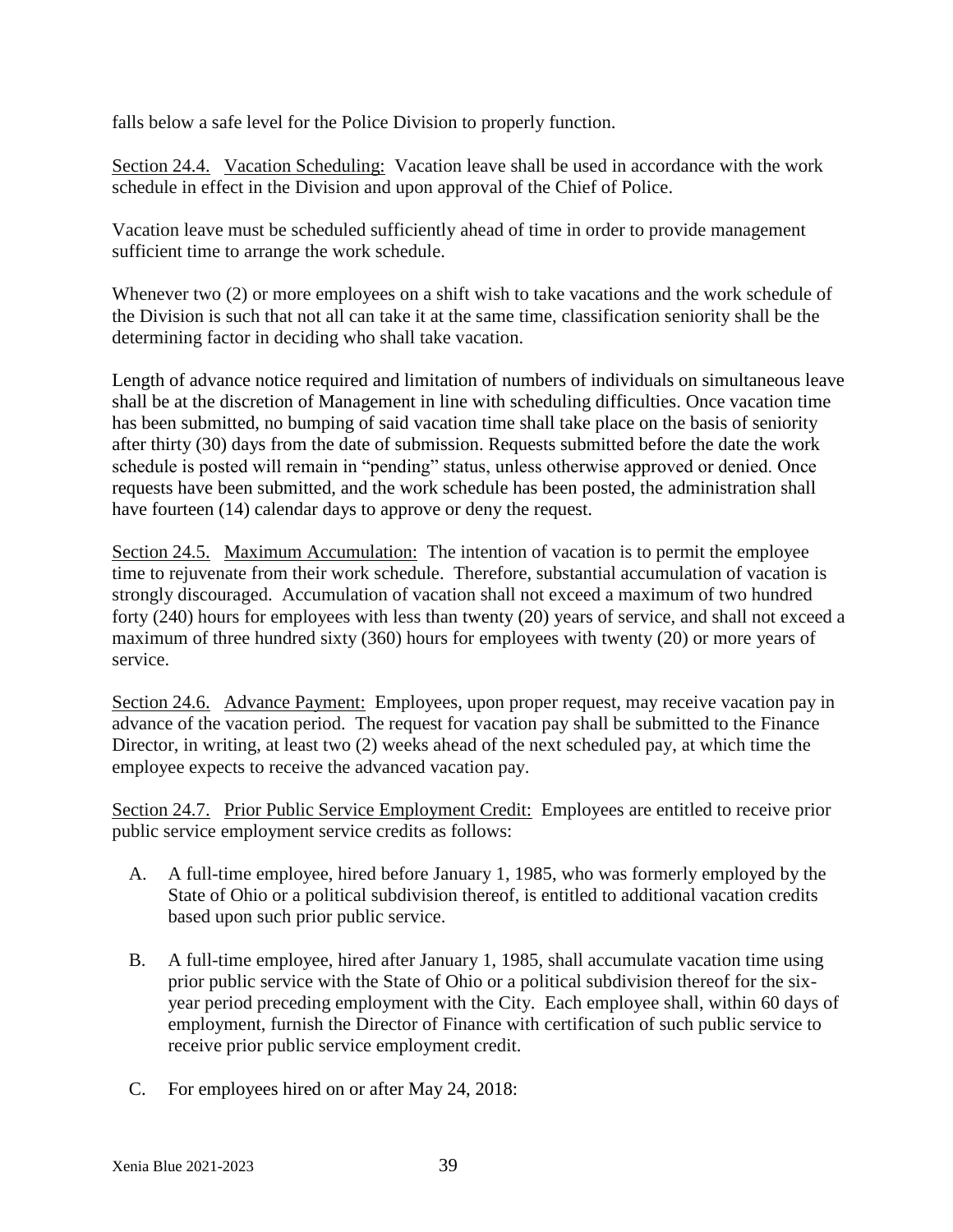- a. An employee is entitled to have prior public service with the State of Ohio or a political subdivision thereof, or armed forces, for the six-year period immediately preceding his or her employment with the City, used for the purpose of computing the employee's vacation accrual rate.
- b. "Political Subdivision" is defined as an Ohio city, county, township or special district which pays into either the OPERS or OP&F pension systems.
- c. "Armed forces" are defined as active duty served, including active reserve, with the Coast Guard, Army, Marines, Navy or Air force.
- d. Other entities not specifically referenced will not be considered for prior public service credit.
- e. An employee who has received or is receiving retirement benefits in accordance with the provisions of any retirement plan offered by the State of Ohio (a reemployed retiree) will not have any prior public service included in the calculation for the purpose of determining vacation accrual benefits.
- f. It is the responsibility of the employee to provide documentation from prior employers and/or the applicable pension plan verifying prior service within ninety (90) days from his/her full-time date of employment with the City. Requests for prior service credit received after the  $90<sup>th</sup>$  day of full-time employment must be approved by the appropriate appointed official.

The City agrees to recognize prior service in the "Armed forces" as defined above for eligible employees hired prior to May 24, 2018 for future vacation accrual purposes only. Retroactive vacation accruals will not be provided.

Section 24.8. Effect of City Lay-Off: An employee who is laid off and returns to work in accordance with the lay-off policy, as adopted and as amended by the Civil Service Commission, shall be credited with years and months of full-time service employed by the City prior to the layoff, as a credit toward length of service in Section 1 of this Article.

Section 24.9. Compensation Upon Separation: Upon separation from the City's service an employee shall be entitled to compensation for earned but unused vacation leave to the employee's credit at the time of separation. Computation of pay for unused vacation shall be based on the hourly rate (as shown in the pay plan) times accrued but unused vacation hours.

Death, either on duty or off duty, is considered as a separation from service, and compensation for accrued and unused vacation hours as identified in this Article will be paid according to law.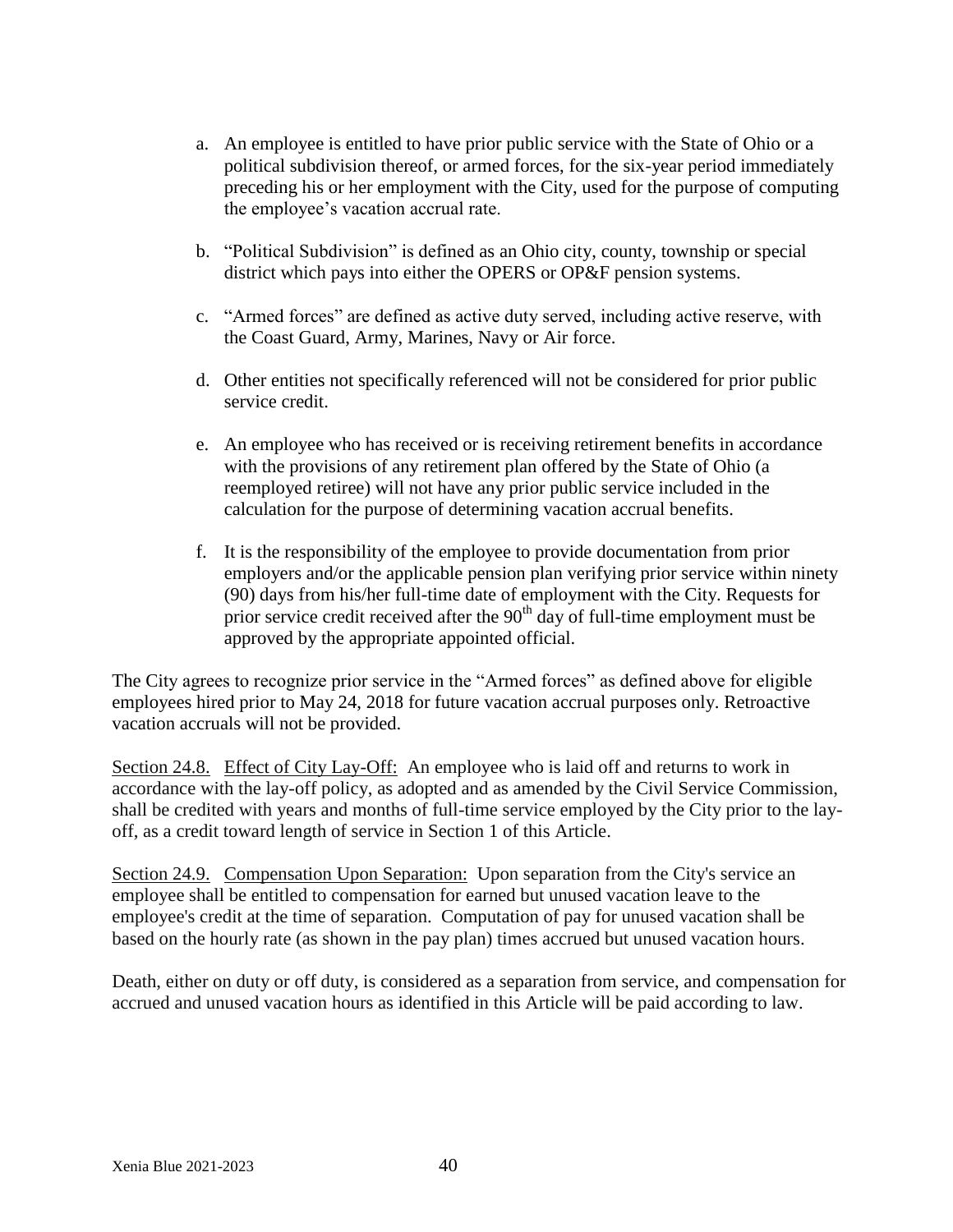#### ARTICLE 25 UNIFORM ALLOWANCE

Section 25.1. Initial Uniform Allotment: Employees shall be issued a full allotment of uniforms and equipment at their initial appointment. Such full allotment shall be as recommended by the Police Chief and approved by the City Manager. Probationary employees with six (6) months or more of service and positive evaluations shall have the below uniform allowance prorated by the months of service. This prorated amount may only be used at the same time as the regular uniform allowance.

Section 25.2. Uniform Allowance: After the initial allotment of uniforms and equipment, each employee who has one (1) year's continuous service shall be allotted the following amount for uniforms or equipment that may be newly authorized, worn, damaged, or otherwise unusable in the respective years.

All officers will be provided with an annual stipend totaling \$1,000. The annual stipend will be provided as a taxable payment to each employee on or before January 31 each year.

All officers with plain-clothes duty assignments will be provided the option of determining the stipend split.

The Uniform Committee shall meet as necessary to review and make changes in uniforms and equipment items available for purchase with the uniform allowance.

Section 25.3. Authorized Use of Uniforms: Uniforms provided by the City shall not be worn at any time other than actual employment, traveling to and from such employment or as approved by the Chief of Police.

Section 25.4. Maintenance: Each uniform provided for employees shall be kept clean and in good repair by the employee. Rented uniforms shall be kept clean by the renting agency; however, the employee shall make sure that it is available to the agency for cleaning.

Section 25.5. Purchase or Rental: Uniforms shall be purchased or may be rented where the best price advantages can be obtained consistent with the quality and uniformity required within the Division.

Section 25.6. Damages - Advance Payment: If an employee damages uniform item(s) during the exercise of official duties and does not have sufficient allotment to cover replacement; the City may advance necessary funds to cover the damage, upon approval of the City Manager.

Section 25.7. Transfer Promotion - Advance Pay: Upon transfer to a position where uniforms are not worn, the employee shall be allotted three hundred dollars (\$300.00) for clothing in addition to the employee's regular clothing allotment at the time of the transfer. In instances of promotion to a higher rank, or to uniform patrol, the City will, upon request, advance one hundred twenty-five dollars (\$125.00) of the employee's allotment. In instances when an employee is put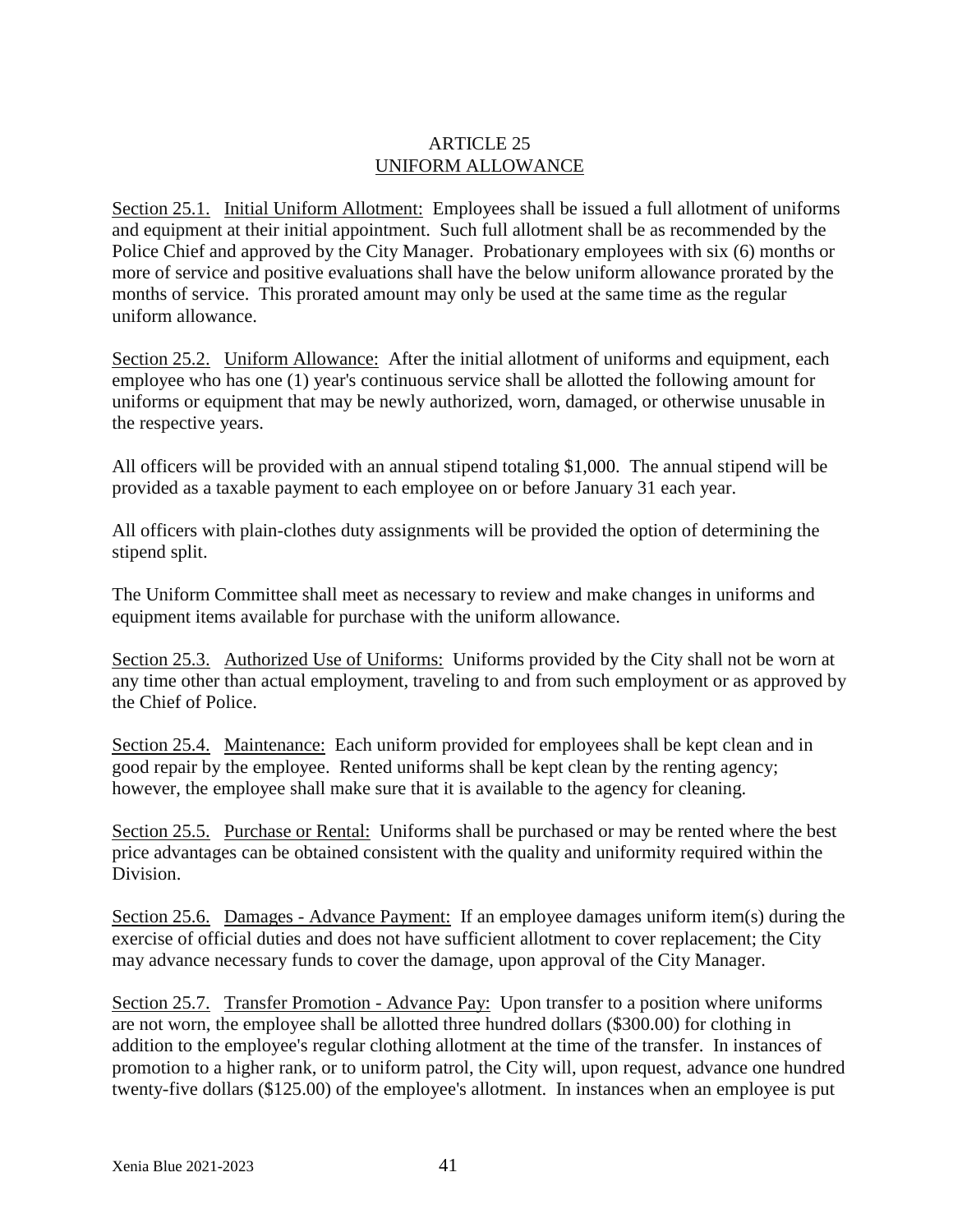in a temporary assignment to a different section in the Police Division, which results in a change from the normal uniform, the employee may request, and the City will, advance up to one hundred twenty-five dollars (\$125.00) of the employee's uniform allowance. For the purpose of this Section, temporary assignment will not exceed one-hundred twenty (120) calendar days.

Section 25.8. Theft or Loss of Uniforms: Items of uniforms or equipment stolen or lost shall be replaced by the employee, except, items stolen at no fault of the employee, as determined by the City, shall be replaced by the City.

Section 25.9. Return of Uniforms upon Separation: Upon separation from City service, all uniforms and equipment, as determined by the Police Chief or his/her designee, furnished by the City shall be returned to the Police Chief before final pay is issued.

Section 25.10. New Items: The City will pay for the addition of any new (not style change) uniform requirement above fifty dollars (\$50.00) for each item.

Section 25.11. Retirement Purchase of Weapon: Upon retirement, under the State Pension System, an employee will be permitted to purchase that employee's service weapon for fifty percent (50%) of its then value at the time of retirement not to exceed one hundred dollars (\$100.00).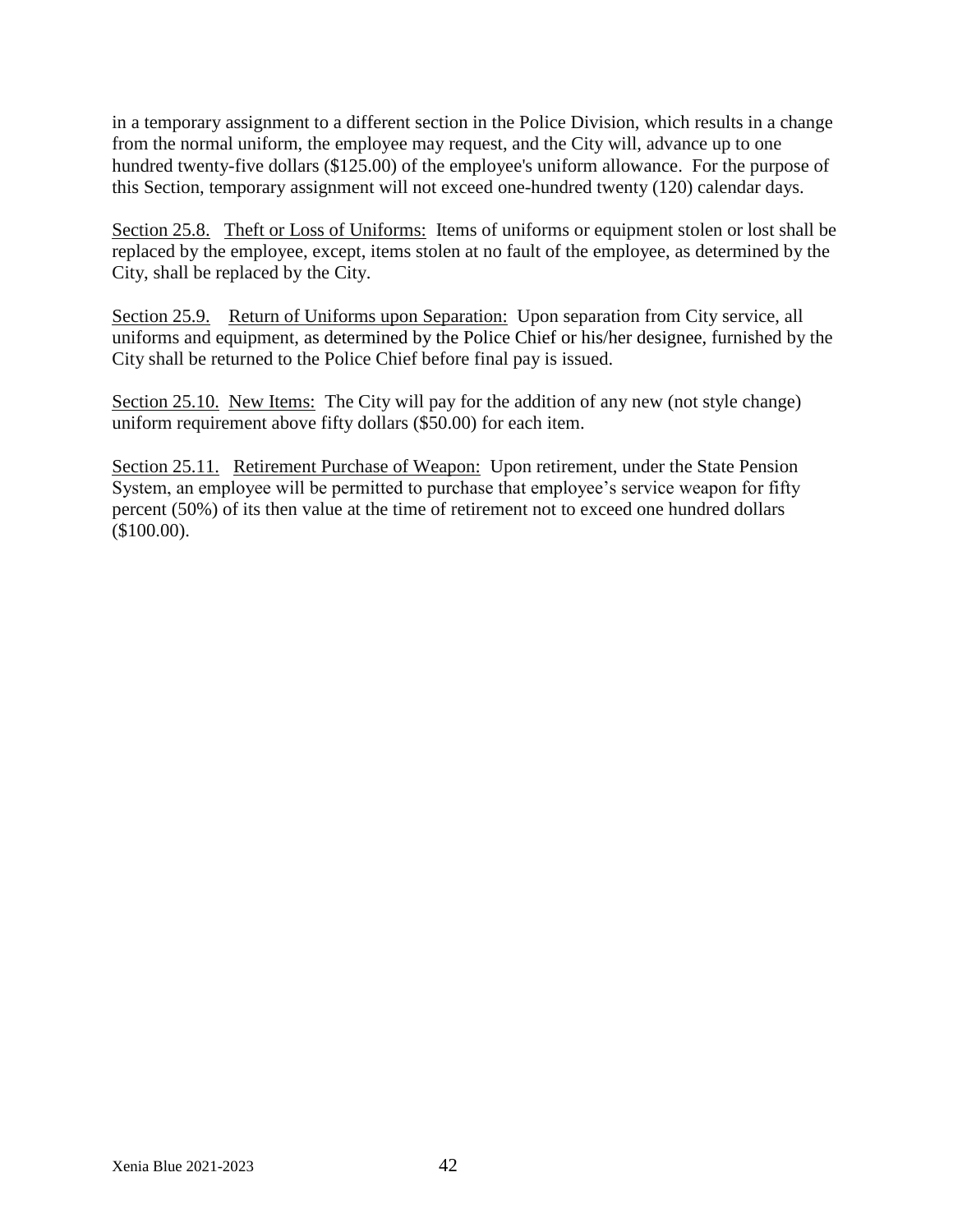#### ARTICLE 26 GROUP INSURANCE BENEFITS

Section 26.1. Life Insurance: The City will provide and pay the necessary premium for all fulltime employees, life insurance in the amount of fifty thousand dollars (\$50,000.00) per employee as part of a group term life insurance plan and fifty thousand dollars (\$50,000.00) per employee of accidental death and dismemberment insurance.

Section 26.2. Liability Insurance: The City shall provide and pay the necessary premium for all full-time employees for police professional liability insurance with limits of coverage as determined by the City.

Section 26.3. Medical and Hospitalization Insurance: All full-time employees shall be entitled to participate in the City's Group Hospitalization (Health) Insurance Program.

An eligible employee may waive rights to participate in either single or family coverage. If an employee waives this benefit, such employee may not revoke the waiver until the next open enrollment period and may be accepted only after medical review by the insurance provider.

Section 26.4. Payment of Premiums: The City shall pay eighty-five percent (85%) of the cost of the monthly premium. The participating employee shall pay fifteen percent (15%) of the monthly premium by payroll deduction. However, employees hired after September 15, 2003 shall pay twenty percent (20%) of the monthly premium.

Health insurance deductions for employees subject to the 70/30 premium split will change to 80/20 effective with the first paycheck in March 2021.

In addition, when the City offers a Health Savings Account (HSA) plan, the City shall contribute \$3500.00 total in a calendar year for employees enrolled in the HSA family plan or the City shall contribute \$1500.00 total in a calendar year for employees enrolled in the HSA single plan. The City shall determine the contribution dates.

Section 26.5. Payroll Deductions: The City agrees to deduct the employee's payment for health insurance by payroll deduction twice a month in equal amounts. In the event the monthly excess stated above is not an even amount (i.e., divisible by 2), the employee shall pay two equal amounts not to exceed the monthly excess, and the City will pay the monthly amount listed above plus the balance owed one cent (\$.01).

Section 26.6. Substitution of Coverage: The parties commit to participate in a City-wide Insurance Committee consisting of representatives from the bargaining unit, management, representatives from other City bargaining units and representatives from non-union staff. This committee will participate in the insurance renewal process including review of the current plan and cost and investigate alternate plans, benefits, and brokers to maintain an acceptable level of coverage and cost for both the employees and the City. The recommendation approved by the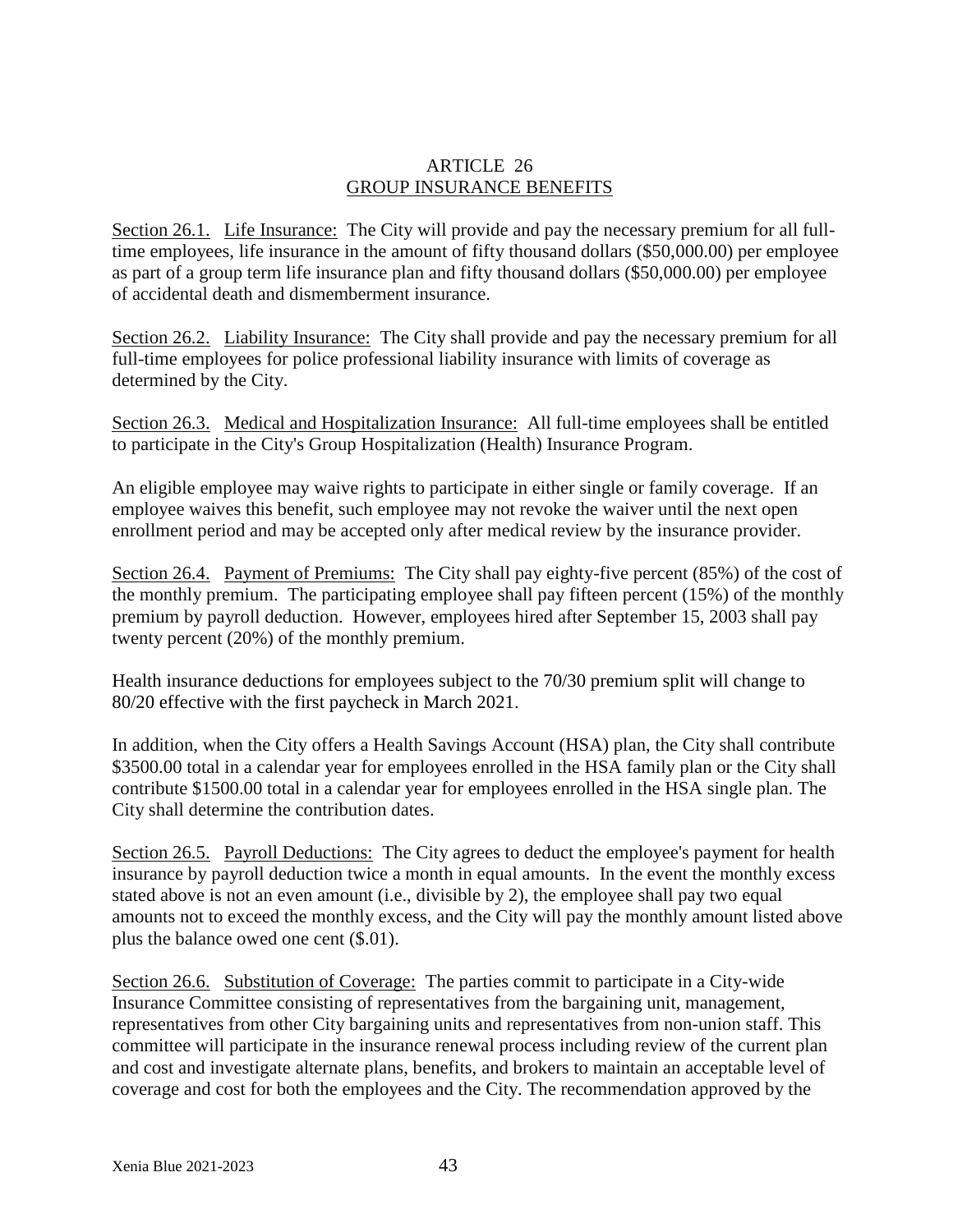committee members will be presented to the appointed officials. City Council retains the right to make the final decision.

Section 26.7. Compensation in Lieu of Benefits is Prohibited: When the City, at the recommendation of the Insurance Committee, offers an opt-out program (compensation in lieu of benefits) eligible employees who waive participation in the City's group health insurance plan will be eligible for an opt-out benefit based on the terms and conditions of the program.

In the event both spouses or a parent and adult child are employed by the City and one waives coverage, the spouse, parent or child waiving the City's coverage is not eligible to receive compensation in-lieu of benefits offered under the opt-out program.

Section 26.8 Dental Insurance: The City shall make available a group dental insurance program through payroll deduction. The City shall assume sixty percent (60%) of the premiums. The employee's share of the premiums shall be subject to Section 5 of this Article.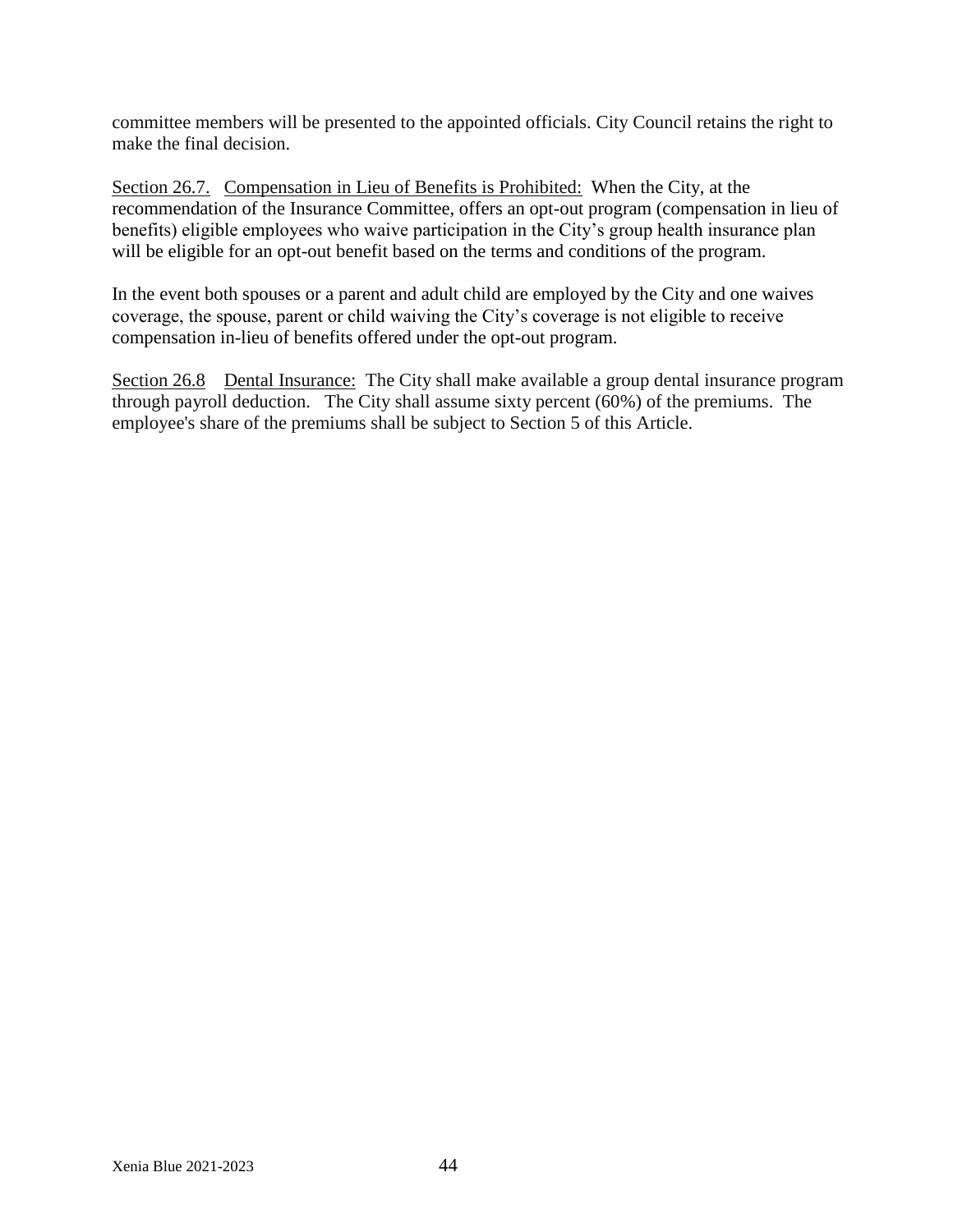#### ARTICLE 27 TUITION REIMBURSEMENT

Section 27.1. Purpose: The purpose of this Article is to provide an incentive for employees to continue their education and training in job-related programs which will improve their skills and abilities in performing their job responsibilities.

Section 27.2. Reimbursement: The City shall reimburse employees (according to the schedule below) the cost of tuition and/or proficiency examinations incurred in pursuing a job-related educational program or one leading to an Associate, Bachelor's, or Post-Graduate's degree from any institution of higher education. Such reimbursement shall not exceed fifteen hundred dollars (\$1500.00) for any calendar year.

The following reimbursement shall apply:

| Grade.          | Percent |
|-----------------|---------|
| V<br>C or above | $10\%$  |

Proficiency exams and/or courses without grades given shall be reimbursed at fifty percent (50%).

Section 27.3. Sign-up Period: On or before August 15 of each year, each employee shall complete an education request form indicating the intention to enroll in continuing education for the following calendar year. The employee shall indicate their name, the degree sought, the courses to be taken in the following calendar year, and an explanation as to how any such course of study relates to the employee's job responsibilities. All such requests shall be subject to the approval of the Chief, whose approval must be obtained in writing before enrolling in the course(s).

Section 27.4. Eligibility: To be eligible for reimbursement, the employee must have successfully completed the course with a grade of "C" or better. Reimbursement will be made within thirty (30) days following receipt of the following information:

- A. A transcript or grade report.
- B. A receipt indicating the amount of tuition paid by the employee.
- C. An authorization form permitting the City to deduct the amount of the reimbursement from their final pay check should the employee terminate their employment within one (1) year of completing the course(s), for whatever reason. In the event the final check(s) do not cover the tuition reimbursed by the City, the employee will be required to make payment to the City to the extent the tuition reimbursed exceeds the final check(s).
- D. In order to be eligible for tuition reimbursement, the employee must have one (1) year of continuous service with the City and must have obtained each of the various certifications required in the employee's job description.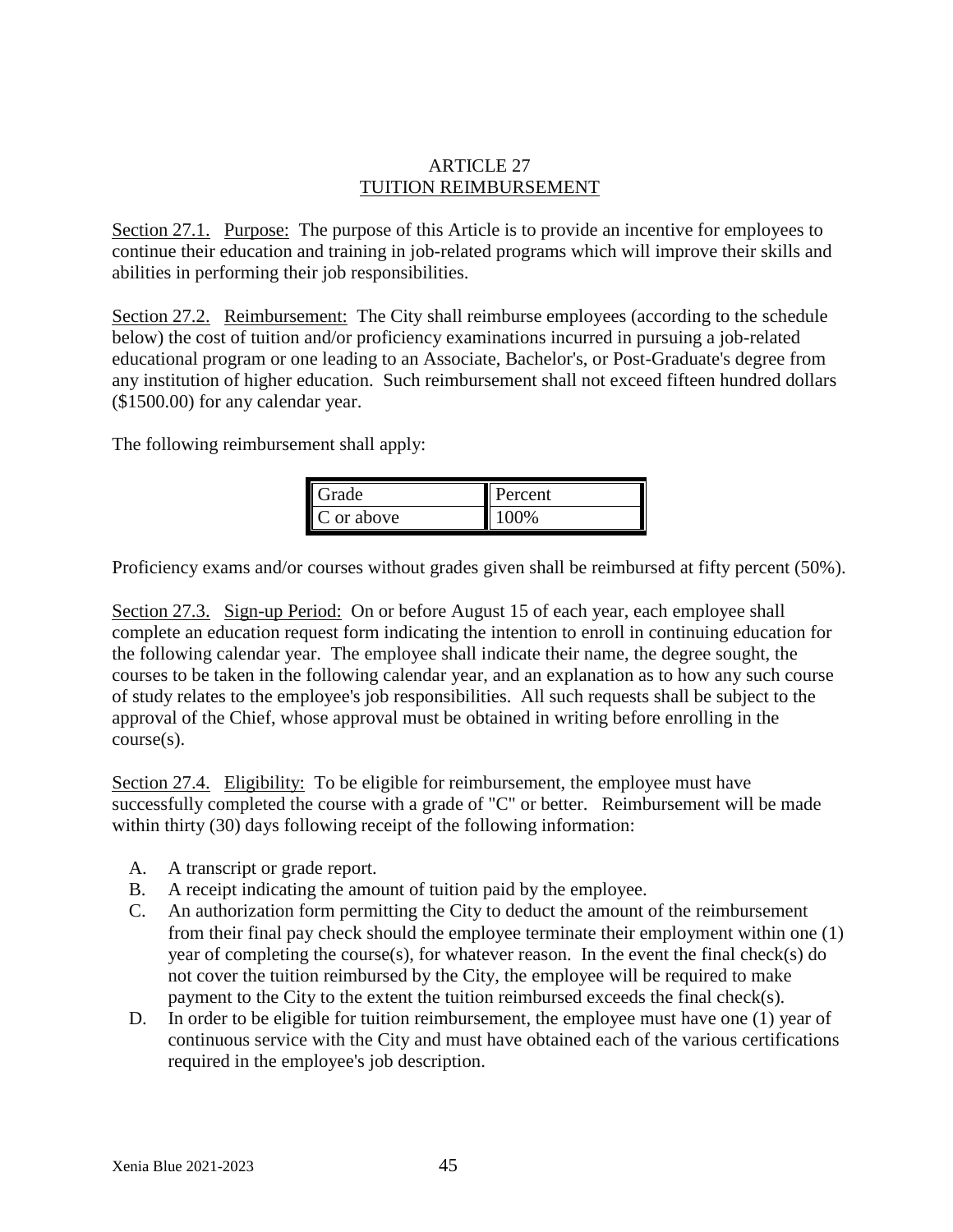Section 27.5. Repayment: Should an employee leave employment with the City of Xenia within twenty-four (24) months of receiving tuition reimbursement such employee shall pay the City one-twenty fourth (1/24) of the tuition received for every month of service less than twenty-four (24) months. The City may deduct such payment from the employee's final pay.

Tuition payback shall be forgiven should an employee be separated from service due to death or "on the job" injury.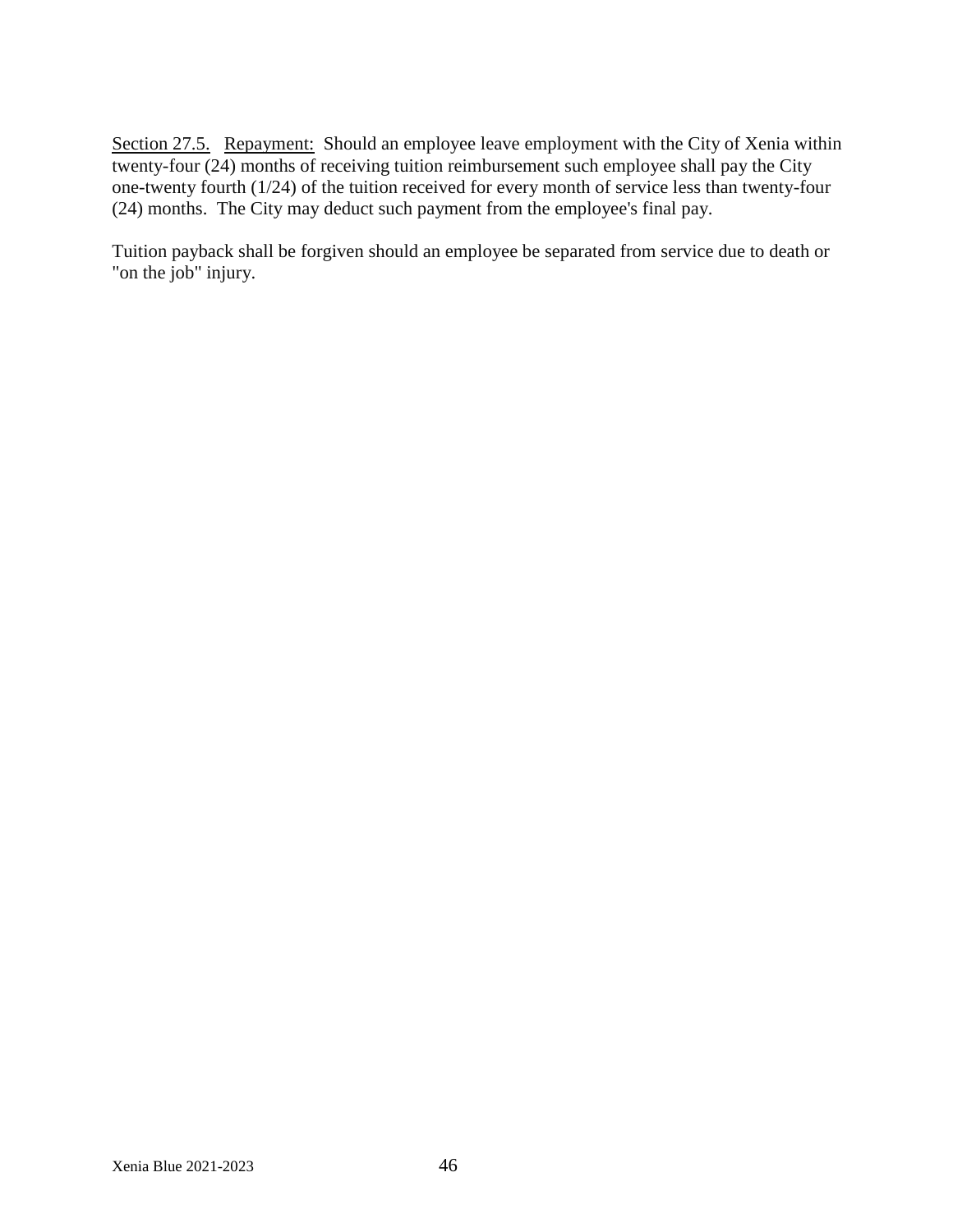#### ARTICLE 28 SICK LEAVE

Section 28.1. Rates of Accrual and Maximum Accumulation: Each full-time employee shall be entitled to accumulate sick leave at the rate of 0.05770 credits per hour for each regularly scheduled work hour with a two thousand eighty (2,080) hour limit on accumulation. The normal average monthly sick leave accrual shall be ten (10) work hours. The normal average yearly sick leave accrual shall average one hundred twenty (120) work hours (0.05770 times two thousand eighty (2,080) the average scheduled hours an employee works during a given year). Overtime hours shall not be used when computing sick leave accrual.

Section 28.2. Permissible Uses: Employees may use sick leave for absence due to the employee's illness, injury, doctor's or dentist's appointments, exposure to contagious disease which could be communicated to other employees, and absence due to serious illness, injury, or death in the employee's immediate family, when the employee's presence is reasonably necessary. Employees marked off for sick family members may be required to establish the employee is the necessary caregiver. Sick leave use above ten (10) days per calendar year for family members must be reviewed by the Chief or the Chief's designee.

In the event that the City offers an alternative assignment on a temporary basis to an employee who is unable to perform his/her normal job duties due to work-related injury or illness and the City provides reasonable productive accommodations for the employee, and the employee refuses to return to work, the employee may not use sick leave for their absence.

Interpretation of immediate family in terms of serious illness or injury is generally determined to be the spouse, parents, (either natural, step, foster or in-law), children (natural, adopted, step, or foster) and others living in the employee's household.

For purposes of bereavement leave the immediate family shall include the above listed family members plus brother, sister, grandparents, mother-in-law, father-in-law, daughter-in-law, son-inlaw, sister-in-law, and brother-in-law. The Chief of Police is authorized to evaluate the individual employee's family relationship in determining what other family members might be considered to be immediate family because of the closeness of their relationship for the use of sick leave or bereavement leave.

Upon the death of a qualifying family member up to three (3) work days of bereavement leave shall be granted by the City. The Chief of Police may extend such leave up to a total of five (5) work days. The Chief may require verification for the use of bereavement leave. Bereavement leave days shall be deducted from accrued sick leave days.

Section 28.3. Notification: Each employee working first (day) shift shall notify, or cause the on duty shift supervisor to be notified, of an absence not later than one (1) hour prior to the regular starting time of their working day. Employees working any other shift must make such notification no later than two (2) hours prior to their scheduled starting time. At the time of mark off the employee shall provide the following information; personal or family member illness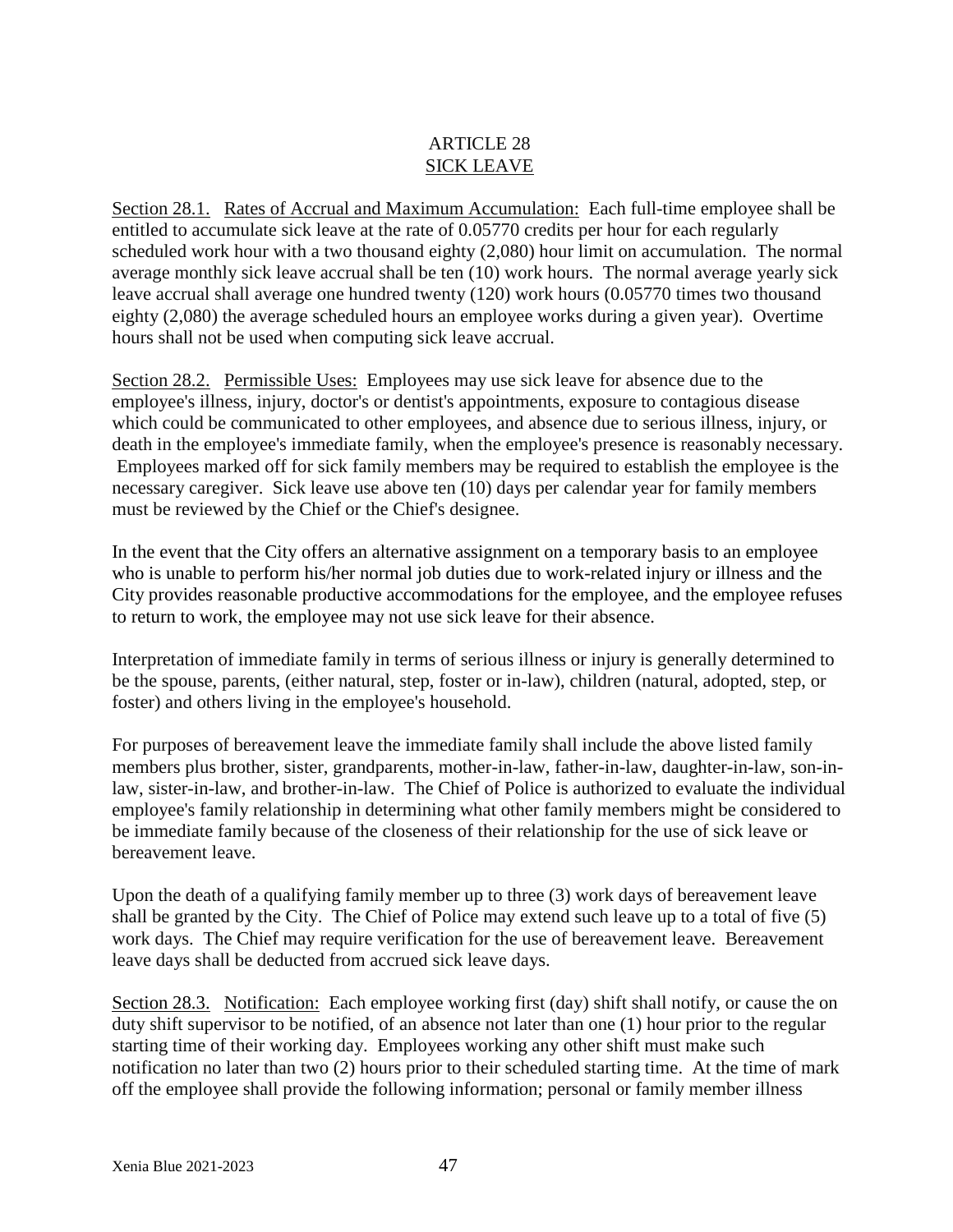(relationship - if family member), general nature of illness, and estimated date of return to work, if possible. The employee shall be required to sign a sick leave mark off form upon return to work. For sick mark offs of three (3) days or longer the employee must contact the Chief (or the Chief's designee) after the initial call in.

Section 28.4. Doctor's Certificate: A Doctor's certificate to substantiate periods of three (3) consecutive days or more may be required by the City, and may also be required for a period of one (1) day in the following cases:

- A. For probationary employees,
- B. Repeated one (1) or two (2) day absences (beginning with the fourth such occurrences in one (1) twelve (12) month period), or
- C. Multiple absences on a single day (five (5) or more employees).

The City has the right and may if it so chooses, investigate all sick leave before compensation is paid, and if paid, require repayment of sick pay where abuse has been proven.

Section 28.5. Unusual Cases: A deficit of not more than five (5) days may be granted in unusual cases on request of the employee, recommendation of the Police Chief, and approval of the City Manager.

#### Section 28.6. Fitness for Duty:

A. The Chief of Police (upon reasonable suspicion that an employee has become physically or mentally incapacitated to perform the essential functions of their position) may require such employee to submit to an examination by an appropriate doctor at the City's expense. The City may require a second opinion from another doctor if the results of the first examination are in conflict with the evidence. An employee may also get a second opinion from another doctor (at employee expense) if the employee disagrees with the results of the first examination. Should any two (2) doctors disagree to the findings and they cannot resolve their differences, those two (2) doctors shall select a third  $(3<sup>rd</sup>)$  doctor at City expense. Results from the third examination shall be determinative.

The Union Representative may meet with the Chief of Police and/or City Manager on behalf of police officers who feel uncomfortable in identifying officers with potential problems.

- B. An Officer who meets the following criteria will be eligible for a quarterly fitness incentive:
	- 1. Engages in an off-duty physical fitness activity of at least 24 times per quarter consisting of a minimum of thirty (30) minutes up to three (3) times per week (Sunday thru Saturday); and
	- 2. Submits a bi-weekly email including type of fitness performed and date completed no later than seven (7) days following the end of the pay period when the fitness was performed; and
	- 3. Provides proof of an annual preventative physical and preventative lab work,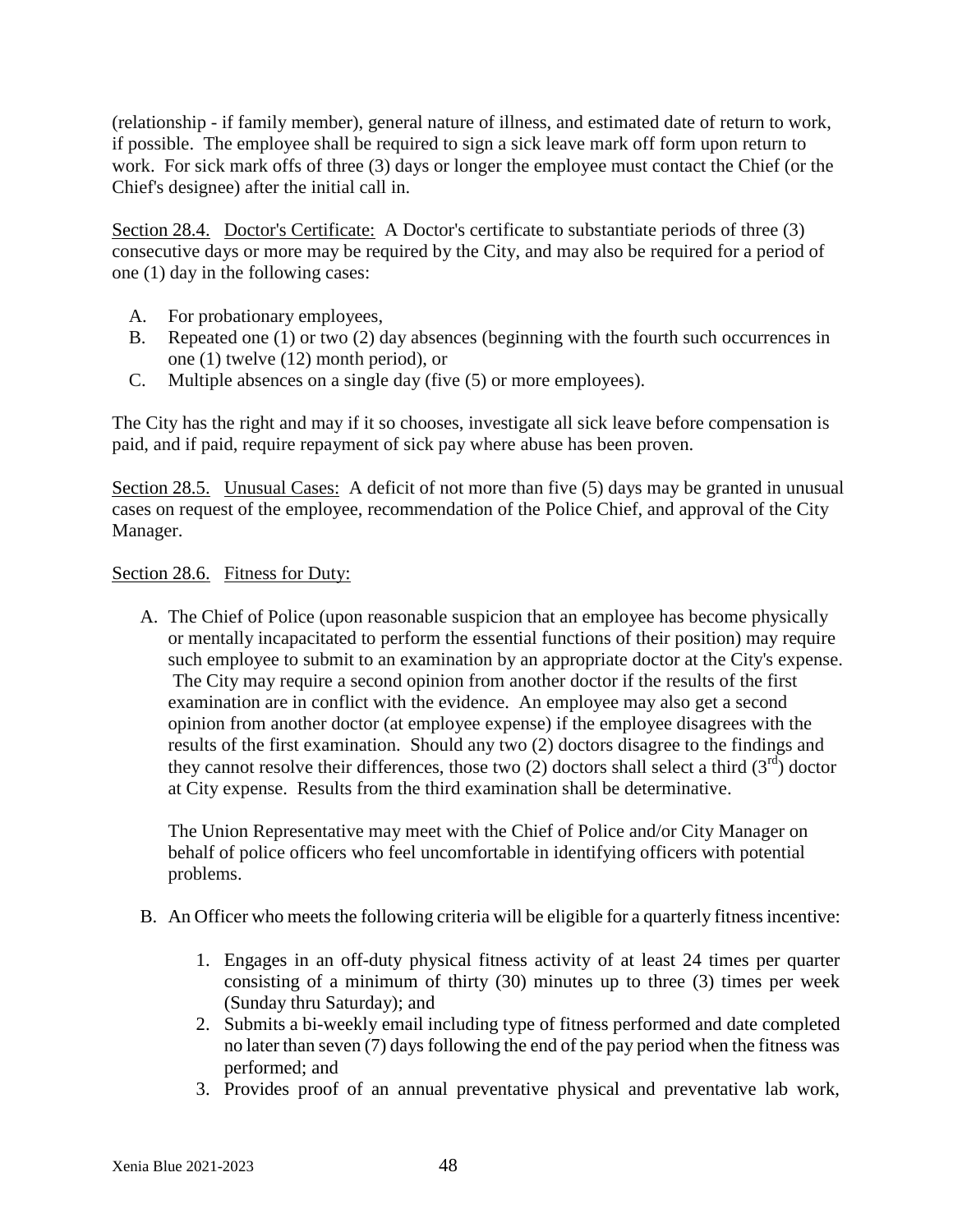including but not limited to, cholesterol screening and diabetes screening no later than November  $1<sup>st</sup>$  of each calendar year. The Officer is not required to provide the results of the physical, only proof that the physical and lab work was performed; and

4. Submits a written request for each quarterly payment within thirty (30) days of the end of each quarter.

For each year of the contract Officers who meet the above criteria will be eligible to receive .9375% of the employee's base annual salary. The quarterly incentive will be calculated on an annual basis at the time of the payout.

The incentives will be paid between November 1 and Thanksgiving, as determined by the Finance Director.

No exceptions will be made for inability to meet the above criteria.

Fitness may be performed at any location (inside or outside the City of Xenia) that the Officer chooses. This includes, but is not limited to, professional fitness centers, hotel fitness centers, home gyms and open air locations.

The fitness program from the previous contract remains in effect until the new program is implemented. The new program will be implemented in the quarter following execution of the agreement.

Section 28.7. Compensation Upon Separation: Accumulated (unused) sick leave at termination of employment up to an accumulation of one thousand four hundred (1,400) hours (one hundred seventy-five (175) working days) will be reimbursed as follows:

% CREDIT =  $5 + H/32$ 

In the above formula, "H" is the accumulated (unused) sick leave hours at termination of employment. The number of hours of sick leave that will be reimbursed will be the credit times the number of hours of accumulated sick leave, but not to exceed one thousand four hundred (1,400) hours.

$$
PAY = R X (H/100) X [5 + (H/32)]
$$

In the above formula, "R" is the hourly rate of pay of the officer at date of termination, and "H" is the accumulated sick leave hour balance at date of termination, but not to exceed one thousand four hundred (1,400) hours.

The above provisions shall apply only to full-time employees who have completed one full year of service with the City of Xenia.

Death, either on duty or off duty, is considered as a separation from service, and compensation for accrued but unused sick leave (as identified in this Section) will be paid according to law.

Section 28.8. Reinstatement: Any employee, who receives payment for unused sick leave and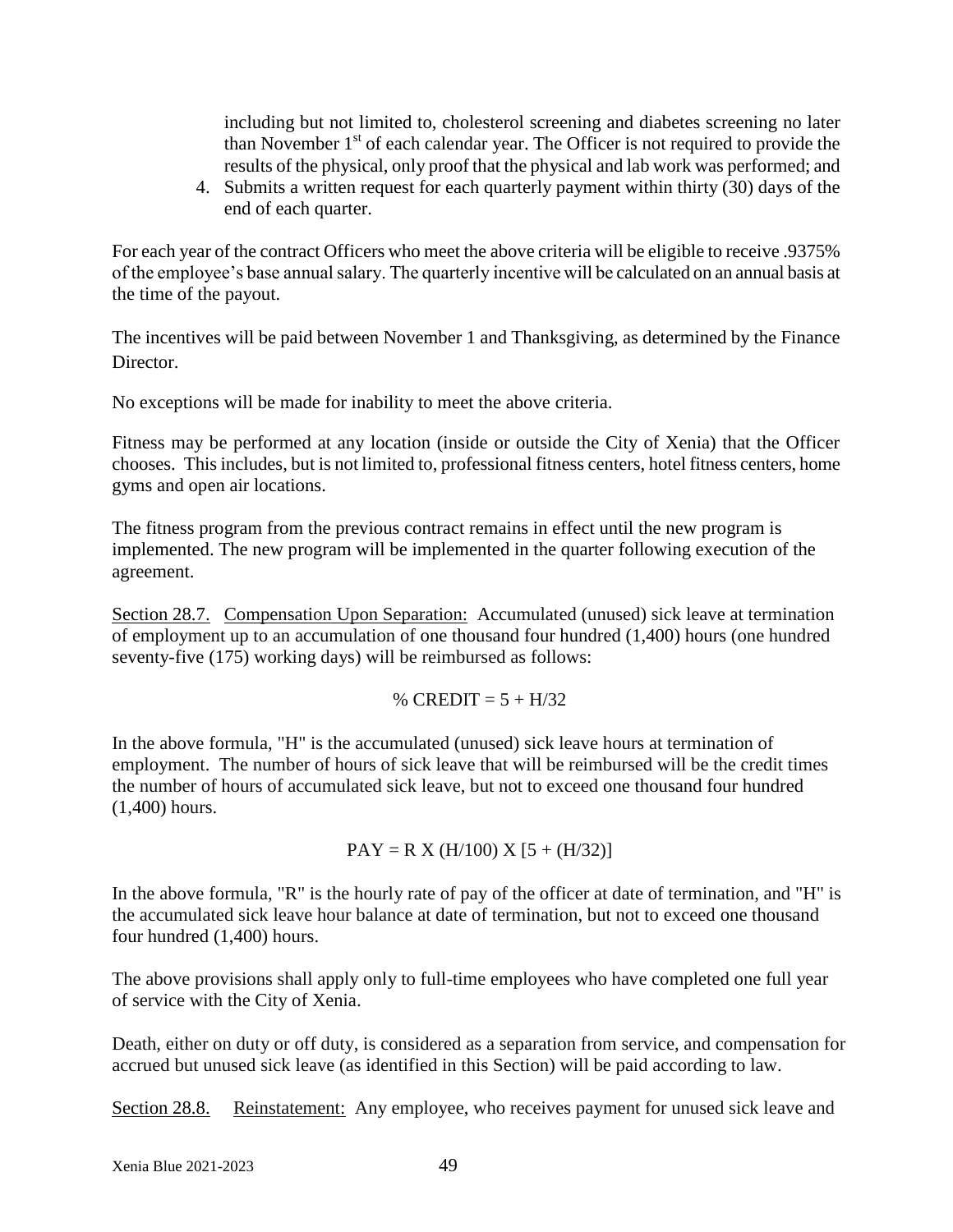is later reinstated, may not have sick leave reinstated. This Section does not apply to employees whose employment is terminated as a product of the City's lay-off procedures. Employees laid off and rehired under those procedures shall have the option of, upon reimbursement of the amount previously received for said hours, having that earned sick leave reinstated.

Employees with less than one (1) year's service, who were laid off and received no compensation for said hours may, upon written request, have these accumulated (unused) sick hours reinstated.

Section 28.9. Transfer of Sick Leave: Any employee with prior service with another public agency of the State of Ohio shall be credited with the balance of accumulated but unused sick leave upon proper certification of the accumulated but unused sick leave from the previous public employer.

Section 28.10. False Claim: The City reserves the right to withhold benefit payments or take disciplinary action up to and including discharge against an employee who is guilty of submitting a false claim for benefits covered in this Article or for working for another employer while on sick leave and is physically capable of performing assigned classification duties.

Section 28.11. Other Provisions: Compensation for sick leave upon separation will not be made if an employee has less than ten years of service with the City of Xenia, is dismissed from employment, or resigned in anticipation of being dismissed from employment for an act or acts which would result in criminal prosecution. The City will determine whether or not this Section applies in each individual case and agrees not to exercise its rights in a capricious or discriminatory manner against any employee.

Section 28.12. Sick Leave Donation Program: This program has been established to help those employees who are in need because their own serious health condition or the serious health condition of their immediate family member as defined under the Family Medical Leave Act, and have exhausted all other paid leave including sick leave, personal leave, vacation time, and compensatory time. This program does not supersede or replace other retirement or disability programs.

When the Human Resources Office is made aware of the need for sick leave donations, a notice will be sent to all eligible participating employees requesting their help. Any eligible employee may then voluntarily elect to contribute, permanently, sick leave credits for a Sick Leave Catastrophic Incident.

In addition, the following criteria will apply:

- A. Only regular, full-time, non-probationary, eligible employees are able to donate sick leave credits or to be a recipient of a donation. The donating employee must have at least forty (40) sick leave credits three hundred twenty (320) hours accumulated at the time of donation.
- B. A sick leave credit will be defined as eight (8) hours and will not have an hourly rate attached.
- C. An employee may contribute only five (5) sick leave credits forty (40) hours per year.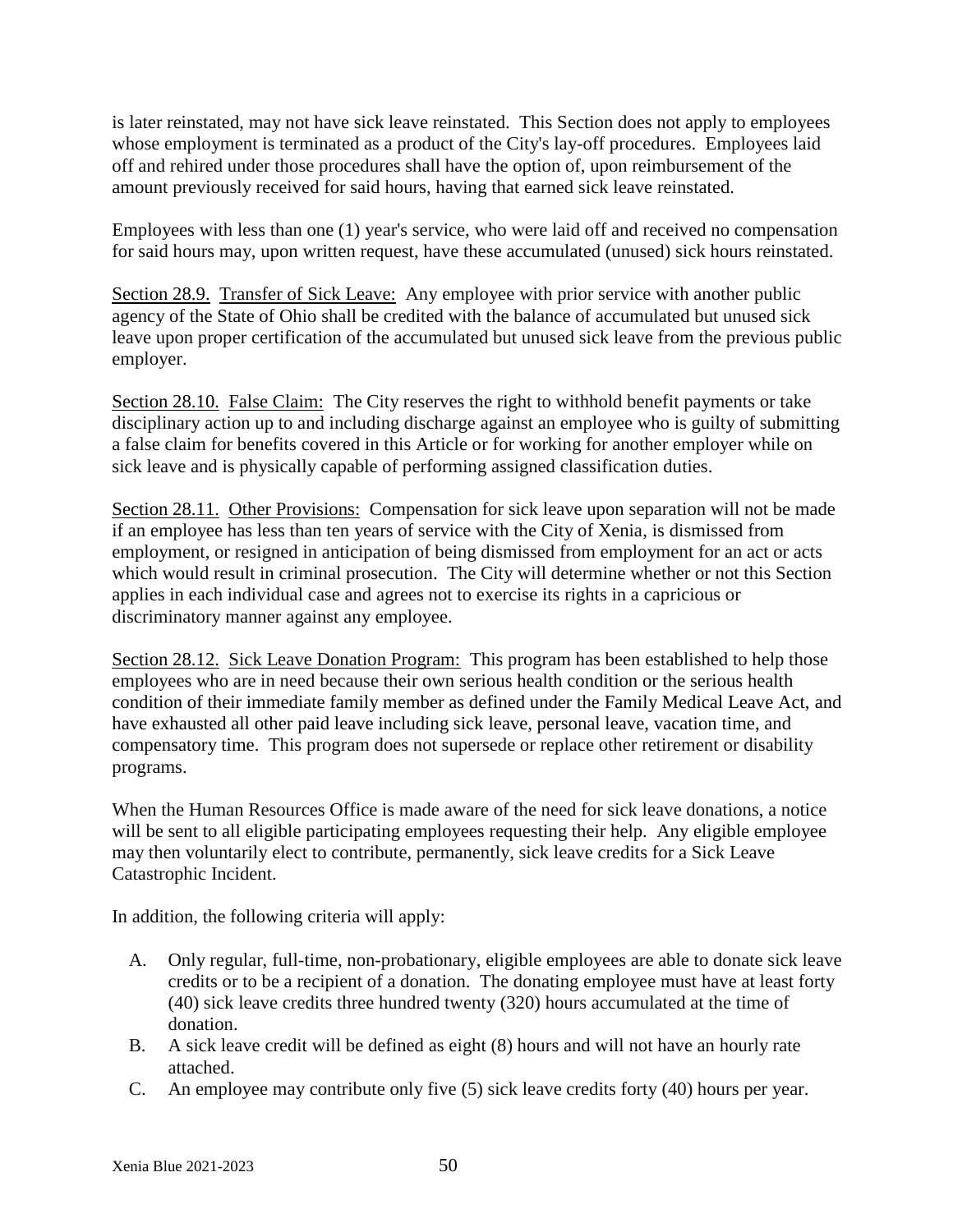- D. A sick leave credit donation is permanent and therefore cannot be returned to the donor or converted to cash by the donee's estate.
- E. The sick leave credits will be used in place of the employee's regularly scheduled workdays to the extent they are necessary.
- F. A donated sick leave credit will not count as a separate absence for the donating employee.
- G. Donated sick leave credits can be used to cover retroactive unpaid regularly scheduled workdays.
- H. An employee will not accrue vacation or sick leave while receiving donated sick leave.
- I. An employee may receive up to 480 hours of donated sick leave during a rolling twelve month period measured backward until donations are not available.
- J. An employee's illness or disability must be certified by a physician.
- K. When an employee is about to exhaust accumulated sick leave, a request for donated sick leave may be made in writing to the Chief of Police which will then be forwarded to the Human Resources Director. The physician's certification must be attached to the request. The City will determine eligibility for donations and that determination will be final. If it is determined that an employee is eligible to receive donated sick leave credits, eligible employees will be notified in writing of the request for donations. An employee who voluntarily chooses to donate sick leave credits must complete a Sick Leave Donation Form and submit it to the supervisor who will notify the payroll department to deduct the credit from the employee's sick leave balance. A copy of the donation form will be maintained in the donor's personnel file. The payroll clerk will credit the donee's donated sick leave balance by the number of credits received from other employees.
- L. If an employee returns to work before using all of the donated sick leave, the employee may request the balance be added to the regular sick leave line total.

Section 28.13. Converting Sick Leave Time to Personal Leave: Officers with sick leave accumulation in excess of 1400 hours can convert one hundred and twenty (120) hours of sick time to twenty-four (24) hours personal leave per calendar year. This conversion may occur one time per calendar year during the duration of this agreement. The personal time must be used in the same manner as personal time outlined in Article 23 – Holidays.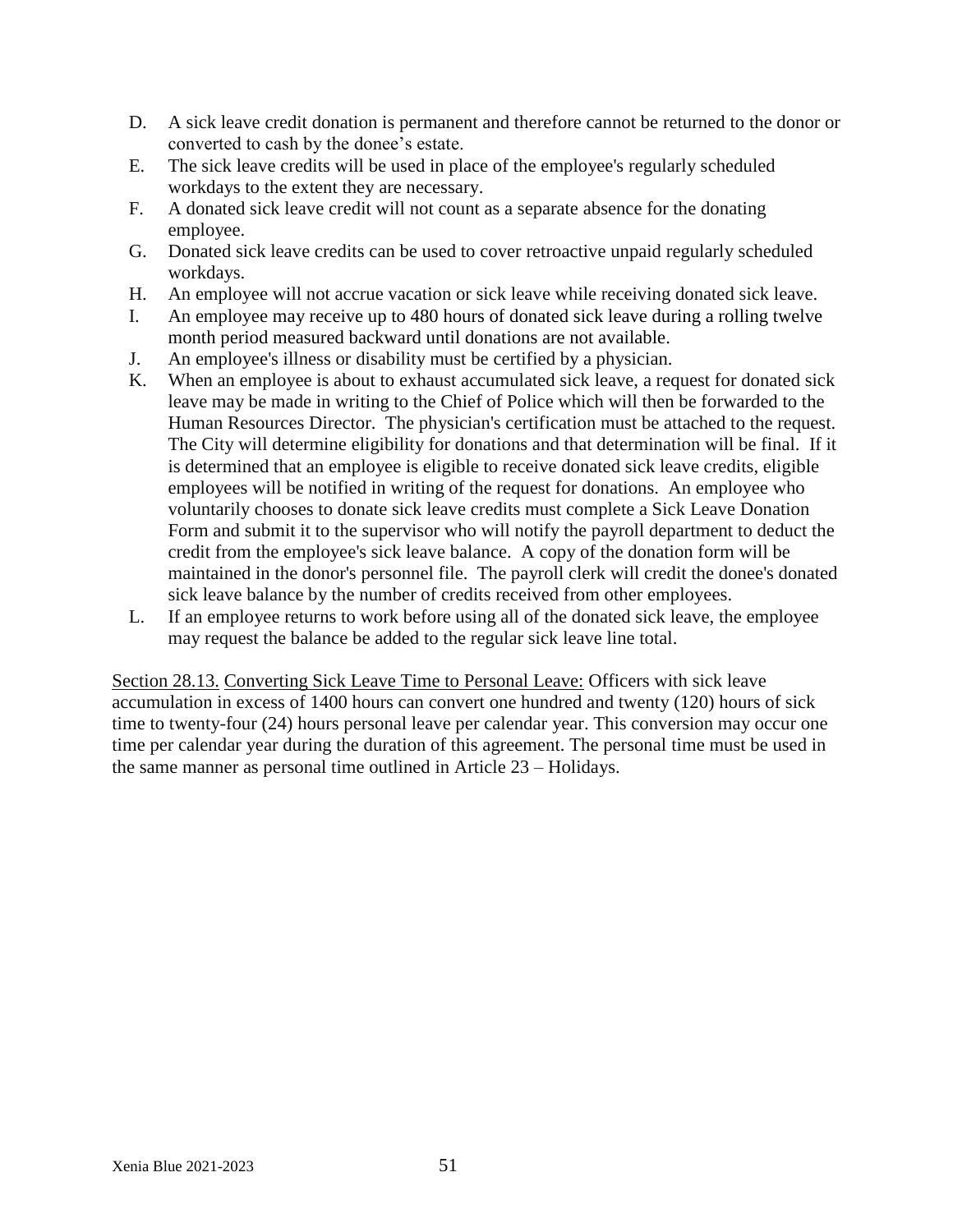#### ARTICLE 29 INJURY LEAVE

Section 29.1. Extent of Benefit: In the event an employee suffers an injury and is unable to work as a result of an on-duty accident or incident other than for reason of misbehavior or carelessness (which goes beyond negligence) on the part of the employee, and such injury is determined to be allowable by the Bureau of Workers' Compensation (BWC) or Industrial Commission (IC), the employee may receive up to seven hundred twenty (720) hours of leave for each new and separate injury.

An employee who contracts a communicable disease, which is verified as the result of an on-duty exposure incident with the City of Xenia, will be eligible for injury leave.

When injury leave is exhausted, the employee may elect to use accumulated sick leave and/or other accrued leave.

In extreme cases where the employee has exhausted all sick leave and other accrued leave, additional injury leave may be granted at the discretion of the City Manager, considering the facts of the particular case.

Where disability caused by an in-the-line-of-duty injury continues for a period of twelve (12) months, and all leave is exhausted, the employee shall apply for disability retirement within thirty (30) days; and upon receipt of a decision from the pension board granting disability retirement, retire at the time specified in the order.

Section 29.2. Reporting: All known on-duty injuries must be reported to the employee's immediate supervisor no later than the end of the shift or as soon as practicable after injury becomes known. A written injury report will be prepared, signed by the employee, if able, and forwarded to the Chief of Police and Human Resources Department. This statement shall show conclusively that the injury was sustained in the line of duty and did not result from misbehavior or carelessness (which goes beyond negligence) on the part of the employee.

Section 29.3. Workers' Compensation: When the employee is unable to work for three or more days as a result of an in-the-line-of-duty injury, the employee will cause a Workers' Compensation claim for benefits to be filed.

To the extent that an employee is charged with sick leave for a period in which the employee is entitled to injury leave, the sick leave will be reinstated to the employees' accrual.

In the event the Bureau of Workers' Compensation (BWC) or the Industrial Commission (IC) determines that the injury is not the result of an on-duty accident or incident with the City of Xenia, any injury leave hours the employee received will be reverted to sick leave and/or other available paid leave hours. If the employee does not have sufficient paid leave hours available to reimburse the City for all injury leave hours received for a denied claim, the employee shall make full restitution to the City through a mutually agreeable arrangement.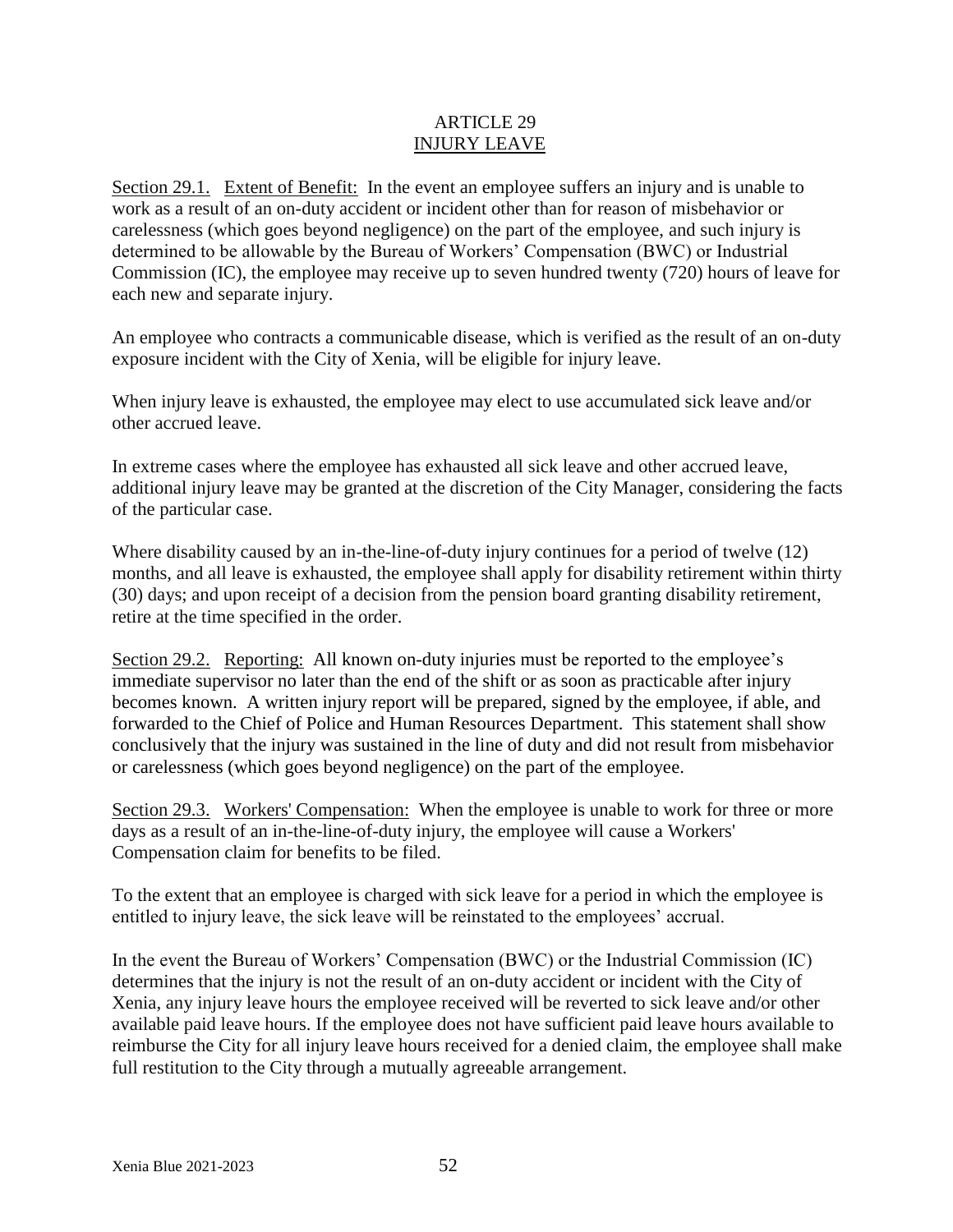Section 29.4. Payments: The employee will receive their regular salary paid by the City. All payments for wages, while an employee is on injury, sick, or other accrued leave, received by the employee from Workers' Compensation, will be immediately turned over to the City of Xenia. If the payments for wages are not turned over to the City by the employee, the Director of Finance is authorized to collect the amount due the City from the employee. The Director of Finance may use whatever means legally necessary to collect the amount due the City, including deductions from wages due the employee and from final pay.

Section 29.5. Evidence: The City may require, at any time, the employee to furnish medical evidence and/or submit to a medical examination by a City designated physician at the City's expense, to determine whether the alleged injury is a new and separate injury or an aggravation of a former in-the-line-of-duty injury received while in City service. The City may require an employee to submit to a medical examination by the Workers' Compensation physician to determine if an employee can perform the essential functions of their position. The City or the injured employee may appeal the decision of such physician.

Section 29.6. Effect of Holidays: If an employee is scheduled to work on a holiday and is eligible for compensation under this Article, the employee shall be compensated for the holiday at the normal rate of pay times scheduled hours and not be charged or compensated for injury leave.

Section 29.7. False Claim: The City has the right to, and may if it so chooses, investigate any and all injury leave claims before compensation is paid. Management reserves the right to withhold benefit payments or take disciplinary action up to and including discharge against an employee who is guilty of submitting a false claim for benefits covered in this Article or for working for another employer while on injury leave and is physically capable of performing their assigned classification.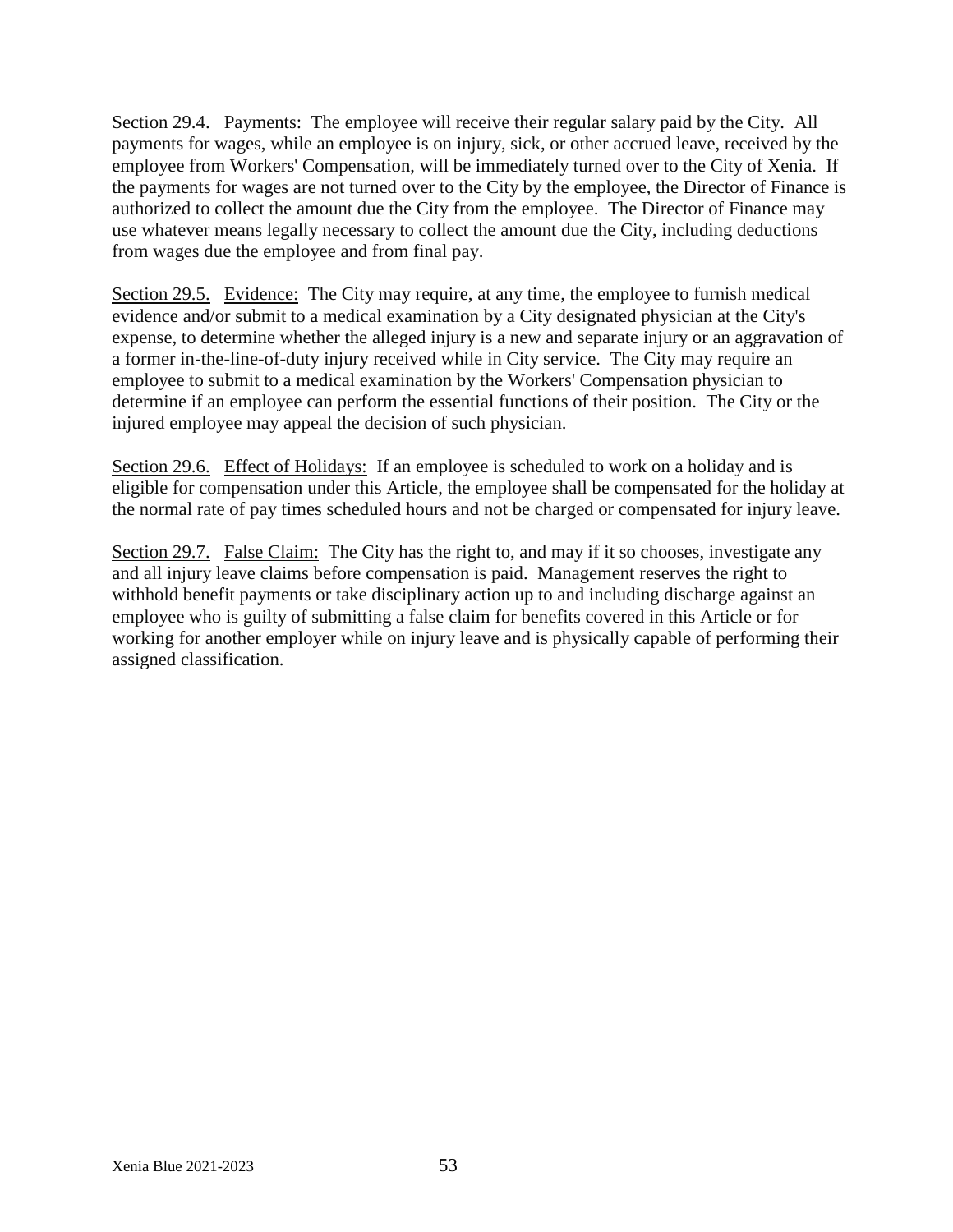#### ARTICLE 30 WORK HARDENING

Section 30.1. Definition: The work hardening program is designed to allow an injured employee to return to work on a controlled schedule of gradually increasing job tasks which will result in a return to full duty.

Section 30.2. Eligibility: To be eligible for this program, a sick or injured employee will request this program from the Chief in writing. The employee's physician must certify that such a program is beneficial and agree to document the limitations. An evaluation form, which is mutually agreed to by labor and management, will be provided to the employee by the Chief, at the employee's request. The physician must complete the form in its entirety. An original signature must be provided by the physician.

Section 30.3. Program: Upon a joint consensus between the Chief, the employee, and the employee's physician a schedule of work will be written outlining the entire progression. The job tasks will be divided into three stages of increasing physical demands. A physician's evaluation must be provided at three (3) week intervals. A time period not to exceed a total of nine (9) weeks will be designated. This program may be expanded with a mutual agreement and will be handled on a case by case basis. There must be a reasonable expectation that the employee will be able to return to full duty at the end of the designated period. If at any time, the Chief feels an employee is not progressing satisfactorily, the Chief may cancel the assignment and return the employee to sick/injury leave.

Section 30.4. Program Limits: The program will be limited to only one (1) employee at any given time. The Chief will judge the best candidate in case of duplicate requests. The employee may only use this program once for each given illness or injury. These limits may be expanded, by mutual agreement of the Labor/Management Committee, on a case by case basis.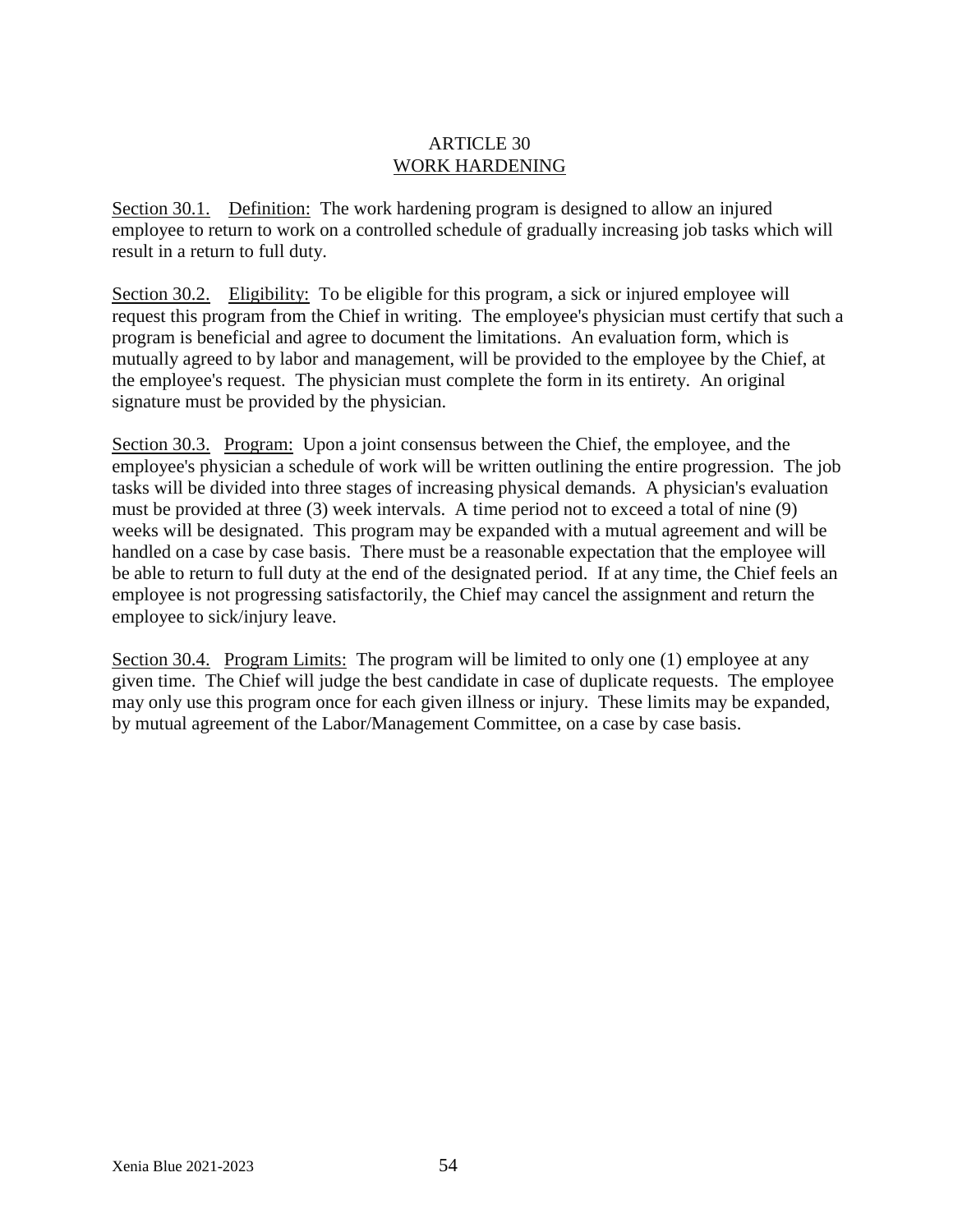#### ARTICLE 31 SPECIAL LEAVES

Section 31.1. Leaves of Absence With Pay: Leaves of absence with pay will be granted to employees by the Chief of Police, with the approval of the City Manager, consistent with Chapter 135 of the Administrative Code of the Xenia Codified Ordinances, the Ohio Revised Code, and the Rules and Regulations of the Civil Service Commission of Xenia, Ohio.

Section 31.2. Leaves of Absence Without Pay: Leaves of absence without pay may be granted employees by the Chief of Police, with the approval of the City Manager, consistent with the rules and regulations of the Civil Service Commission of Xenia, Ohio, as now adopted or amended by the Commission.

Section 31.3. Failure to Return from Leave: Failure of an employee to report to work at the expiration of any leave of absence, without the consent of the City Manager, shall automatically remove such employee from service.

Section 31.4. Maternity/Paternity Leave: An employee shall use sick leave (if available) for maternity purposes from the time the employee's doctor certifies the employee can no longer perform the essential functions of their position until the doctor certifies the employee can return to duty.

An employee may use up to ten (10) days of sick (paternity) leave due to the birth of a child. An employee may use up to ten (10) days of sick leave for the adoption or new placement of a foster child. An extension of such leave may be granted under sick leave if the condition of the baby and/or the mother qualifies.

Section 31.5. Family and Medical Leave: For the purposes of implementing the provisions of the Family Medical Leave Act (FMLA), the time period for calculating the benefit year will be a rolling twelve (12) month period measured backward from the date leave is taken and continuous with each additional leave day taken.

Employees are required to submit all necessary paperwork in compliance with the Act and any incidental costs associated with completion of the paperwork is the responsibility of the employee.

Family or Medical Leave approved in accordance with the Act will be used concurrently with available paid leave before any leave becomes unpaid.

An employee must follow the usual and customary call-in procedures for reporting an absence, absent unusual circumstances.

It is intended that this Article comply with the Family and Medical Leave Act of 1993 (as amended) and the Employer may promulgate policies in furtherance of the Family and Medical Leave Act that are not inconsistent with this Agreement.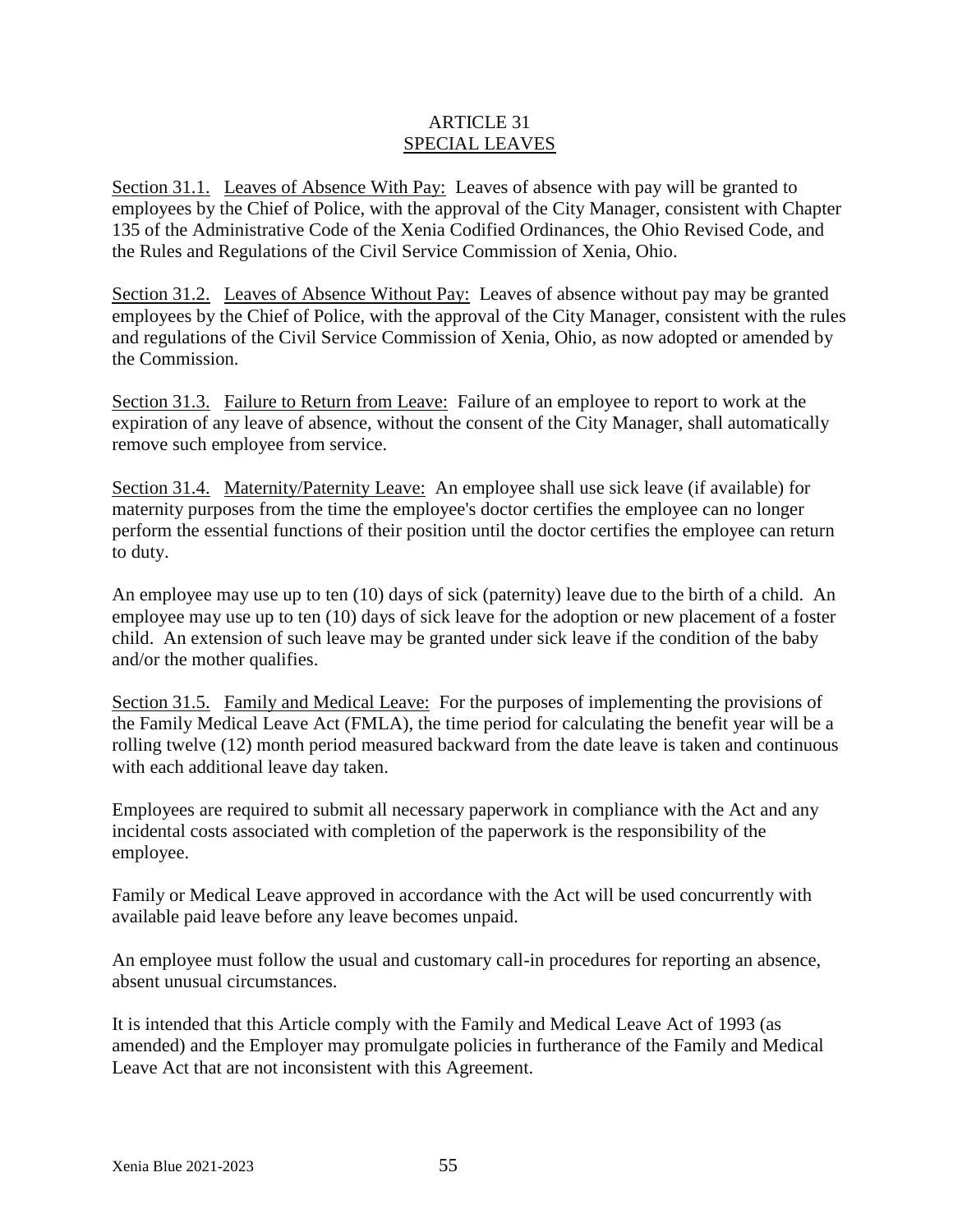Section 31.6. Military Leave: The City shall grant Military Leave as governed by the applicable provisions of the Xenia City Ordinances, Ohio Revised Code and Federal Law.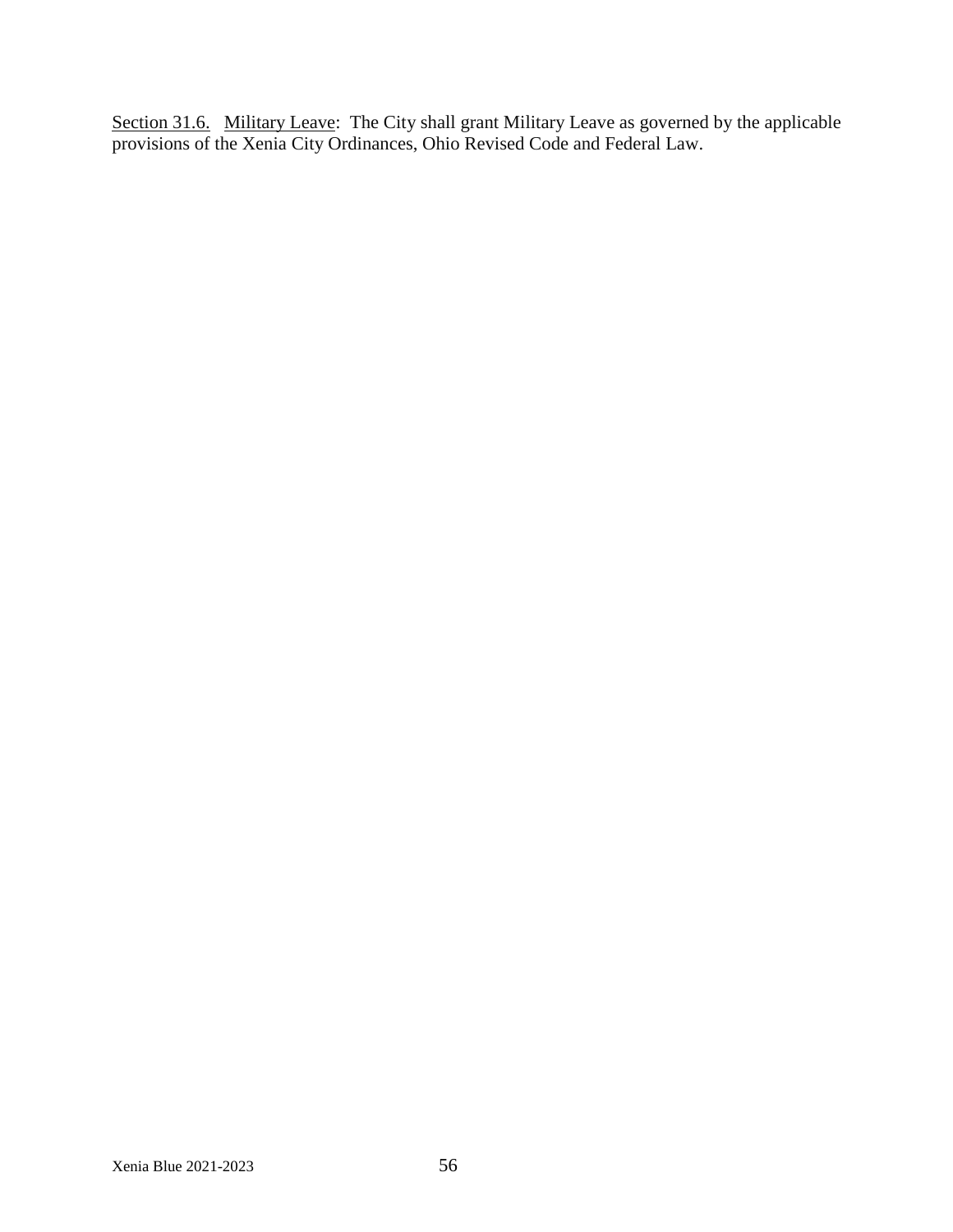#### ARTICLE 32 MISCELLANEOUS ECONOMIC

#### Section 32.1. Travel, Conference and Training Expenses:

- A. Employees must be authorized to use their personal vehicles on City business before such use. The mileage shall be itemized and properly justified before approval of payment.
- B. The Chief of Police or other authority shall approve the participation of the employee(s) in conferences and training sessions. Checks for expenses may be drawn in advance of the actual attendance at a conference, training session, or other official authorized City business. The rate of expenses in advance shall be no less than the current amount contained in the employee handbook.
- C. Either reimbursement or advance payment shall be reviewed by the Division and Department Head and a positive recommendation is necessary before the City Manager can approve the voucher. An employee is entitled to be reimbursed for reasonable actual expenses whether or not an advance payment is made. Receipts for expenditures shall be presented with the voucher so as to accurately determine the actual amount of expenditures.
- D. This Article does not apply to Union business. Expenses related to Union business are not chargeable to or reimbursable by the City.

Section 32.2. Emergency Meal Allowance: The City will either furnish meals or reimburse employees for meals provided the employees work in excess of twelve (12) consecutive hours. Reimbursement will not be paid for an employee's regular lunch period. Maximum reimbursement for meals under this Section shall be ten dollars (\$10.00) per meal. Whenever practicable and while on City time, employees shall be given a period of fifteen (15) minutes in accordance with scheduling requirements for the purpose of eating during each of the above periods. This Section is intended to apply to situations where employees are unexpectedly called for duty because of emergencies such as riots and disasters, and shall not apply to double shifts within any days as the result of shift rotation or trading of days.

Section 32.3. Copies of Agreement: The Union will provide each covered employee, at no cost to the employee, a copy of this Agreement within thirty (30) days from the date this Agreement is ratified by both parties.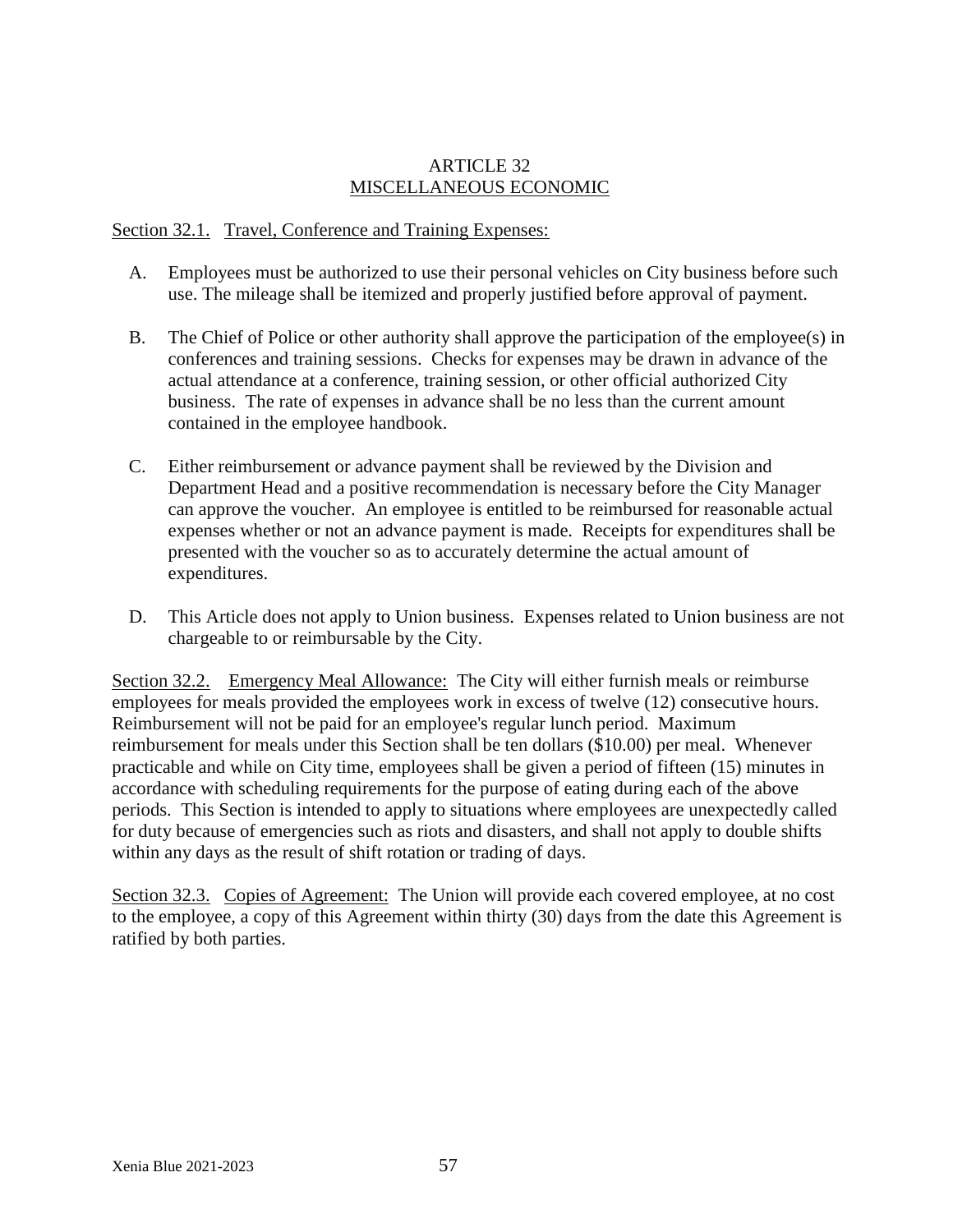#### ARTICLE 33 STANDBY AND ON-CALL PAY

Section 33.1. Standby Assignments: The City will implement standby payments for periods where officers are ordered to be readily available during off-duty shift periods. Standby is defined as a requirement by supervision to a specific officer to be readily available to respond to a call to duty during off-duty shifts.

Officers on standby will be required to be at a predetermined location with an operating phone number previously submitted to designated supervision or to be readily available by pager. Officers must be able to respond for duty within twenty (20) minutes. Such standby assignments shall be made only when deemed necessary and will continue for either a fixed duration or until rescinded by supervision. Standby pay will not be paid unless a specific order is issued by supervision and shall not be paid to officers who may be subject to call but who are not required to be available for immediate reporting for duty.

#### Section 33.2. On-Call Status:

- A. An Officer may be placed in "on-call" status by the Chief of Police or the Chief's designee. An Officer in on-call status will be required to be available for duty by pager and/or phone, subject to other conditions listed in this section. Officers placed in "on-call" status shall receive a ten percent (10%) plus rate on their regular hourly rate.
- B. Officers assigned as Detectives who possess the proper skills as determined by the Chief of Police will be put in on-call status. Qualified officers will be assigned as the immediate response detective on an equal rotating basis. In the event an officer assigned cannot be available for the full on-call period, because of illness or injury or some other legitimate reason, the Officer shall notify their immediate supervisor and make arrangements with another detective to cover the absence.
- C. Unless specifically ordered to on call status as provided above, no on-call obligation shall be recognized which results from court appearances, administrative hearings or which is required by any agency other than the Police Division.
- D. Each officer will be expected to respond to a notification properly dressed within 30 minutes or within a reasonable time as the situation dictates.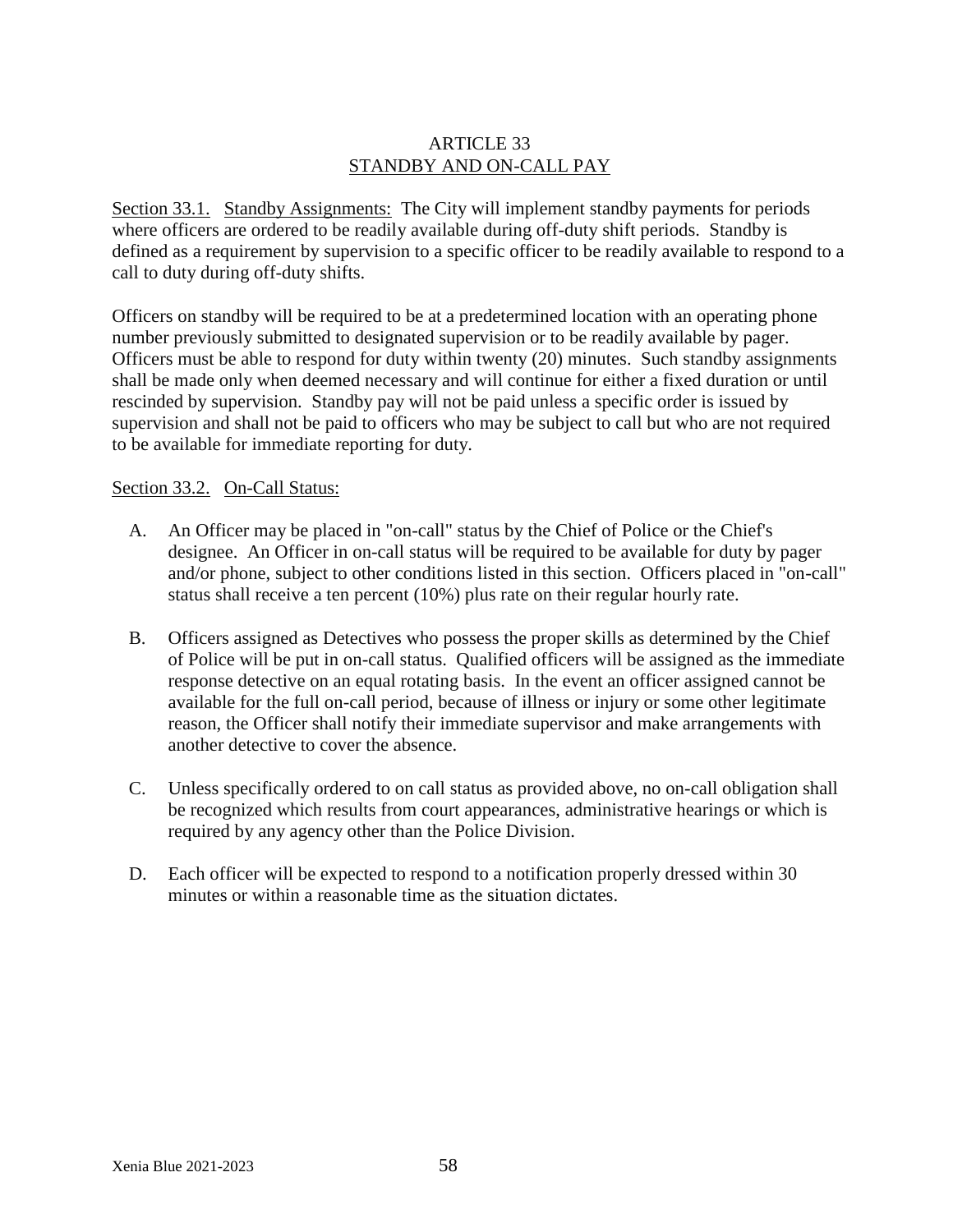#### ARTICLE 34 WAIVER IN CASE OF EMERGENCY

Section 34.1. Waiver In Case of Emergency: In cases of emergency declared by the President of the United States, the Governor of the State of Ohio, the Greene County Sheriff, the City Manager of Xenia, or any other authorized governmental official, for acts of God or civil disorder, the following conditions of this Agreement may be temporarily suspended by the Employer:

- A. Time limits for the processing of grievances; and
- B. Selected work rules and/or agreements and practices relating to the assignment of employees.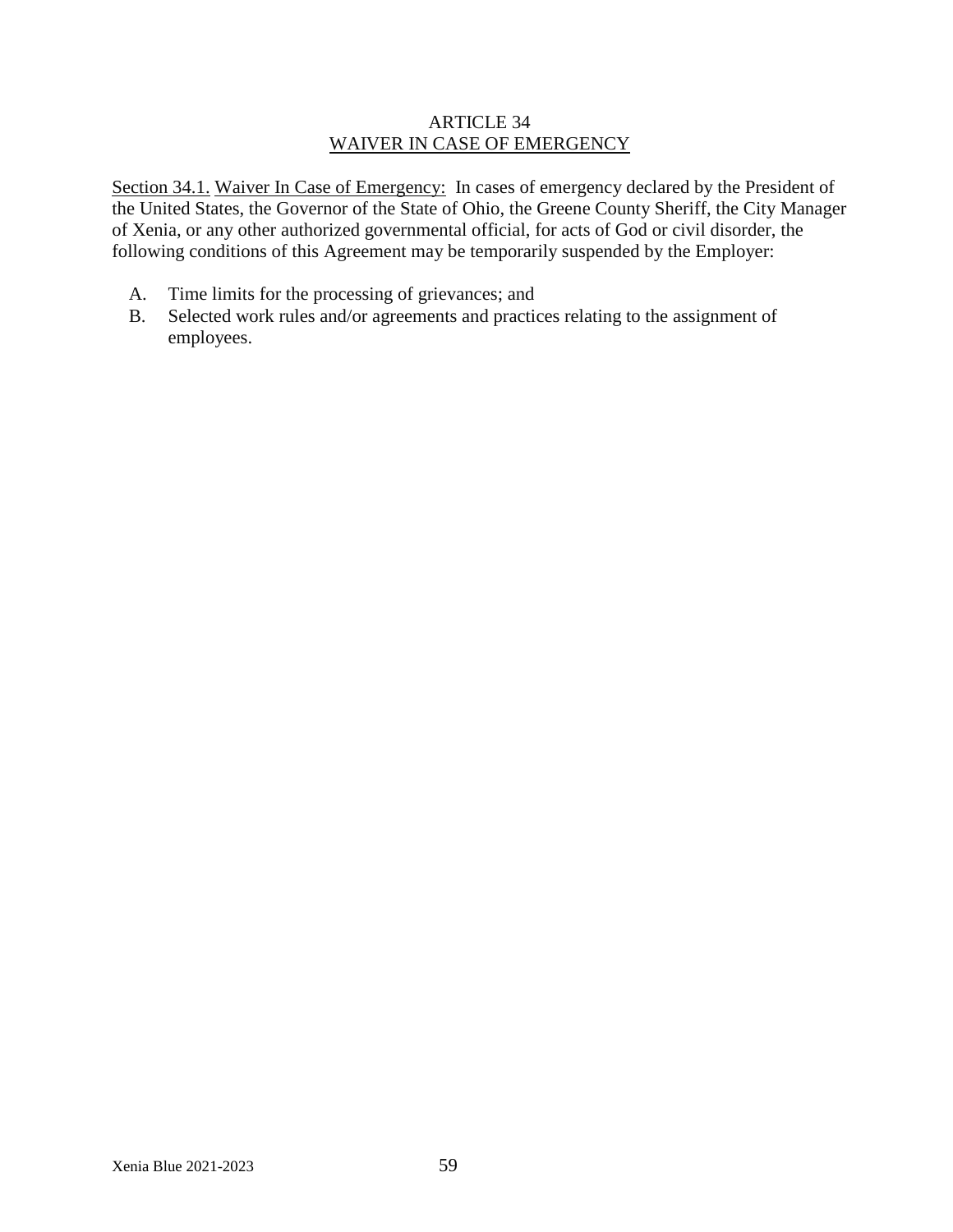#### ARTICLE 35 **RESIDENCY**

Section 35.1. Residency: During the term of this agreement, members of the bargaining unit shall reside within any of the following counties: Greene, Warren, Clinton, Clark, Montgomery, Madison, Fayette, Champaign, Miami, Butler, Preble, and Highland. Persons may be appointed who certify, in writing, that they will satisfy all residency requirements within six (6) months after appointment. Appointees who fail to acquire or retain their residency within the required limits shall be dismissed from employment.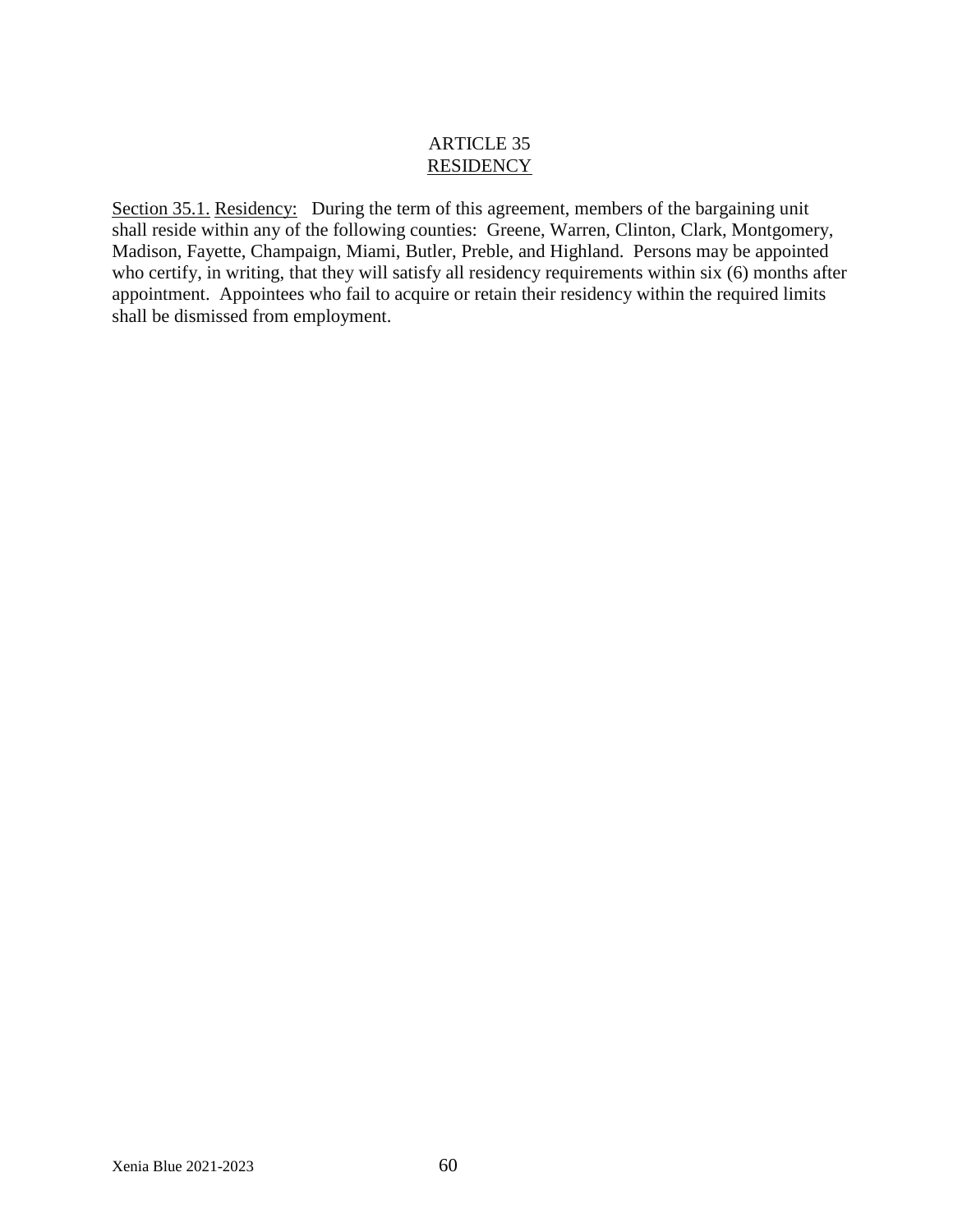#### ARTICLE 36 ENTIRE AGREEMENT, WAIVER OF BARGAINING.

Section 36.1. Entire Agreement Clause: This Agreement supersedes and cancels all prior agreements between the parties, whether such agreements were written, or based on past practice, and constitutes the entire agreement between the parties.

Unless otherwise specifically provided in this Agreement, no changes in this Agreement shall be made unless there is written accord by and between the parties hereto to do so. Any negotiated changes, to be effective and incorporated in this Agreement, must be in writing and signed by the parties.

Section 36.2. Waiver of Bargaining: The parties acknowledge that during negotiations which resulted in this agreement, each had the unlimited right and opportunity to make demands and proposals with respect to any subject or matter not removed by law from the area of collective bargaining. Therefore, the parties agree that for the life of this agreement each voluntarily and unqualifiedly waives the right, and agrees that the other shall not be obliged, to bargain collectively with respect to any subject or matter referred to or covered in this agreement except as provided in Article 2. With respect to any subject or matter not referred to or covered in this agreement the provisions of applicable law shall prevail.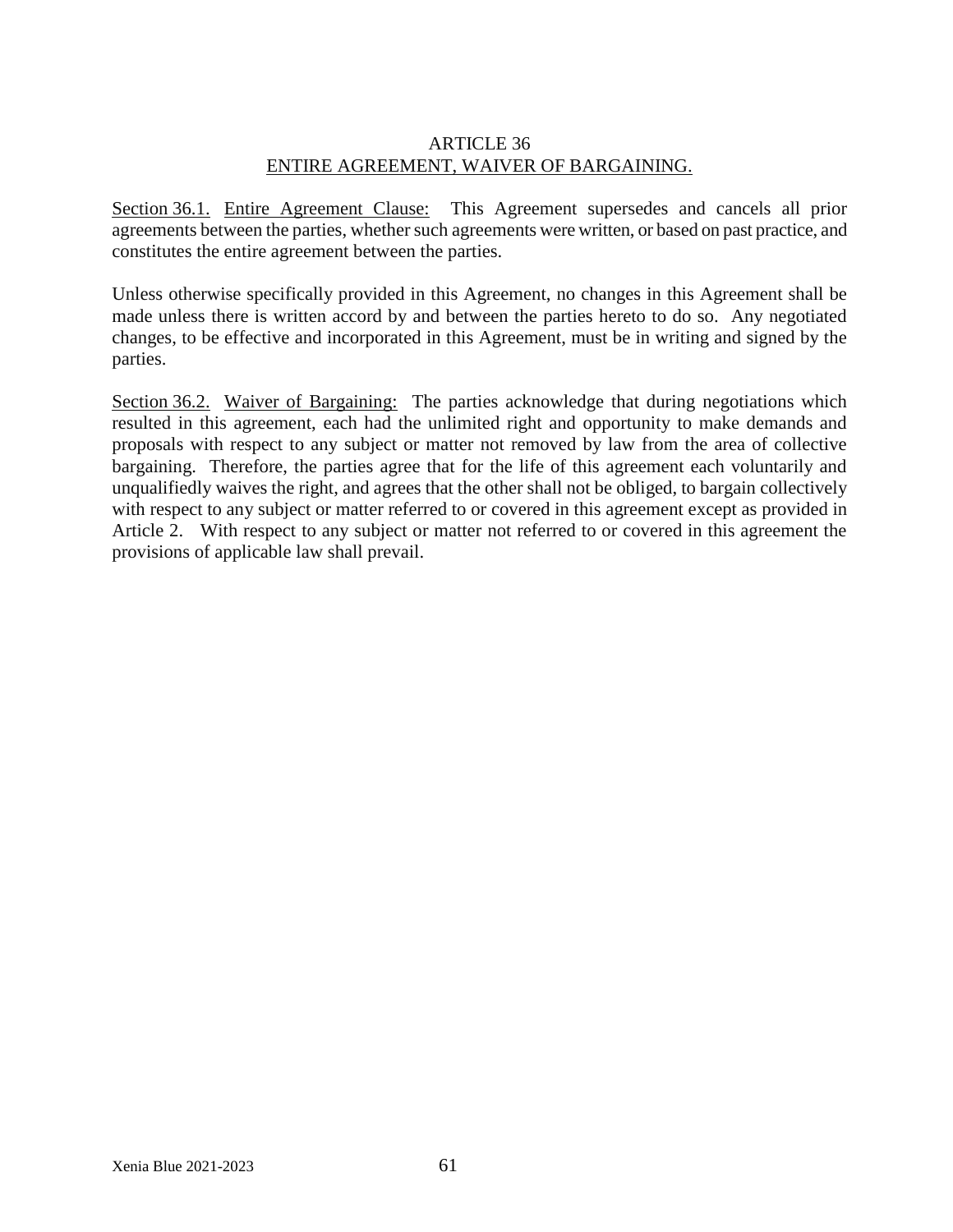#### ARTICLE 37 ATTENDANCE

#### **Section 37.1. Definitions:**

- Absence: Absence is defined as work time lost when an employee does not work as scheduled. When an employee is absent for sixty (60) minutes or more of his/her scheduled shift it will count as one (1) Absence Occurrence unless the absence is one of the Exceptions set forth below. Consecutive days of absence for the same reason will count as one (1) occurrence.
- **No Call/No Show:** No call/no show occurs when an employee failed to notify his/her supervisor and does not report to work. This may result in corrective action following investigation of the situation.

**Section 37.2. Notification:** Each employee working first (day) shift shall notify, or cause the on duty shift supervisor to be notified, of an absence not later than one (1) hour prior to the regular starting time of their working day. Employees working any other shift must make such notification no later than two (2) hours prior to their scheduled starting time. If his/her supervisor is not available, the employee must call dispatch and ask the dispatcher to notify the on-duty supervisor. The employee is responsible for keeping his/her supervisor informed as to when they expect to return to work. Employees must provide a reason for their absence.

**Section 37.3. Exceptions:** Time away from work approved for the following reasons will not count as an occurrence:

- 1. Approved family and/or medical leaves of absence (FMLA);
- 2. Pre-scheduled and pre-approved use of the following paid leave: vacation, sick leave, personal or compensatory time;
- 3. Military leave;
- 4. Leave for Jury Duty;
- 5. Approved Bereavement leave;
- 6. Approved Injury Leave;
- 7. Approved Union Leave;
- 8. Approved Trades
- 9. Sick leave used to prevent the spread of an infectious disease during a pandemic declared by the local, state, or federal government.

**Section 37.4. Corrective Action:** Absence Occurrences in a rolling 12-month calendar measured backward will result in the corrective action below that coincides with the number of occurrences. Occurrences shall fall off the applicable category 12 months from the date of the occurrence. The Police Chief or his/her designee may consider the employee's work history and attendance pattern when determining corrective action which may be up to the following: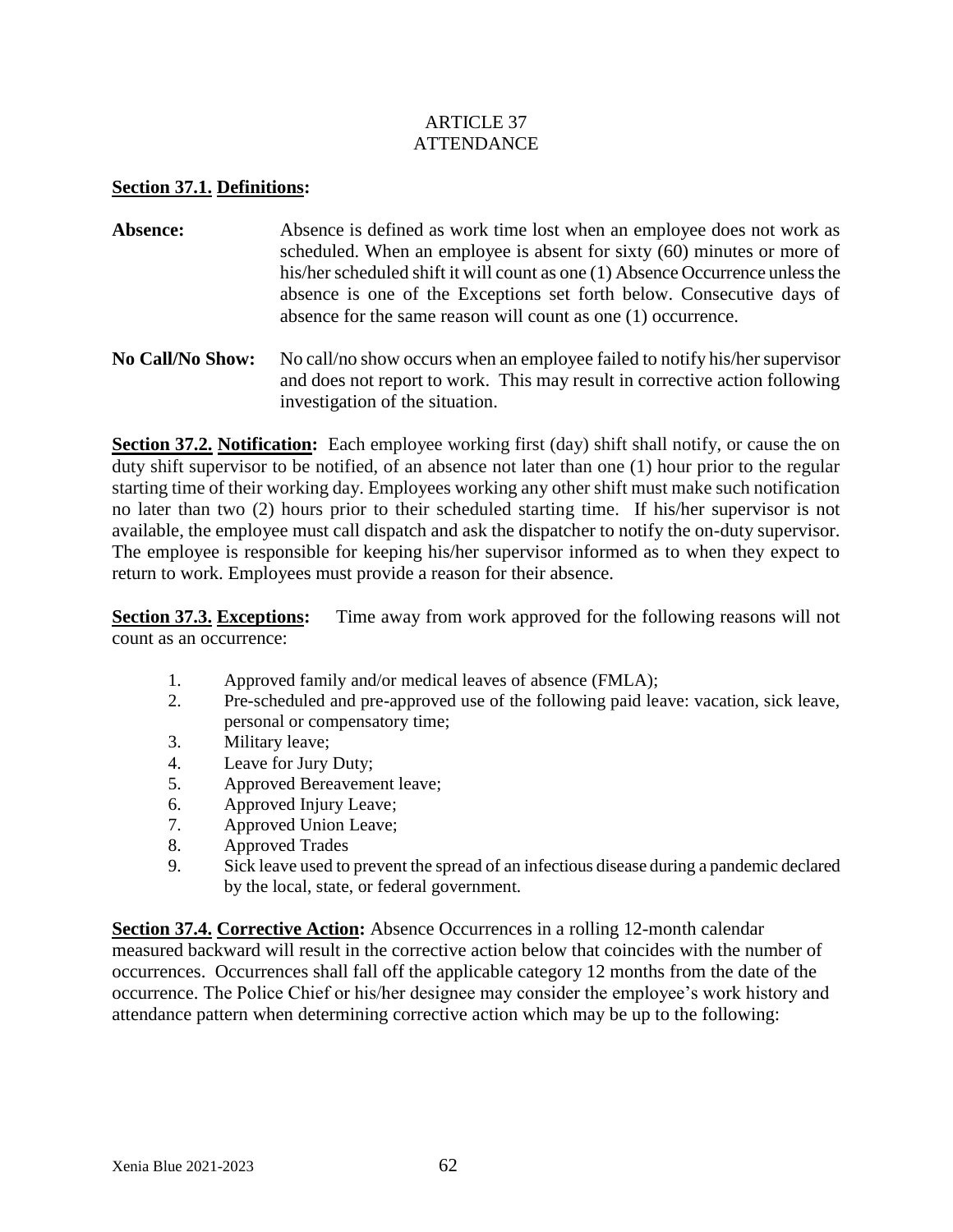| <b>Absence Occurrences</b> | <b>Correction Action</b> |
|----------------------------|--------------------------|
| 4 Occurrence               | Counseling               |
| 6 Occurrences              | Verbal Warning           |
| 8 Occurrences              | Written Warning          |
| 10 Occurrences             | Suspension               |
| 11 Occurrences             | Termination              |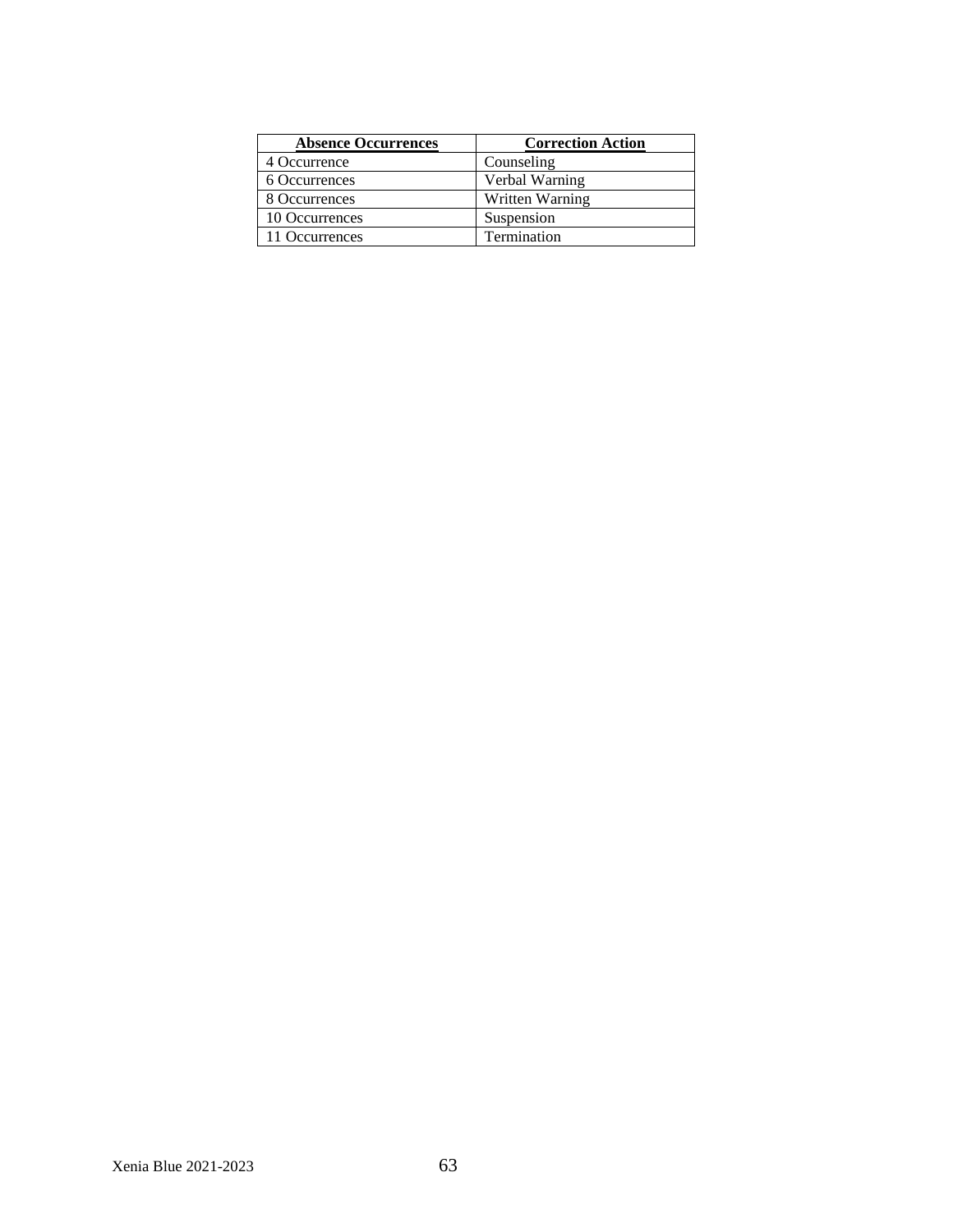#### ARTICLE 38 DURATION

Section 38.1. Duration: The effective date of this Agreement shall be February 21, 2021. This Agreement shall remain in effect through August 19, 2023; and shall continue thereafter in effect for successive periods of twelve (12) months, unless either party to this Agreement, on or before ninety (90) calendar days prior to the expiration of such period, notifies the other party in writing of its intention to terminate this Agreement or to amend any terms thereof.

Upon the delivery of such notice, the parties shall meet with respect to a new agreement, sufficiently in advance of the expiration date so as to enable the parties in their attempts to reach an agreement prior to expiration.